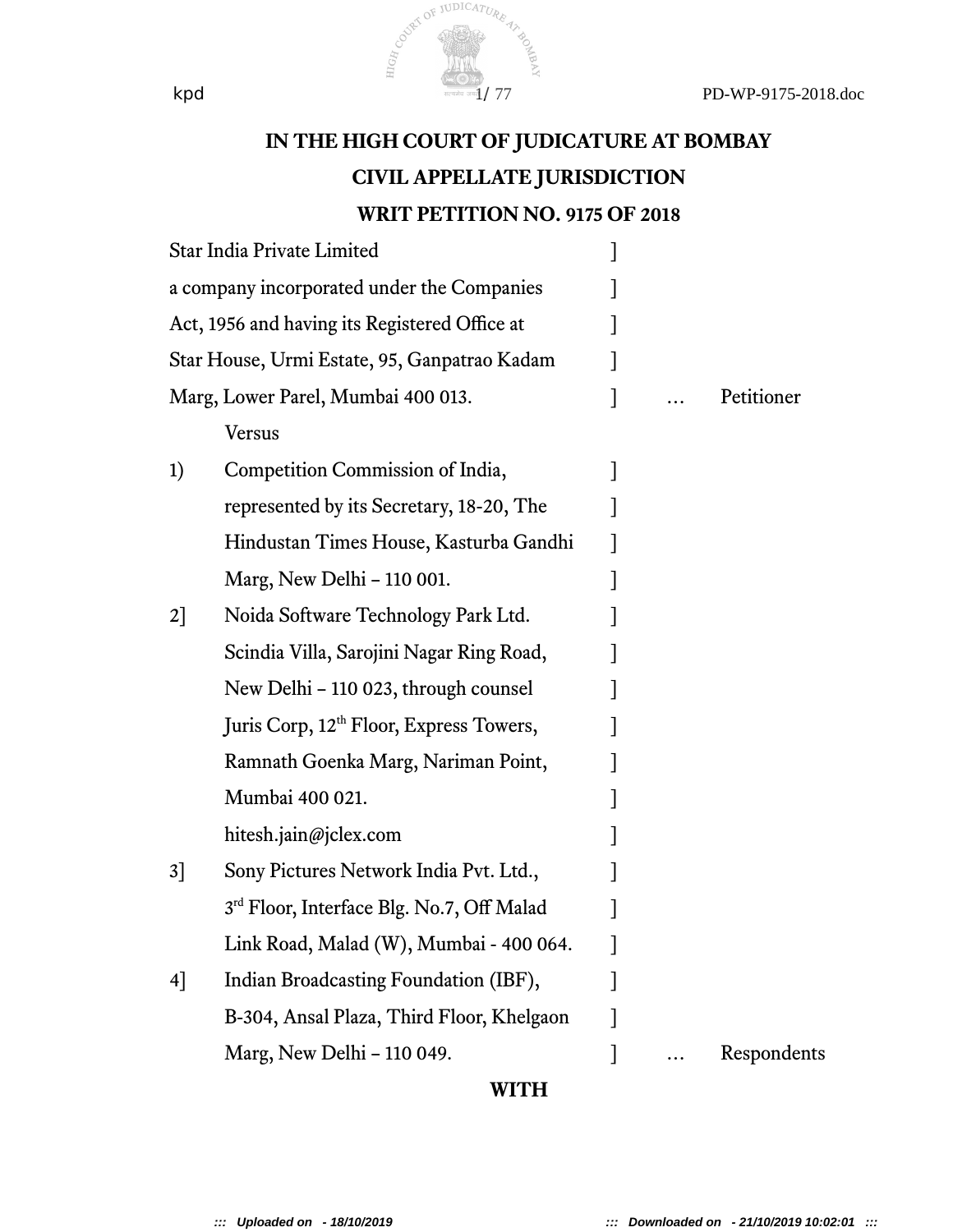

#### **WRIT PETITION NO. 10110 OF 2018**

| $\cdot$ | Petitioner  |
|---------|-------------|
|         |             |
|         |             |
|         |             |
|         |             |
|         |             |
|         |             |
|         |             |
|         |             |
|         |             |
|         |             |
|         |             |
|         |             |
|         | Respondents |
|         |             |

Mr. D. J. Khambata, Senior Advocate alongwith Mr.Gautam Ankhad, Mr. Rohan Rajyadhyashya, Mr. Kunal Dwarkadas, Mr. S.Kadam, Mr. S. Rajpurkar, Mr. S. Singhania, Mr.R.Sidhu, Mr. Dhawan for the Petitioner in WP/9175/2018.

Mr. S.K. Cooper, Senior Advocate alongwith Mr.Karthik Somasundram, Ms Kirti Srivastava, Mr. Anand Pathak, Mr. Vijay Purohit and Mr. Avinash Amarnath instructed by Bharucha & Partners for the Petitioner in WP 10110/2018 and for Respondent No.3 in WP 9175/2018.

Mr. Somsekhar Sundaresan alongwith Mr. Venkat Raman, Mr.Abhishek, Ms.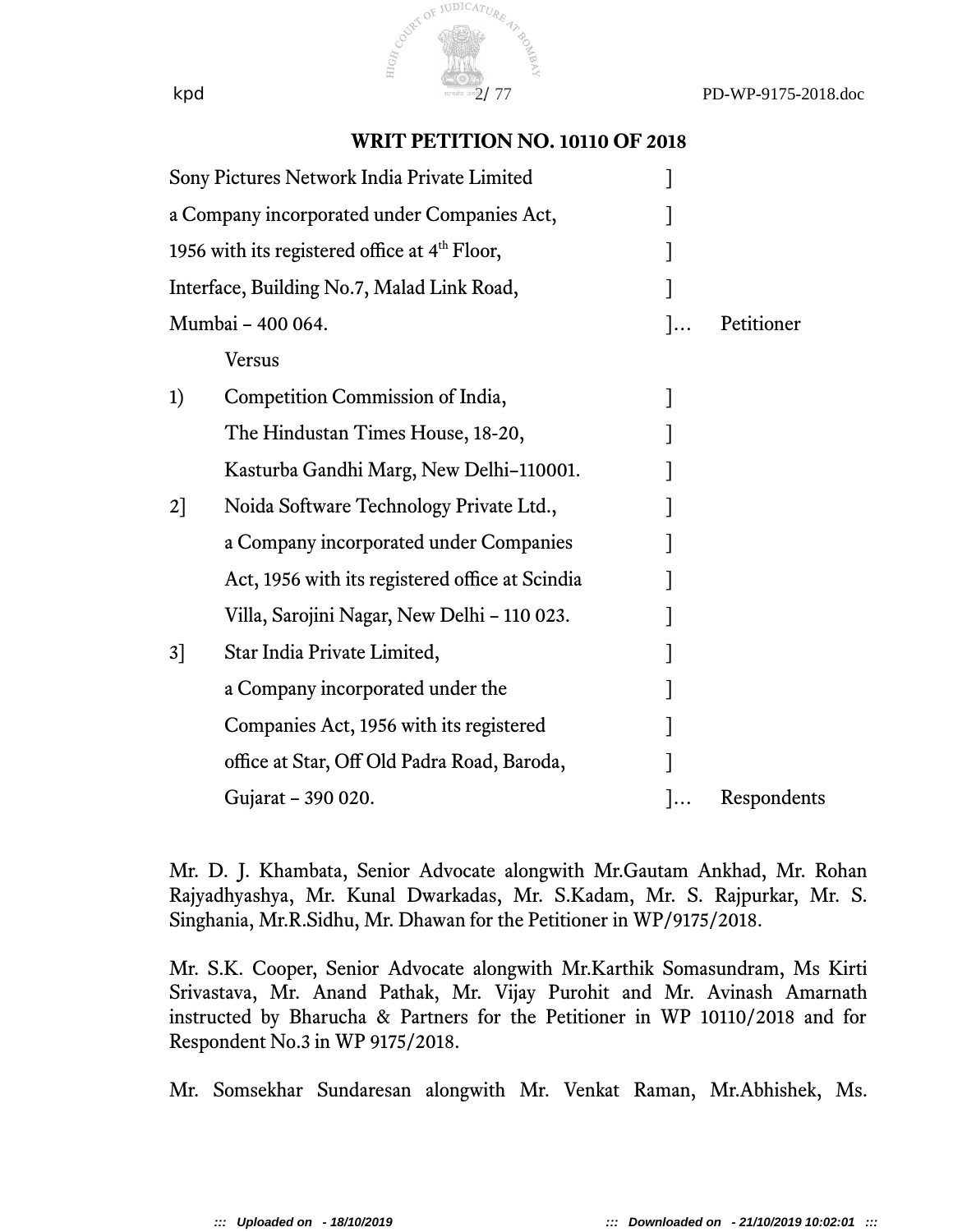

Yugandhar Khanvilkar instructed by Ms. Priyanka Vegad for Respondent No. 1 in both Petitions.

Mr. Zal Andhyarujina alongwith Mr. Asif Ahmed, Mr. Jahaan Dastur, Mr. Kaushal Sharma and Ms. Devanshi Sethi instructed by Parinam Law Associates for Respondent No 2 in both Petitions.

**…......**

## **CORAM : AKIL KURESHI AND S.J. KATHAWALLA, JJ.**

### **RESERVED ON : 28th AUGUST 2019. PRONOUNCED ON : 16th OCTOBER, 2019**

| Sr.<br>No. | <b>Particulars</b>                                              | Page<br>Nos. |
|------------|-----------------------------------------------------------------|--------------|
| 1.         | Challenge in the Writ Petitions                                 | $3 - 4$      |
| 2.         | Facts                                                           | $4-14$       |
| 3.         | Submissions by Star India Private Limited                       | $14-17$      |
| 4.         | Submissions by Sony Pictures Network India Private Ltd          | 18-19        |
| 5.         | Submissions by the Competition Commission of India              | $19 - 26$    |
| 6.         | Submissions by Noida Software Technology Park Limited           | $26 - 27$    |
| 7.         | The Supreme Court's decision in Competition Commission of India | 27-38        |
|            | vs. Bharti Airtel Ltd. & Ors., [(2019) 2 SCC 521]               |              |
| 8.         | <b>Reasons and Findings</b>                                     | 38-77        |
| 9.         | Conclusion                                                      | 77           |

#### **I N D E X :**

### **JUDGMENT (Per S.J. Kathawalla, J.) :**

1. These Writ Petitions impugn an Order dated 27<sup>th</sup> July, 2018 **("Impugned Order")** passed by Respondent No.1/Competition Commission of India **("CCI")**. By the Impugned Order, CCI has exercised its powers under Section 26(1) of the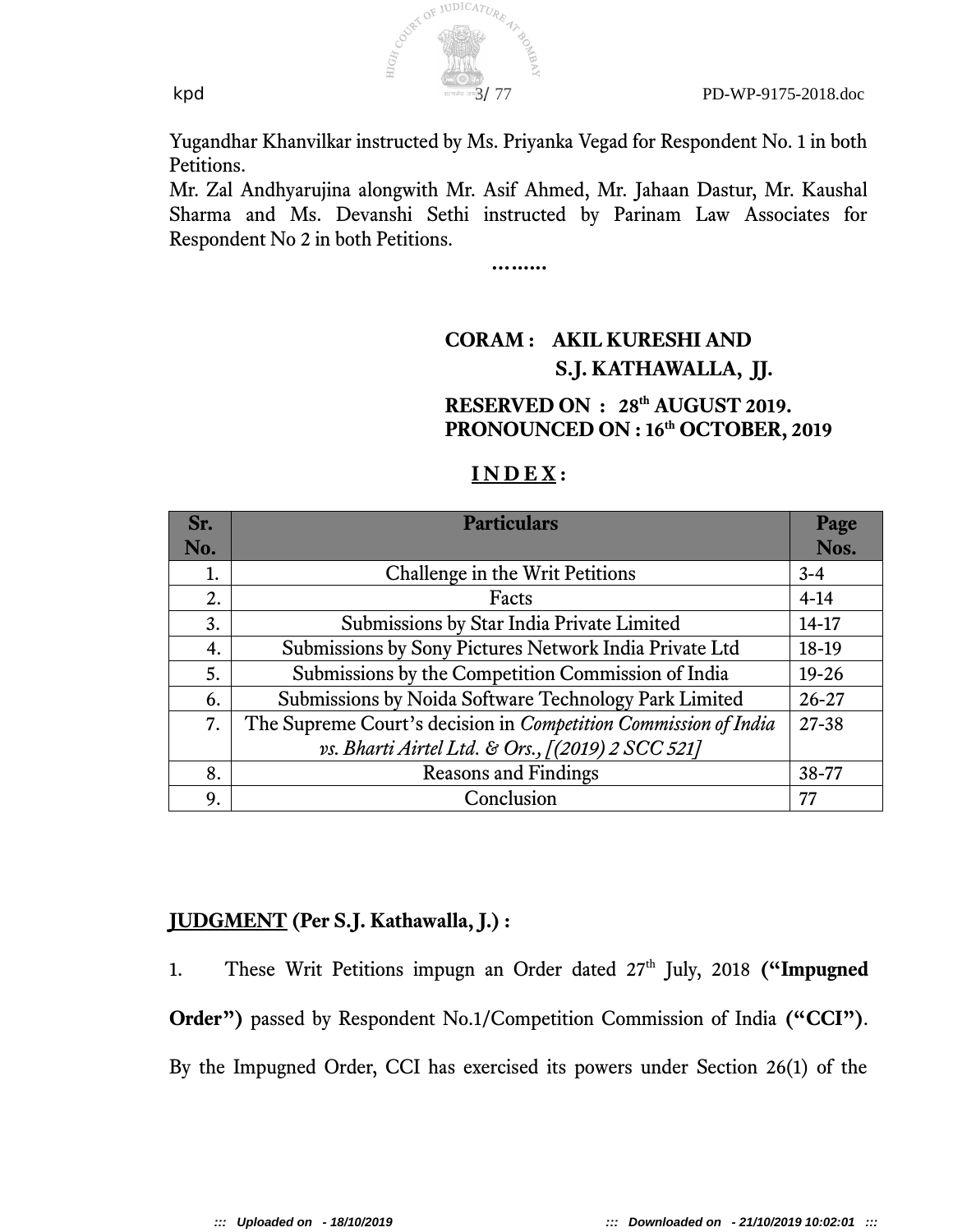Competition Act, 2002 **("Competition Act")** and directed an investigation to be conducted against the Petitioners herein *viz.* Star India Private Limited **("Star")** and Sony Pictures Network India Private Ltd. **("Sony")** on the basis of a Complaint/Information fled by Noida Software Technology Park Limited **("NSTPL")**.

2. Below, we proceed to capture the factual conspectus of the matter, the applicable law, judicial pronouncements and after considering the parties' submissions, ascertain whether the Impugned Order should be sustained or quashed.

#### **FACTS :**

3. Prior to the dealing with the respective arguments canvassed by the parties, it would be necessary to set-out the following :

3.1 On 10th December, 2004, the Telecom Regulatory Authority of India **("TRAI")** notifed the Telecommunications (Broadcasting and Cable Services) Interconnection Regulations, 2004 **("2004 Regulations").** The 2004 Regulations *inter alia* covered arrangements amongst broadcasters such as the Petitioners and distributors of TV channels such as NSTPL.

3.2 On 1<sup>st</sup> October, 2013, NSTPL entered into an interconnect agreement with one Media Pro Enterprises India Private Limited **("Media Pro")** a content aggregator for Star to off-take bouquets on the basis of the rates specified in Media Pro's Reference Interconnect Offer (" $RIO$ ") for a period between  $1<sup>st</sup>$  October, 2013 to 30<sup>th</sup> September,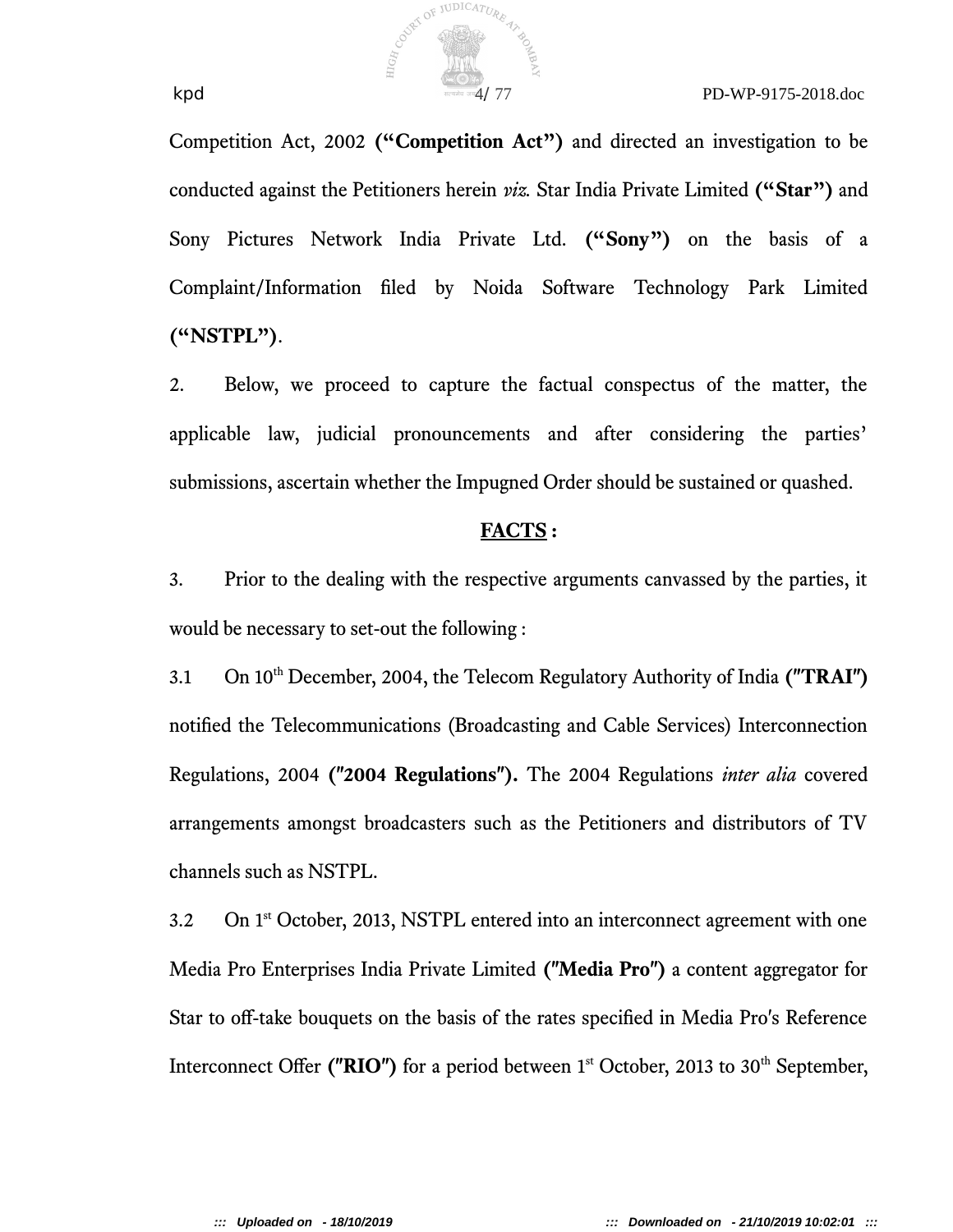

2014 **("Star RIO No.1")**. According to NSTPL, it entered into Star RIO No.1 under protest.

3.3 Similarly, on 31<sup>st</sup> October, 2013, NSTPL entered into an interconnect agreement with one MSM Discovery Private Limited **("MSM")** a content aggregator for Sony to off-take bouquets on the basis of the rates specified in MSM's RIO for a period between 1<sup>st</sup> October, 2013 to 30<sup>th</sup> September, 2014 ("Sony RIO No.1"). According to NSTPL, it entered into Sony RIO No.1 also under protest.

3.4 On 11<sup>th</sup> January, 2014, RIO No.1 was amended to permit NSTPL to take certain TV channels from Media Pro on an a-la-carte basis.

3.5 On 10<sup>th</sup> February, 2014, whilst the 2004 Regulations continued to operate, TRAI published new regulations which prohibited content aggregators like Media Pro and MSM from distributing TV channels of multiple broadcasters by bundling them together and prescribed  $9<sup>th</sup>$  August, 2014 as the cut-off date for transition.

3.6 Media Pro ceased to operate and exist with effect from 1<sup>st</sup> April, 2014 and MSM also ceased to operate in view of certain alterations in the 2004 Regulations.

3.7 On  $10^{th}$  July, 2014 NSTPL filed Petition No. 295(C) / 2014 before the Telecom Disputes Settlement and Appellate Tribunal **("TDSAT")** against Media Pro and TRAI **("First TDSAT Petition")**. One specifc grievance of NSTPL was that a Head-end In The Sky **("HITS")** distributor such as NSTPL can be said to be similar to Direct To Home **("DTH")** operators and pan-India Multi-System Operators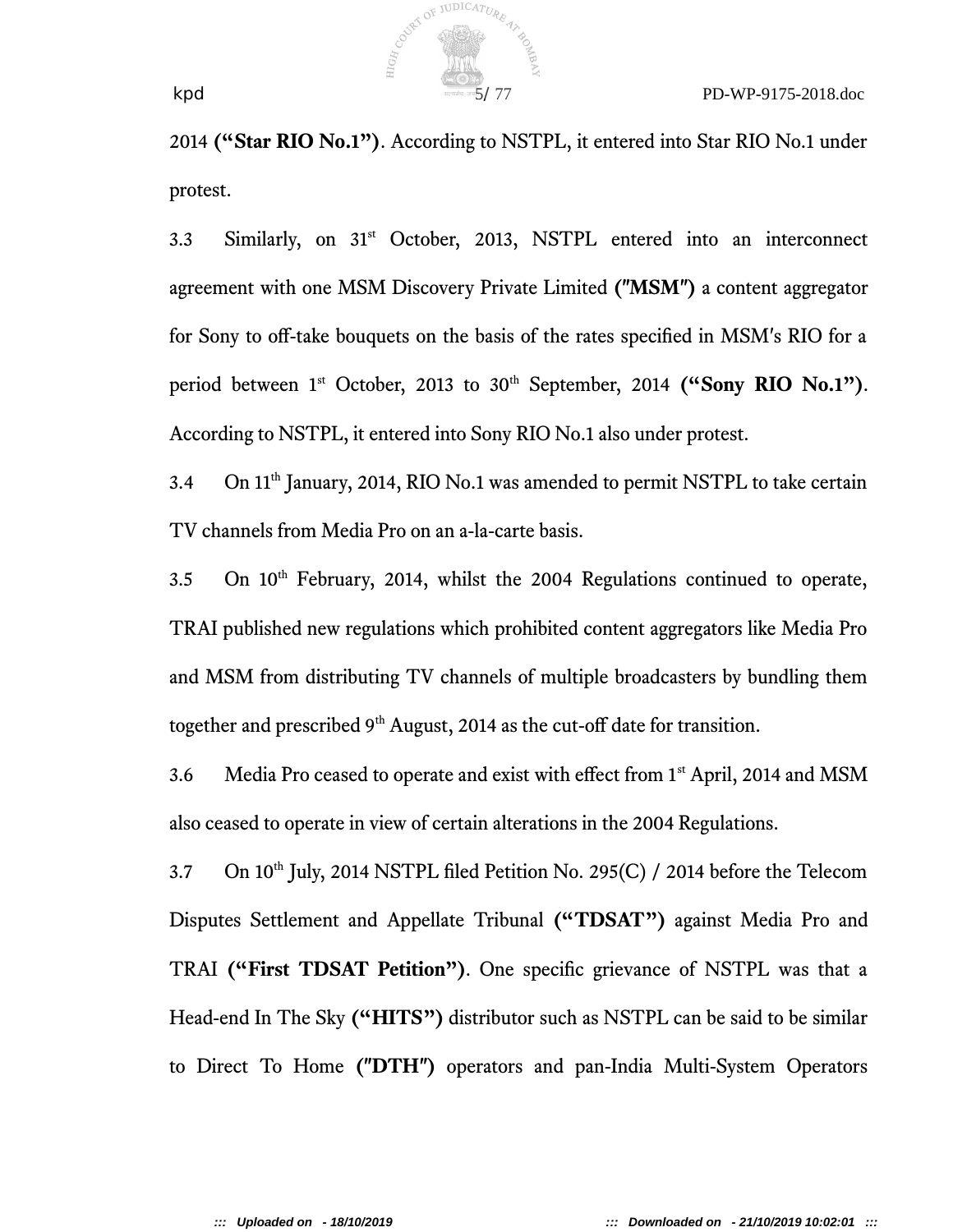

**("MSO")** and that therefore, HITS operators should not be ofered rates/prices or discounts that are less favorable than those ofered by Media Pro to MSOs and DTH operators. It was NSTPL's case that Star RIO No.1 was entered into in violation of the 2004 Regulations. In the First TDSAT Petition, NSTPL sought the following reliefs:

*"(a) Declare that Regulation 3.2 of the 2004 Interconnection Regulations mandates that all distributors be ofered the same rate per subscriber per month, which is the rate specifed in the Broadcaster 's RIO, unless the conditions of Regulation 3.6 are fulfilled*;

*(b) Declare that in terms of Regulation 3.6 of the 2004 Interconnection Regulations, any discounted volume related scheme must be disclosed in a transparent manner so as to enable all similarly placed distributors to avail of the same*;

*(c) Direct the Respondent Nos. 1,3 & 4 Companies to disclose the Volume Related Schemes at which they have ofered their TV Channel Signals/Content to distributors that are similarly placed with the Petitioner Company herein*;

*(d) Consequently, direct the Respondent Nos. 1, 3 & 4 Companies to refund to the petitioner company any amounts it has paid under the respective Interconnection Agreements, in excess of the prices being ofered by the said companies to distributors that are similarly placed with the Petitioner Company herein*;

*(e) Direct that the Respondents Nos. 3 and 4 Companies have an obligation to disclose the existing and future volume related schemes to the Petitioner Company herein and further direct that the Petitioner Company may avail of the same if desired;* 

*xxx "*  $\frac{1}{2}$  **"**  $\frac{1}{2}$  **"**  $\frac{1}{2}$  **"**  $\frac{1}{2}$  **"**  $\frac{1}{2}$  **"**  $\frac{1}{2}$  **"**  $\frac{1}{2}$  **"**  $\frac{1}{2}$  **"**  $\frac{1}{2}$  **"**  $\frac{1}{2}$  **"**  $\frac{1}{2}$  **"**  $\frac{1}{2}$  **"**  $\frac{1}{2}$  **"**  $\frac{1}{2}$  **"**  $\frac{1}{2}$  **"**  $\$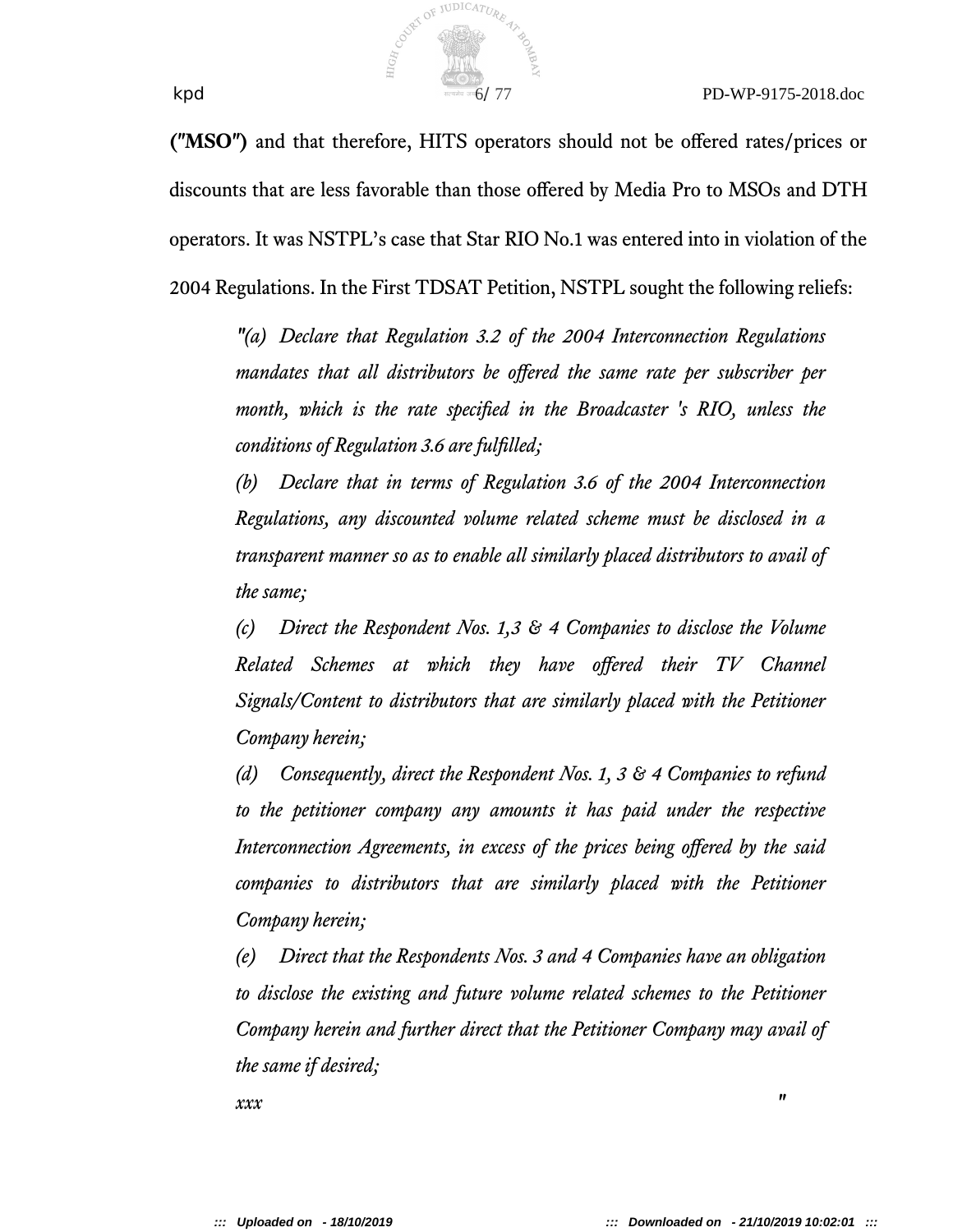

3.8 On  $1<sup>st</sup>$  August, 2014, NSTPL entered into an agreement with Star on the basis of Star's RIO for a period between 1st August, 2014 to 30th June, 2015 **("Star RIO No.2")**.

COUNTY OF JUDICATURE

3.9 On 25th November, 2014, NSTPL entered into another RIO with Sony **("Sony RIO No.2")**. NSTPL once again contends that this RIO was also entered into by it under protest.

3.10 On 17<sup>th</sup> December, 2014, NSTPL amended the First TDSAT Petition to add Star and Taj Television Private Limited as Respondents therein. In its amendments, NSTPL raised grievances in respect of Star RIO No.2 in addition to its previous grievances against Star RIO No.1.

3.11 On  $1<sup>st</sup>$  May, 2015, NSTPL entered into a further RIO with M/s. Multi Screen Media Private Limited **("Sony RIO No.3")**.

3.12 Between 18<sup>th</sup> and 19<sup>th</sup> June, 2015, Star issued Disconnection Notices to NSTPL for non-payment of Rs.1,69,57,400/- **("Disconnection Notices")**.

3.13 On 31<sup>st</sup> August, 2016, Sony discontinued providing signals to NSTPL due to NSTPL's failure to repay Sony's outstanding dues amounting to Rs.2,42,00,000/- **("Sony Disconnection Notices")**.

3.14 Aggrieved by the Disconnection Notices, on  $9<sup>th</sup>$  July, 2015 NSTPL filed a Petition being Petition No.314(C) of 2015 before the TDSAT **("Second TDSAT Petition")**. In the Second TDSAT Petition, NSTPL sought the following reliefs: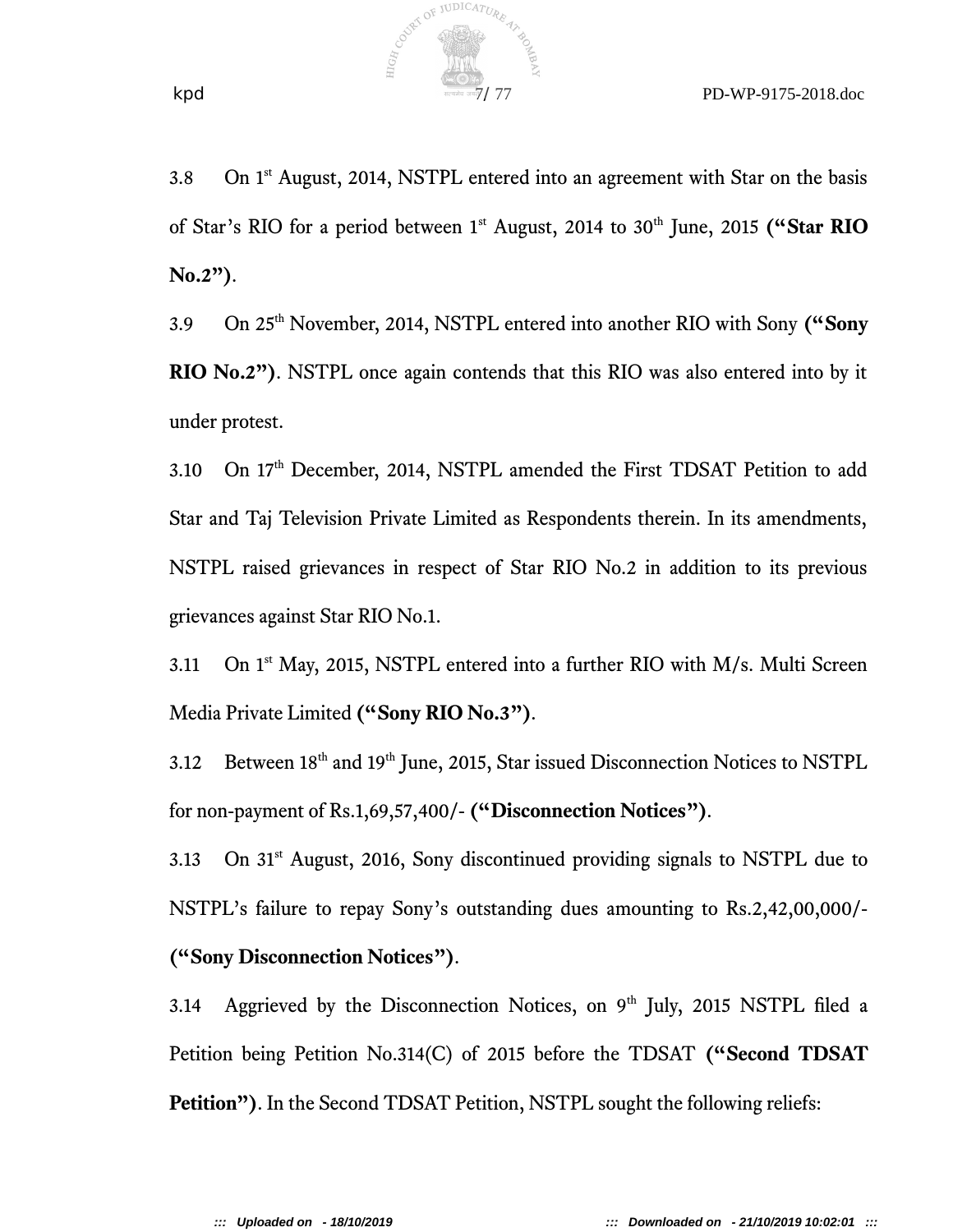

*"a) Declare the notice dated 18.06.2015 purportedly issued by the Respondent No.1 Company under Clause 4.1 of the Telecommunication (Broadcasting and Cable Services) Interconnection Regulations, 2004 as well as the purported public notice dated 19.06.2015 issued under clause 4.3 of the Tele communication (Broadcasting and Cable Services) Interconnection Regulations, 2004 as illegal and null and void;* 

*b) Declare that the outstanding amount to the tune of Rs. 1.69 crores, raised on the Petitioner Company vide Notice dated 18.06.2015 is illegal and must include deductions based on 27.5% hike in a-la-carte rates struck down by this Hon'ble Appellate Tribunal vide its decision dated 28.04.2015 in Appeal No. 1 (C)/2014; TDS amounts; and the incentives under the Respondent No. 1 Company's RIO that are applicable to the Petitioner Company*;

*c) Direct the Respondent No.1 Company to continue the uninterrupted supply of its TV Channel signals to the Petitioner Company and also to reconcile accounts with the Petitioner Company*;

*d) Direct the Respondent No. 1 Company to enter into fresh nondiscriminatory Interconnection Agreements with the Petitioner Company herein based on the commitments provided in the letter issued by the Indian Broadcasting Foundation dated 09.06.2015;* 

 *xxx "*

3.15 On 9<sup>th</sup> July, 2015, TDSAT admitted the Second TDSAT Petition. Interim relief was granted to NSTPL restraining Star from giving effect to the Disconnection Notices provided NSTPL made an on-account payment of Rs.1,00,00,000/- within a month.

3.16 In view of the fact that the questions arisen in the First TDSAT Petition were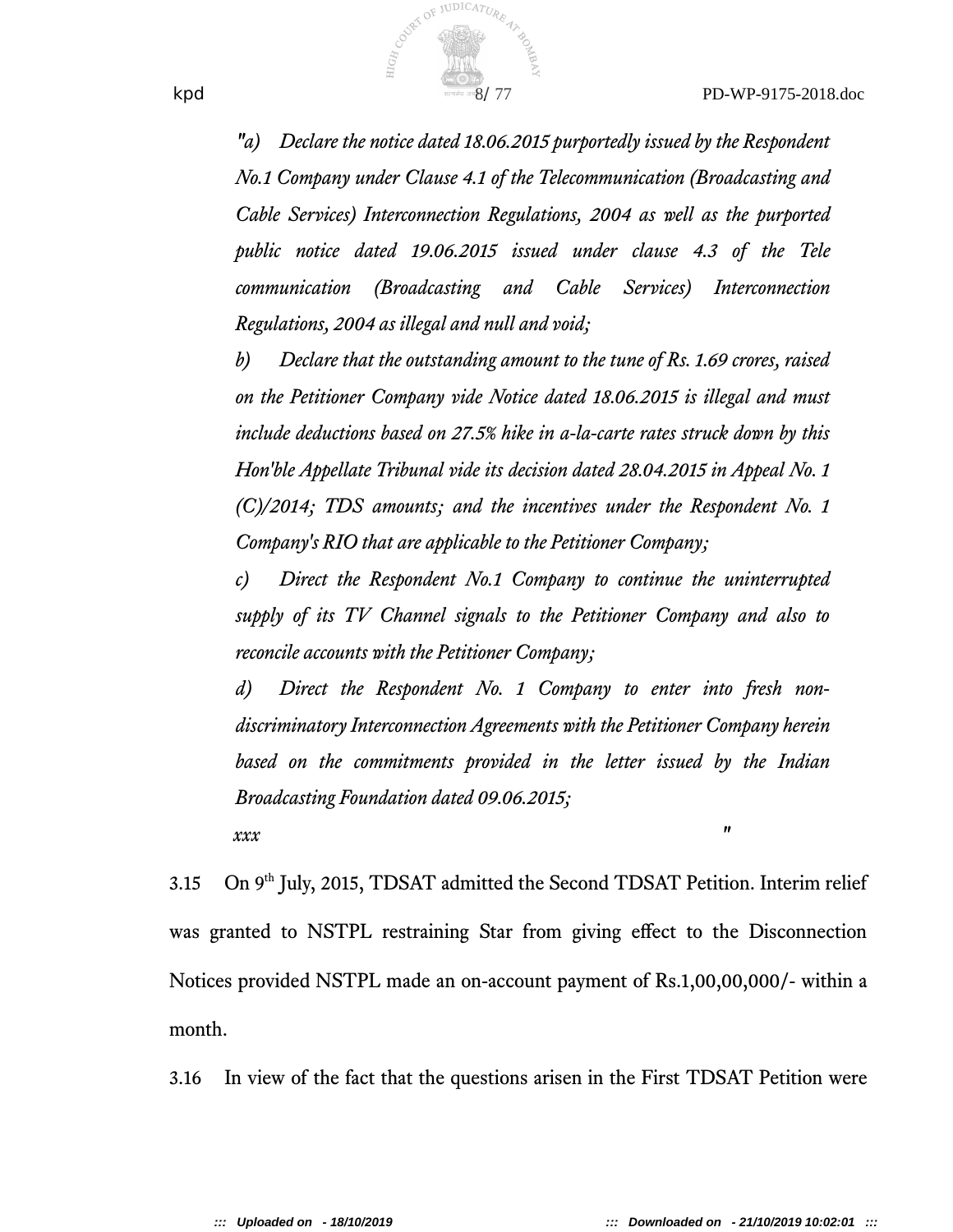

likely to affect the broadcasting sector as a whole, on  $30<sup>th</sup>$  July, 2015, TDSAT permitted all concerned stakeholders to intervene in the First TDSAT Petition.

3.17 On 7<sup>th</sup> August, 2015, TDSAT directed that the Second TDSAT Petition would be decided after the disposal of the First TDSAT Petition. Parties have completed pleadings and have fled their respective Afdavit(s) of Evidence in the Second TDSAT Petition. The Second TDSAT Petition is pending as on date.

3.18 On  $7<sup>th</sup>$  December, 2015, TDSAT passed an Order and Judgment in the First TDSAT Petition **("7th December, 2015 Order")**. Amongst various other fndings and directions, TDSAT directed all broadcasters to publish new RIOs in terms of the TRAI Regulations as interpreted by the TDSAT.

3.19 The 7<sup>th</sup> December, 2015 Order was unsuccessfully challenged by Star before the Delhi High Court and thereafter before the Supreme Court. Both challenges by Star failed.

3.20 Given the passage of time and given the fact that Star continued to supply signals of channels to NSTPL, NSTPL's unpaid dues accumulated to Rs.1,69,00,000/-.

3.21 On 18th December, 2015, TDSAT directed NSTPL to pay star  $Rs.1,69,00,000/$ - on or before 31<sup>st</sup> January, 2016, failing which, Star would be at liberty to disconnect the signals of its channels.

3.22 On 29th January, 2016, TDSAT allowed an application fled by NSTPL in the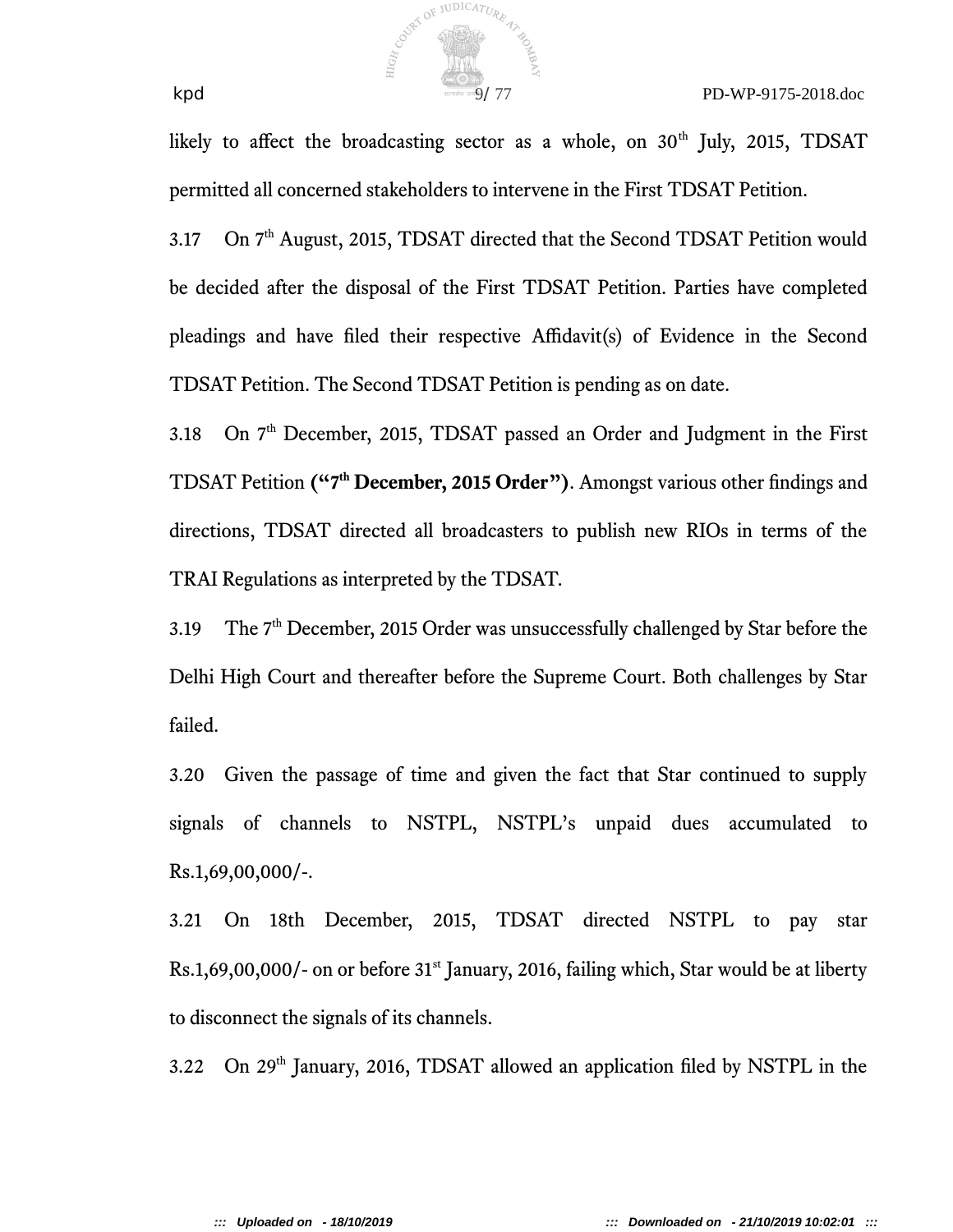

Second TDSAT Petition seeking an extension of one month to make the payment of Rs.1,69,00,000/- subject to 12% interest on the amounts.

3.23 On 1st April, 2016, Star disconnected its signals to NSTPL as NSTPL failed to comply with TDSAT's orders dated 18<sup>th</sup> December, 2015 and 29<sup>th</sup> January, 2016.

3.24 Pursuant to the  $7<sup>th</sup>$  December, 2015 Order, Star issued a fresh RIO on  $4<sup>th</sup>$  May, 2016 **("Star RIO No.3")** and Sony issued a fresh RIO on 5th May, 2016 **("Sony RIO No.4")**.

3.25 On 27<sup>th</sup> May, 2016, NSTPL filed a Contempt Application in the First TDSAT Petition alleging that Star RIO No.3 was not in compliance with the directives of the 7 th December, 2015 Order **("Contempt Application")**.

3.26 On 30<sup>th</sup> August, 2016 Star filed Execution Petitions seeking payment of Rs.1,69,00,000/- by NSTPL in terms of TDSAT Orders dated 18<sup>th</sup> December, 2015 and 29th January, 2016 **("Execution Petitions")**.

3.27 On 31st August, 2016, Sony disconnected its signals to NSTPL as NSTPL failed to repay its outstanding dues of Rs.2,42,00,000/-.

3.28 On 6th February, 2017, Sony approached TDSAT by fling Broadcasting Petition No.33 of 2017 seeking to recover the dues payable by NSTPL to the Petitioner **("Third TDSAT Petition")**. The Third TDSAT Petition is pending as on date.

3.29 On 1<sup>st</sup> May, 2017, TDSAT directed NSTPL to pay Sony Rs.60,00,000/- from Sony's total outstanding.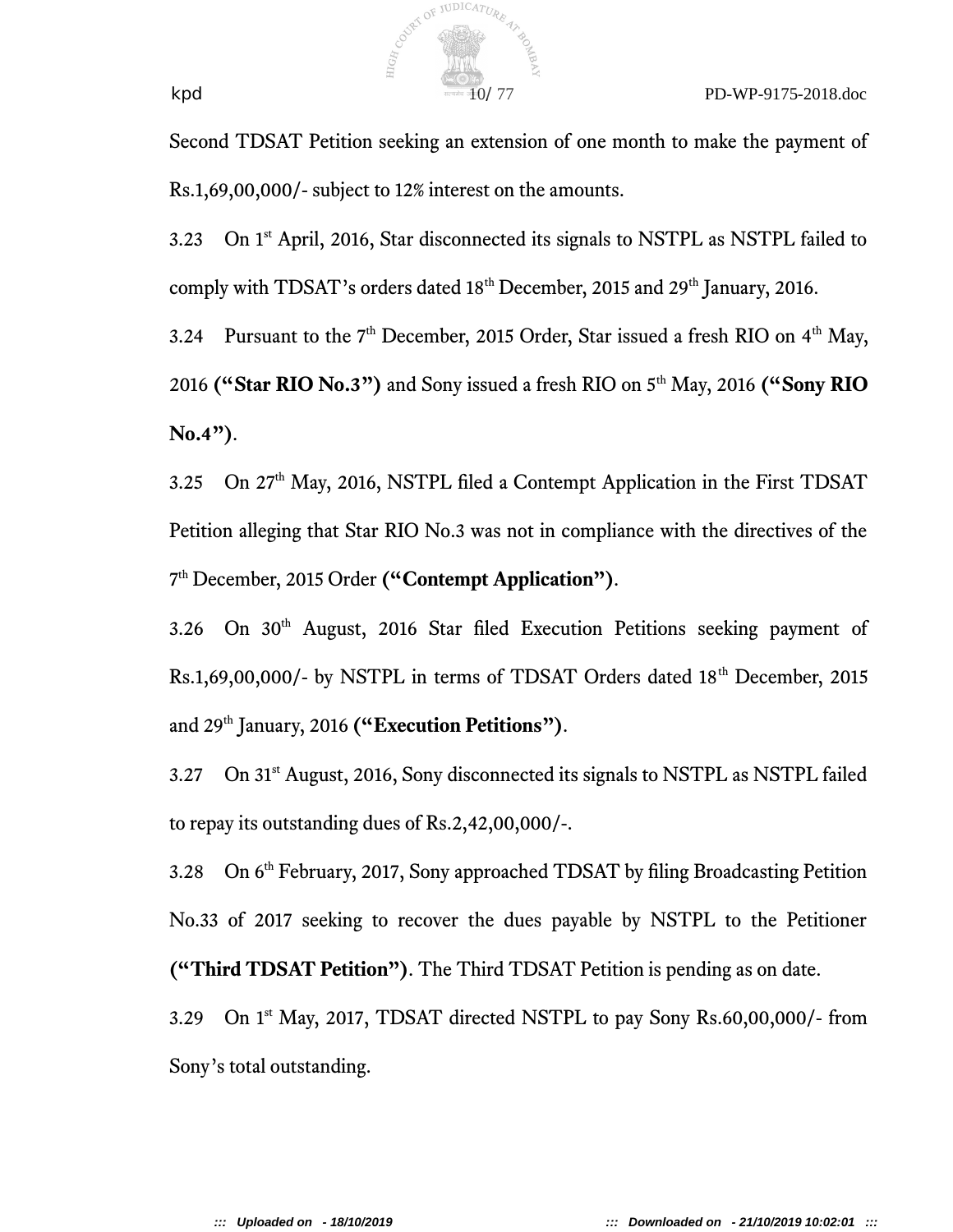

3.30 NSTPL failed to repay this outstanding. Sony initiated proceedings under Section 138 of the Negotiable Instruments Act 1881 against NSTPL which proceedings are pending as on date.

3.31 On 7th June, 2017, NSTPL fled an Information against Star, Sony and the Indian Broadcasting Federation **("IBF")** with CCI under Section 19 (1) of the Competition Act alleging that Star and Sony have adopted anti-competitive market practices, owing to their strategic position in the broadcasting sector/market by imposing unfair terms and limiting their services to less favored Distribution Platform Operators such as NSTPL in clear violation of Section 3 and 4 of the Competition Act **("Information")**:

3.32 On 21st July, 2018, Sony fled a Contempt Application before TDSAT in view of NSTPL's failure to comply with TDSAT's order dated 1<sup>st</sup> May, 2017.

3.33 On 24<sup>th</sup> July, 2018, TDSAT permitted NSTPL to comply with its order dated  $1<sup>st</sup>$ May, 2017 on the condition that an additional amount of Rs.1,00,000/- shall be paid by NSTPL to Sony.

3.34 On 10<sup>th</sup> August, 2017, TDSAT dismissed the Contempt Application filed by NSTPL as also the Execution Applications fled by Star by *inter alia* holding:

*"Having considered the entire materials in the light of aforesaid rival stands and having gone through the three orders relied upon by the petitioner and also subsequent orders dated 09.02.2016 and 16.02.2016 in MA Nos. 34 and 36 of 2016 in the pending broadcasting petitions relied upon by the respondent, it is*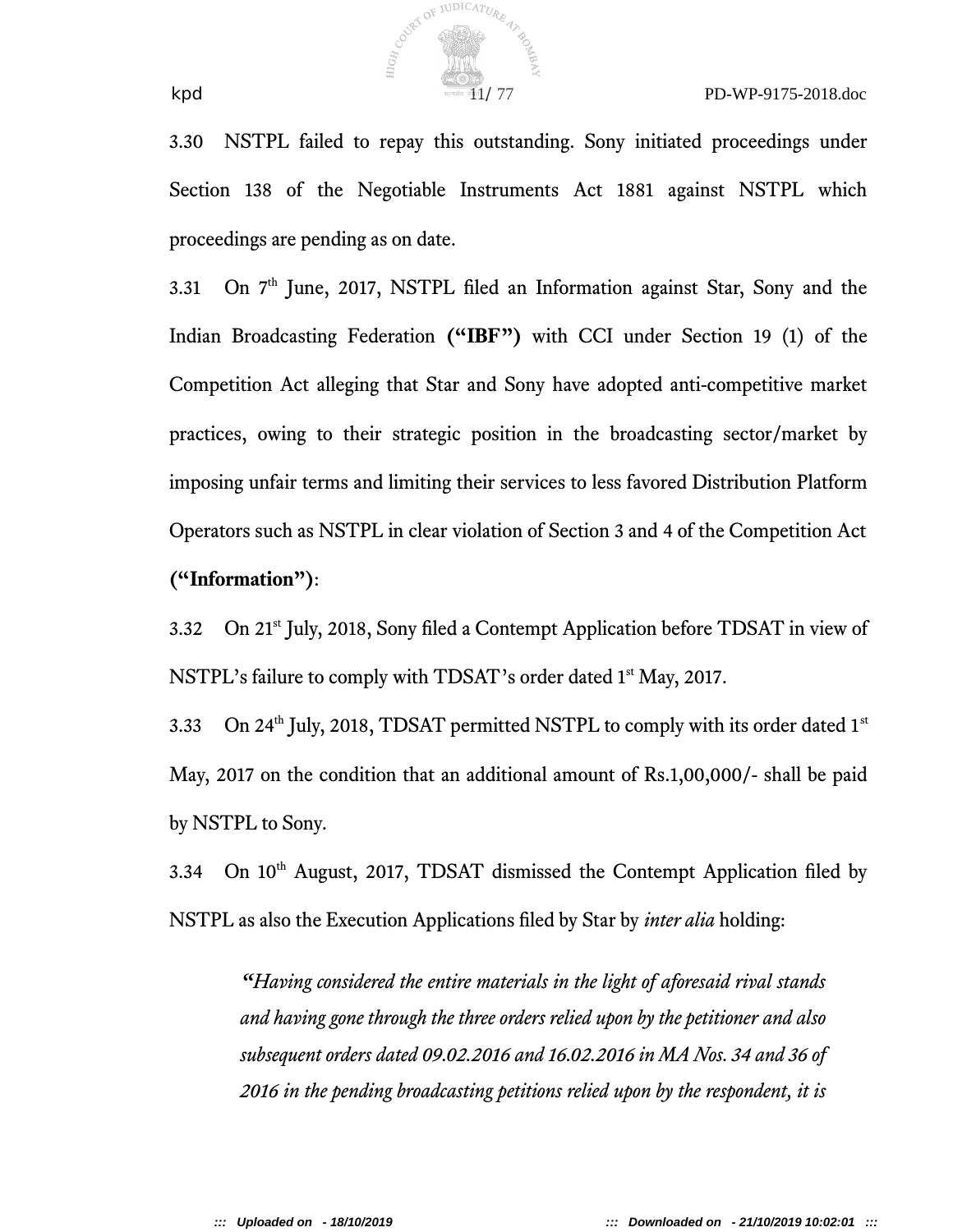

*evident that the orders on which petitioners are relying to claim a decree for execution were orders passed by way of interim arrangement and that Broadcasting Petition No. 526 of 2014 as well as Broadcasting Petition Nos. 313 and 314 of 2015 preferred by the respondent herein were noticed therein and it was observed that they would be decided on their own merits and if need be, after taking evidences from both sides. Hence, we fnd merit in the submissions advanced on behalf of respondent herein that the petitioner, Star India Pvt. Ltd. cannot claim any decree in its favour at this stage because the controversy relating to accounts is still pending before this Tribunal and there is no fnal adjudication on the relevant issues between the parties.*

*xxx*

*both E.A. No.10 of 2016 (in B.P. No. 295 of 2014) and E.A. No. 11 of 2016 (in B.P. No.314 of 2015) are dismissed as pre-mature and therefore, not maintainable. However, there shall be no order as to costs."*

3.35 On 16th November, 2017, NSTPL withdrew Petition No.526 of 2014 against Taj since Taj abandoned/gave up its claims against NSTPL.

3.36 On 21st November, 2017, TDSAT passed the following order in the Second TDSAT Petition:

> *"2...By a detailed order dated 10.08.2017, this Tribunal held against the petitioner that no contempt was made out and also held against M/s Star India Pvt. Ltd, that the execution applications were pre-matured because the controversy relating to accounts is still pending before this Tribunal and there is no fnal adjudication on the relevant issues between the parties. This Tribunal observed that the orders on which Star India is relying to claim execution "were orders passed by way of interim arrangement and that*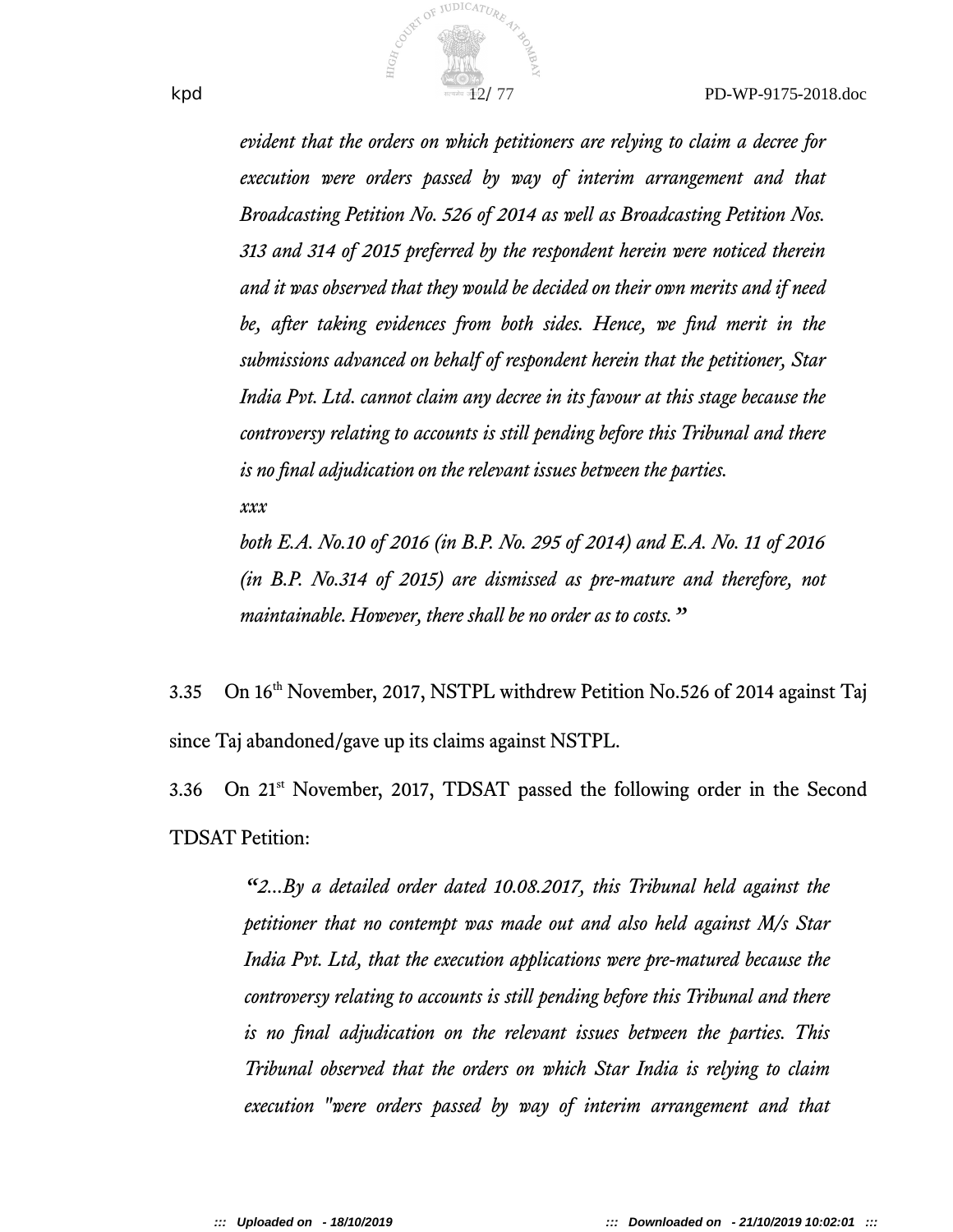

*Broadcasting Petition No.526 of 2014 as well as Broadcasting Petition Nos.313 and 314 of 2015 preferred by the respondent herein (reference petitioner herein) were noticed therein and it was observed that they would be decided on their own merits and if need be, after taking evidence from both sides* 

*4. In the aforesaid facts and circumstances, it has fallen for decision whether anything survives in this petition for adjudication. It is clarifed that on 24.08.2017, as is apparent from the order passed on that date, our attention was drawn to observations in an earlier order dated 08.04.2016 that required a consideration of the issue whether anything survived for adjudication in B.P. Nos.313 and 314 of 2015. The observation was in the light of fnal judgment of this Tribunal in B.P No.295/2014 which was disposed of by a detailed judgment on 07.12.2015. Accordingly, parties have been heard on this issue* 

*xxx*

*7. On behalf of petitioner, a simple stand is taken that petitioner has also sought a declaration that the demand is illegal and there is a need for reconciliation of accounts and clearly these reliefs cannot become infructuous unless respondent No. 1 agrees to give up its claim over the alleged outstanding against the petitioner. In reply, the respondents refused to give up their right to claim money from the petitioner on account of arrears of dues. xxx*

*8. In our considered view, in the aforesaid circumstances, it would not be proper to dismiss the petition as infructuous The issue relating to reconciliation of accounts and also legality and validity of the demand raised by the respondent remains to be adjudicated Hence, the prayer made on behalf of respondent to dismiss the petition on the ground that no cause of action*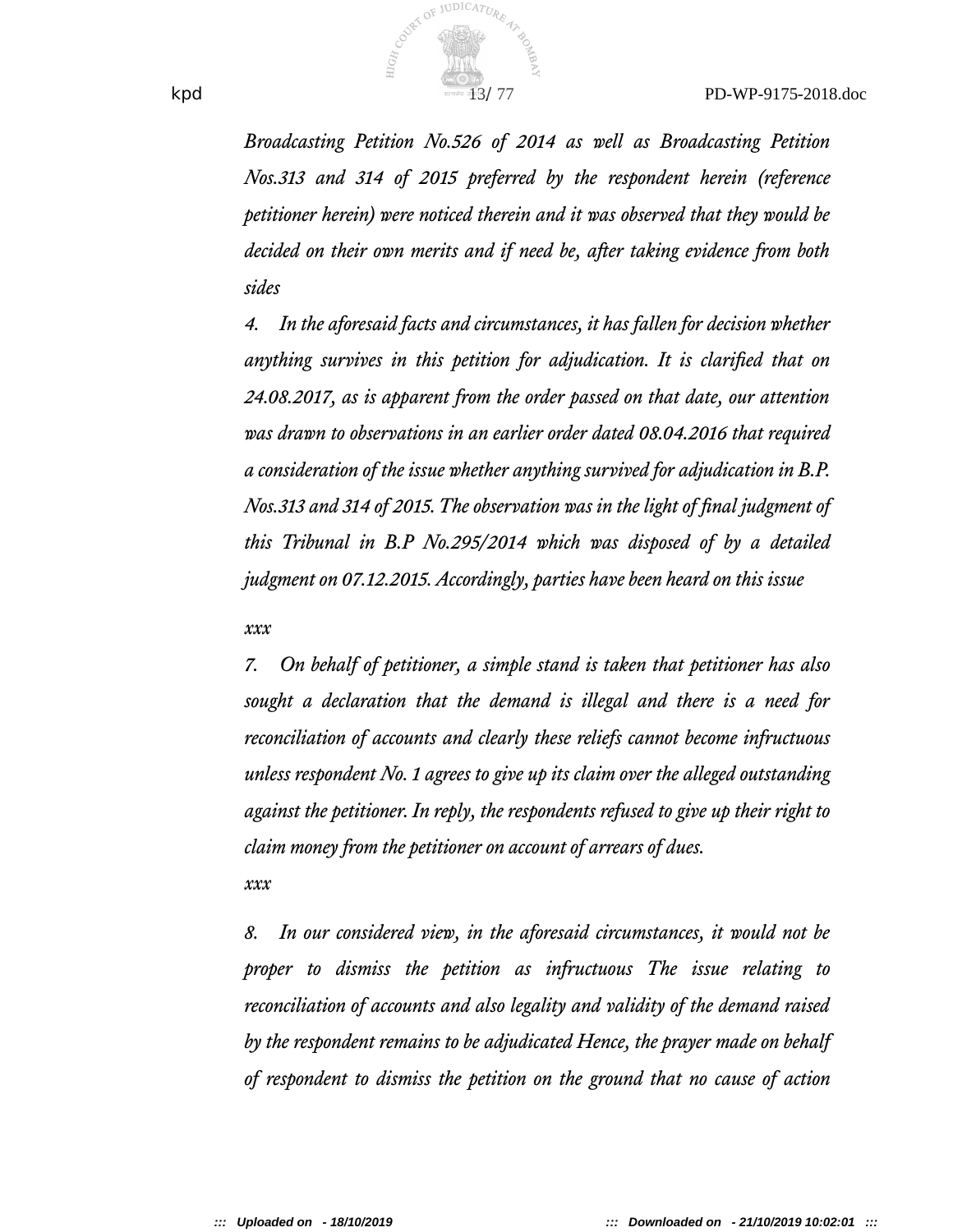#### *survives has to be rejected. We order accordingly."*

COUNTY OF JUDICATURE

3.37 On  $27<sup>th</sup>$  July, 2018 and  $31<sup>st</sup>$  July, 2018, CCI passed two orders exercising powers under Section 26(1) of the Competition Act *inter alia* directing the Director General to initiate and conduct an investigation to ascertain whether or not Star, Sony and IBF have indulged in refusal to deal by way of discrimination with NSTPL in contravention of the provisions of Section 3(4) of the Competition Act **("Impugned Order")**.

3.38 Aggrieved by the Impugned Order, Star filed the present Petition on  $13<sup>th</sup>$ August, 2018 and Sony filed its Writ Petition on 1st September, 2018.

3.39 On 16th August, 2018, this Court granted ad-interim relief restraining CCI from taking any coercive steps against Star and Sony in pursuance of the Impugned Order.

4. The aforesaid is the factual conspectus leading to the fling of the present Writ Petitions.

5. We now proceed to record the submissions canvassed by both parties.

#### **SUBMISSIONS BY STAR INDIA PRIVATE LIMITED :**

6. Appearing for Star, Learned Senior Advocate Mr. D. J. Khambata submitted that the Impugned Order has been passed without jurisdiction. In this respect, he submitted that as per the ratio laid down by the Supreme Court in *Competition Commission of India vs. Bharti Airtel Ltd. & Ors.<sup>1</sup> ("CCI vs. Bharti Airtel")*, CCI could

<sup>1</sup> (2019) 2 SCC 521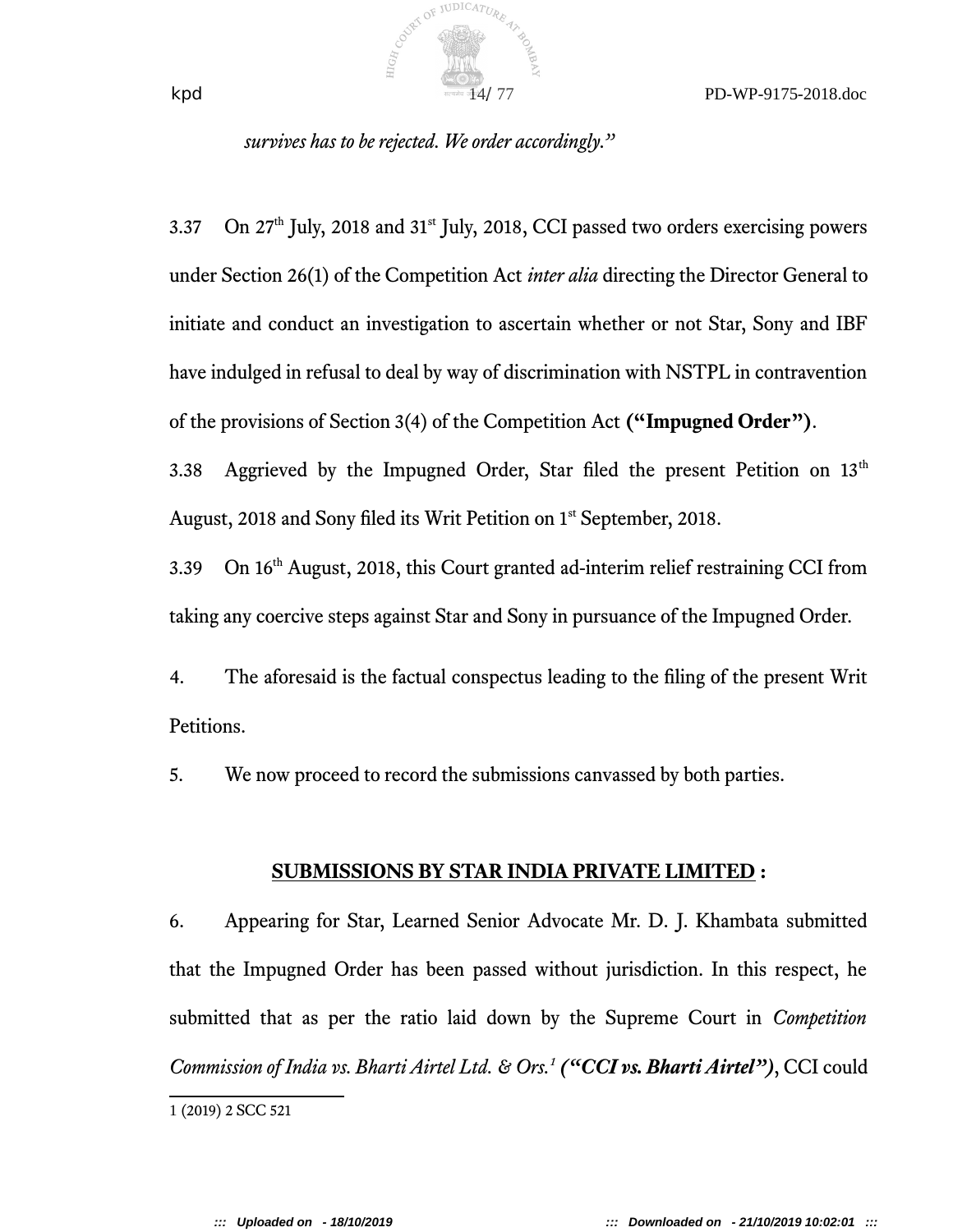

only have exercised jurisdiction if and when TRAI and/or the TDSAT had come to a fnding that parties have indulged in anti-competitive practices. According to Mr. Khambata, the decision in *CCI vs. Bharti Airtel* considered *in-personam* disputes. It was his argument that in the Second TDSAT Petition, NSTPL has made various *inpersonam* specifc allegations against Star which remain to be decided. He submitted that CCI has disregarded the fact that the issue of price discrimination by Star in the supply of television channels to NSTPL has not been fnally decided by TRAI/TDSAT. On the contrary, this very issue is pending adjudication before the TDSAT in the Second TDSAT Petition. In so far as the  $7<sup>th</sup>$  December, 2015 Order is concerned, he submitted that the said order was passed on a summary basis without conducting a trial or considering any evidence. It was an order dealing with issues holistically. It did not fnally decide the allegations raised by NSTPL against Star. Hence, the allegations of price discrimination, non-disclosure of discounted schemes/ incentive schemes and anti-competitive conduct qua NSTPL by Star remained undecided as on date. He supplemented his argument by submitting that TDSAT has itself held that the issue of the legality and validity of the demand raised by Star has not been fnally decided. He thereafter submitted that NSTPL has admitted in Writ Petition No.12319 of 2019 fled by it that the Second TDSAT Petition is pending adjudication and that the issue of discrimination by Star in providing incentives has not been fnally adjudicated. He then submitted that the issues raised in the Second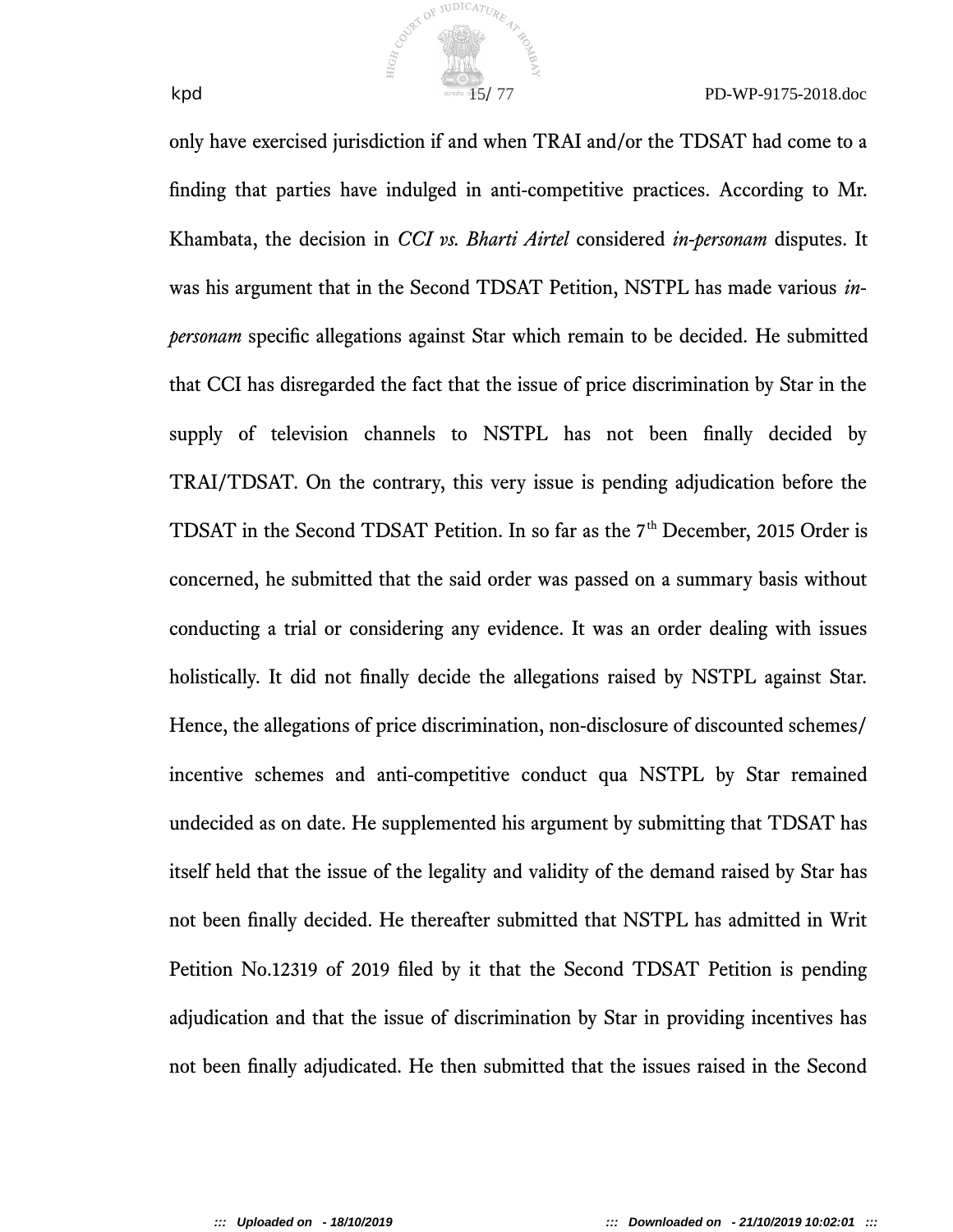

TDSAT Petition are jurisdictional facts which only TRAI/TDSAT as expert regulatory bodies are equipped to decide. The existence of a jurisdictional fact is a *sine qua non* for the exercise of power. In this context, reliance was placed by him on *S.K. Maini vs. Carona Sahu & Ors.<sup>2</sup>* , *Arun Kumar & Ors. vs. Union of India & Ors<sup>3</sup>* . Therefore, according to him, absent a fnding by TRAI/TDSAT that Star has in fact engaged in any price discrimination and/or non-disclosure of discounted schemes / incentive schemes and/or anti-competitive conduct qua NSTPL, the necessary jurisdictional fact for exercise of powers under the Competition Act is lacking. Mr. Khambata also submitted that CCI must form a *prima facie* view with some reasons prior to passing an order under Section 26(1) of the Competition Act. This requirement, according to him, is also a *sine qua non* for the exercise of power. In this context, he placed reliance on *Competition Commission of India vs. Steel Authority of India<sup>4</sup> , Cadila Healthcare Limited & Anr. vs. Competition Commission of India<sup>5</sup> , Grasim Industries Ltd. vs. Competition Commission of India<sup>6</sup> , Google Inc. & Ors. vs. Competition Commission of India & Anr.<sup>7</sup> , Telefonaktibolaget Ericsson vs. Competition Commission of India & Anr<sup>8</sup>*. He submitted that a similar provision exists under Section 231 of the Companies Act, 2013 which provision has also been interpreted to be exercised only

<sup>2</sup> *(1994) 3 SC 510*

<sup>3</sup> *(2007) 1 SCC 732]*

<sup>4</sup> *(2010) 10 SCC 744*

<sup>5</sup> *(2010) 10 SCC OnLine Del 11229*

<sup>6</sup> *Writ Petition (C) No.7842 of 2017*

<sup>7</sup> *LPA No.733 of 2014*

<sup>8</sup> *2016 SCC OnLine Del 1951*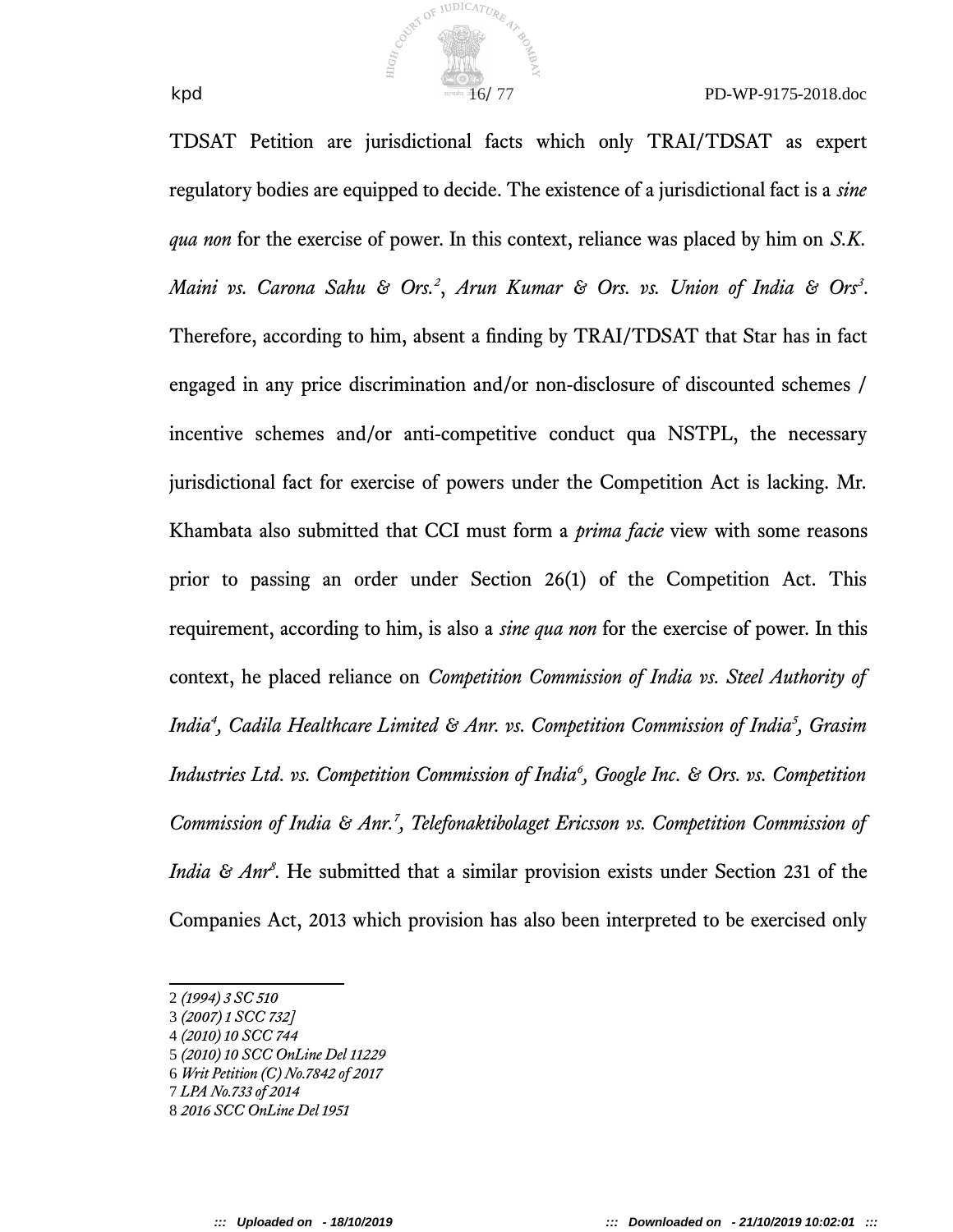

after an opinion has been formed. In this respect, he placed reliance on *Barium Chemical Ltd. vs. Company Law Board<sup>9</sup>* and *Bhikhubhai Patel vs. State of Gujarat<sup>10</sup>*. He then submitted that CCI has not satisfed the ingredients of Section 3(4) of the Competition Act. According to him, in the present case, CCI would necessarily have to render a *prima facie* fnding of *(i)* the existence of an agreement refusing to deal; and *(ii)* that the agreement causes/is likely to cause appreciable adverse efect on competition **("AAEC")**. According to him, there is no *prima facie* view by CCI on these 2 critical ingredients. Hence, the mandatory jurisdictional pre-requisite of a *prima facie* view is absent. Mr. Khambata also submitted that in order for CCI to have arrived at a *prima facie* view of a contravention of Section 3(4) of the Competition Act and direct the Director General to investigate the practices of Star, the CCI ought to have undertaken an analysis in terms of factors listed under Section 19(3) of the Competition Act. In the absence of any such exercise, Star could not *prima facie* be found to have contravened Section 3(4) read with Section 3(1) of the Competition Act. Mr. Khambata lastly submitted that an order directing the Director General to investigate is far reaching, conclusive and will stain Star with a stigma. In support of this submission, he placed reliance on *Google Inc. & Ors. vs. Competition Commission of India & Anr. (supra), Telefonaktibolaget Ericsson vs. Competition Commission of India & Anr.<sup>11</sup>, Rohtas Industries Ltd. vs. S.D. Agarwal<sup>12</sup> .* Mr. Khambata therefore concluded

<sup>9</sup> *AIR 1967 SC 295*

<sup>10</sup> *(2008) 4 SCC 144*

<sup>11</sup> *2016 SCC OnLine Del 1951*

<sup>12</sup> *(1969) 1 SCC 325*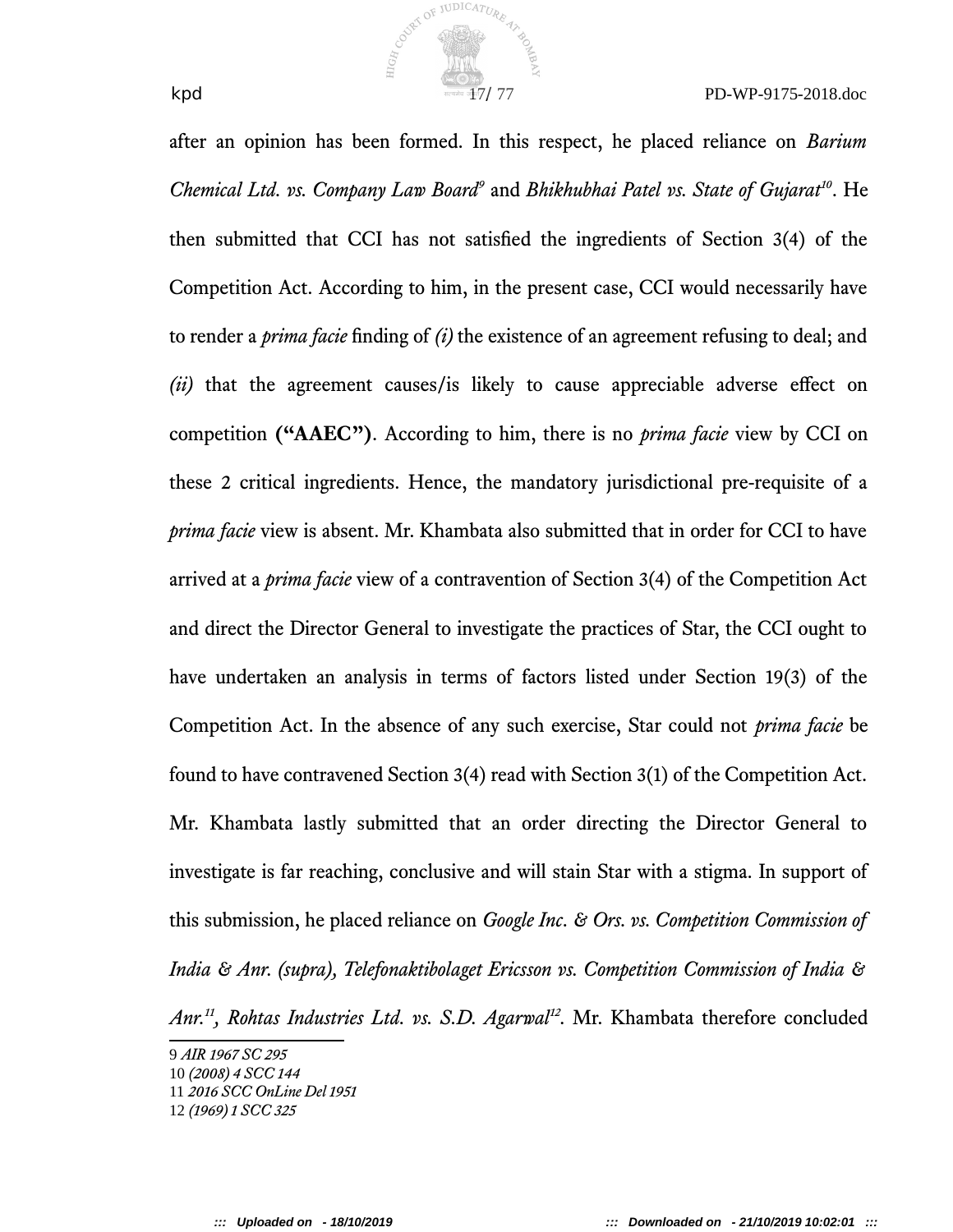

that CCI, while carrying on a prima facie assessment, has failed to fulfl the jurisdiction pre-requisites laid down under the Competition Act and therefore, the Impugned Order be quashed by this Court.

# **SUBMISSIONS BY SONY PICTURES NETWORK INDIA PRIVATE LIMITED :**

7. Appearing for Sony, Learned Senior Advocate Mr. S.K. Cooper submitted that until TDSAT holds that the RIO(s) were in breach of the Interconnection Regulations and/or discriminatory, there can be no question of CCI exercising jurisdiction under the Competition Act. In support of his submission on jurisdiction, he placed reliance on *CCI vs. Bharti Airtel*. He submitted that the jurisdictional basis for passing the Impugned Order is lacking. Mr. Cooper then submitted that the Impugned Order seeks to apply the provisions of Section 3(4)(d) of the Competition Act without stating the basis i.e. the agreement on which such violation is alleged to have occurred. He further submitted that there is no expression of opinion or basis for such expression provided in the Impugned Order that there has been an appreciable adverse efect on competition. He also submitted that the Impugned Order completely ignores the false statements and suppression indulged in by NSTPL which would clearly show that the Information is merely an attempt to wriggle out of NSTPL's defaults. Mr. Cooper then submitted that the Impugned Order sufers from non-application of mind. According to him, CCI has failed to consider or deal with either the law or the facts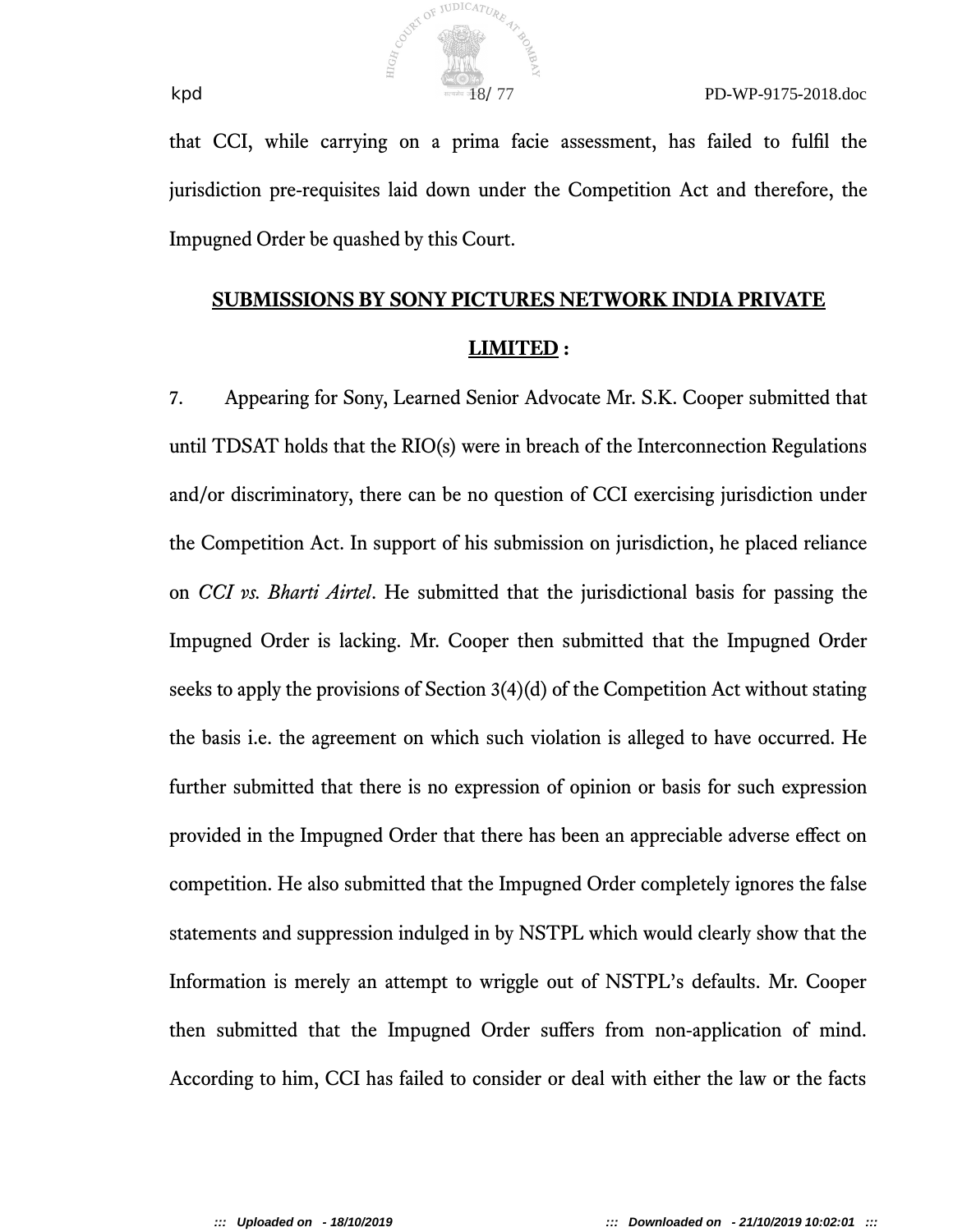

which were on record before it. According to Mr. Cooper, the TDSAT has not adjudicated as to whether Sony's RIO was discriminatory or not. Mr. Cooper therefore concluded that the Impugned Order ought to be quashed by this Court.

8. The aforesaid submissions broadly suggest that the Petitioners herein mainly contend *(i)* that the Supreme Court's decision in *CCI vs. Bharti Airtel* prevented CCI from passing the Impugned Order as the *in personam* and inter-party disputes were not adjudicated under the TRAI Act; and *(ii) CCI* has failed to arrive at a *prima facie* fnding as to the existence of an agreement refusing to deal and that such agreement causes/is likely to cause AAEC in India.

### **SUBMISSIONS BY THE COMPETITION COMMISSION OF INDIA :**

9. As opposed to the aforesaid arguments, we have heard Mr. S. Sundaresan appearing for the Competition Commission of India. His submissions can be summarised as under:

9.1 Firstly, Mr. Sundaresan submitted that the decision in *CCI vs. Bharti Airtel* did not lay down the standard as has been canvassed by the Petitioners as a matter of law. According to him, it is not at all the standard, that *in personam* fndings after trial of inter-personal disputes should frst be rendered for the CCI to even begin its investigations.

9.2 Secondly, he submitted that in the facts of this case, the telecom regulatory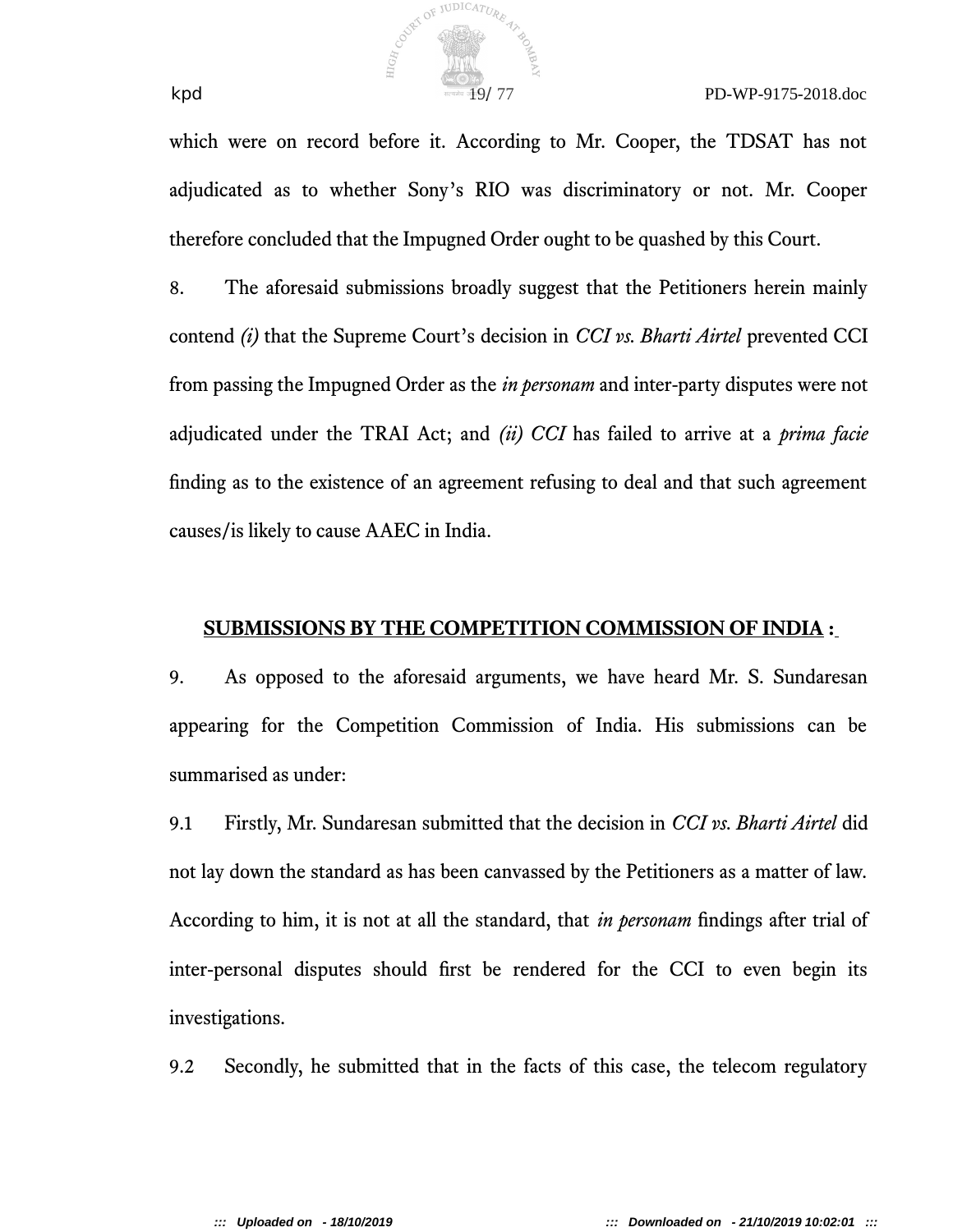

system has efectively and conclusively ruled that there is anti-competitive behaviour in the relevant market vide the 7<sup>th</sup> December, 2015 Order. According to him, TDSAT has conclusively found that the RIO(s) were fraught with anti-competitive conduct. TRAI's view that there was indeed violative conduct in the market, was well recorded. 9.3 Thirdly he submitted that the  $7<sup>th</sup>$  December, 2015 Order caused such serious grievance that a writ petition was preferred by Star before the Delhi High Court. The challenge was, *inter alia*, based on the ground that TDSAT exceeded its jurisdiction. However, not only did the Delhi High Court refuse to entertain the writ, the Supreme Court also dismissed the appeal and upheld the  $7<sup>th</sup>$  December, 2015 Order. Thereby, the clear and explicit fnding of anti-competitive conduct came to be fnally upheld. According to him, Section 3(4) deals with, among others, two forms of abuses that appear to exist in the facts of the case viz. "tie-in arrangement" and "refusal to deal". The existence of these two abuses in the facts of the case, is writ large on the face of the Order dated  $7<sup>th</sup>$  December, 2015, which came to be upheld even by the Supreme Court. CCI has, by applying the ratio in *CCI vs. Bharti Airtel*, sought to investigate the same in discharge of its duty under Section 18 of the Competition Act, applying the due process enshrined in Section 26, read with Section 19, read with the CCI (General) Regulations, 2009 **("General Regulations")**. He submitted that Section 3(4) entails interdiction of agreements among enterprises or persons at diferent stages of supply of services, if such agreement causes or is likely to cause an AAEC on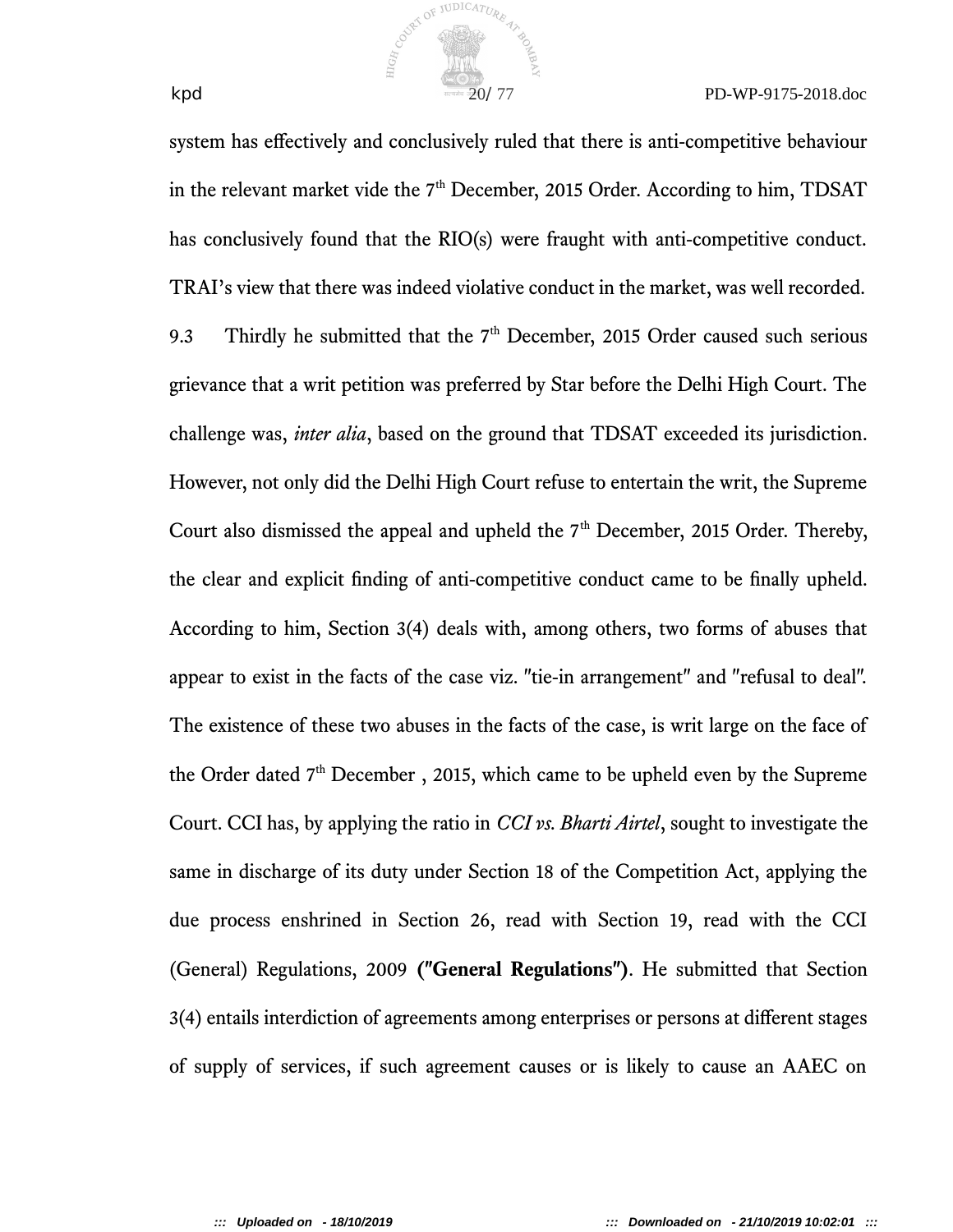

arrangement or a refusal to deal causes or is likely to cause AAEC. Both "tie-in arrangements" and "refusal to deal" are defned in an inclusive manner in the Explanation to Section 3(4). Illustrative types of such arrangements are spelt out in the legislation. The term "agreement" itself is defned in Section 2(b) and is also an inclusive one, bringing within its sweep, *inter alia*, any arrangement or understanding or action regardless of whether such arrangement, understanding or action is formal or in writing. The record discloses that the "RIO" is the agreement terms proposed by broadcasters in the market for television channels in the genre of sports and entertainment. The understanding of the broadcasters in providing their signals in this market is that they would violate the obligation stipulated under the telecom regulatory framework *viz.*, providing the same on an "a la carte" basis i.e. on such basis that any purchaser of the signals can acquire the signals in an itemized manner for the channels he desires. Such finding, in the  $7<sup>th</sup>$  December, 2015 Order, is being incorrectly sought to be dismissed as a "generic" fnding. He further submitted that Section 3(4) would result in a cause of action under the Competition Act only if the types of agreements referred to, cause AAEC. Therefore, CCI has taken care to examine whether the size and scale of the operations of the Petitioners is likely to cause AAEC. Towards this end, the Impugned Order, between Paragraphs 48 and 55 has taken pains to show the scale of market power wielded by the Petitioners. In order to do so objectively, CCI has adopted the indicia and ingredients that are statutorily stipulated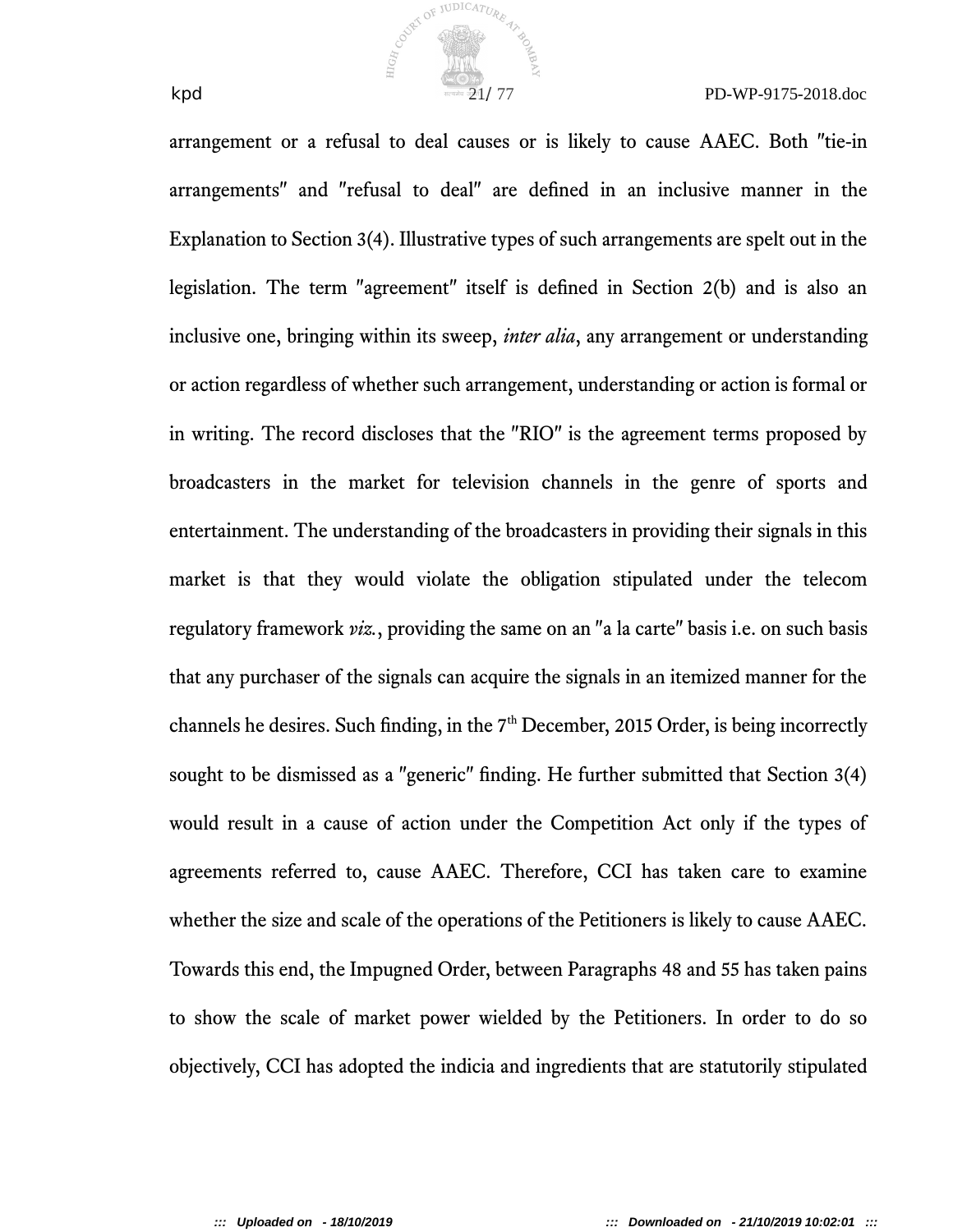

and available in the Competition Act itself, and only towards this end, looked at criteria that are also contained in Section 19(4). Such objective and transparent approach has been assailed by counsel for the Petitioners as evidence of wrong provisions being applied. The criteria applied by CCI are also criteria for consideration of whether there is abuse of dominance in a manner that would violate Section 4. Merely because some of these criteria are also those stipulated for determination of abuse of dominance under Section 4, it would not follow that the criteria are irrelevant for determination of market power for assessing AAEC under Section 3(4). CCI has taken care to ensure that the freedom of enterprise for enterprises that do not have market power is not interfered with. Applying objective criteria, the Impugned Order explains in detail how the Petitioners have tremendous market power for their actions, and their understanding of how their customers must transact with them, to result in violation of Section 3(4), indeed on a *prima facie basis*.

COUNTY OF JUDICATURE

9.4 Fourthly, he submitted that such conclusive findings in the  $7<sup>th</sup>$  December, 2015 Order has been noticed in the Impugned Order, and forms, amongst others a *prima facie* rationale, the basis of investigations ordered in the Impugned Order. The Impugned Order also records that the order of this Court in the case of Vodafone *(which, in appeal, led to CCI vs. Bharti Airtel)*, canvassed by the Petitioners, indeed ruled that the telecom regulatory system needs to clarify the regulatory position. In the instant case, at the time the Impugned Order was passed, the confrmation of violative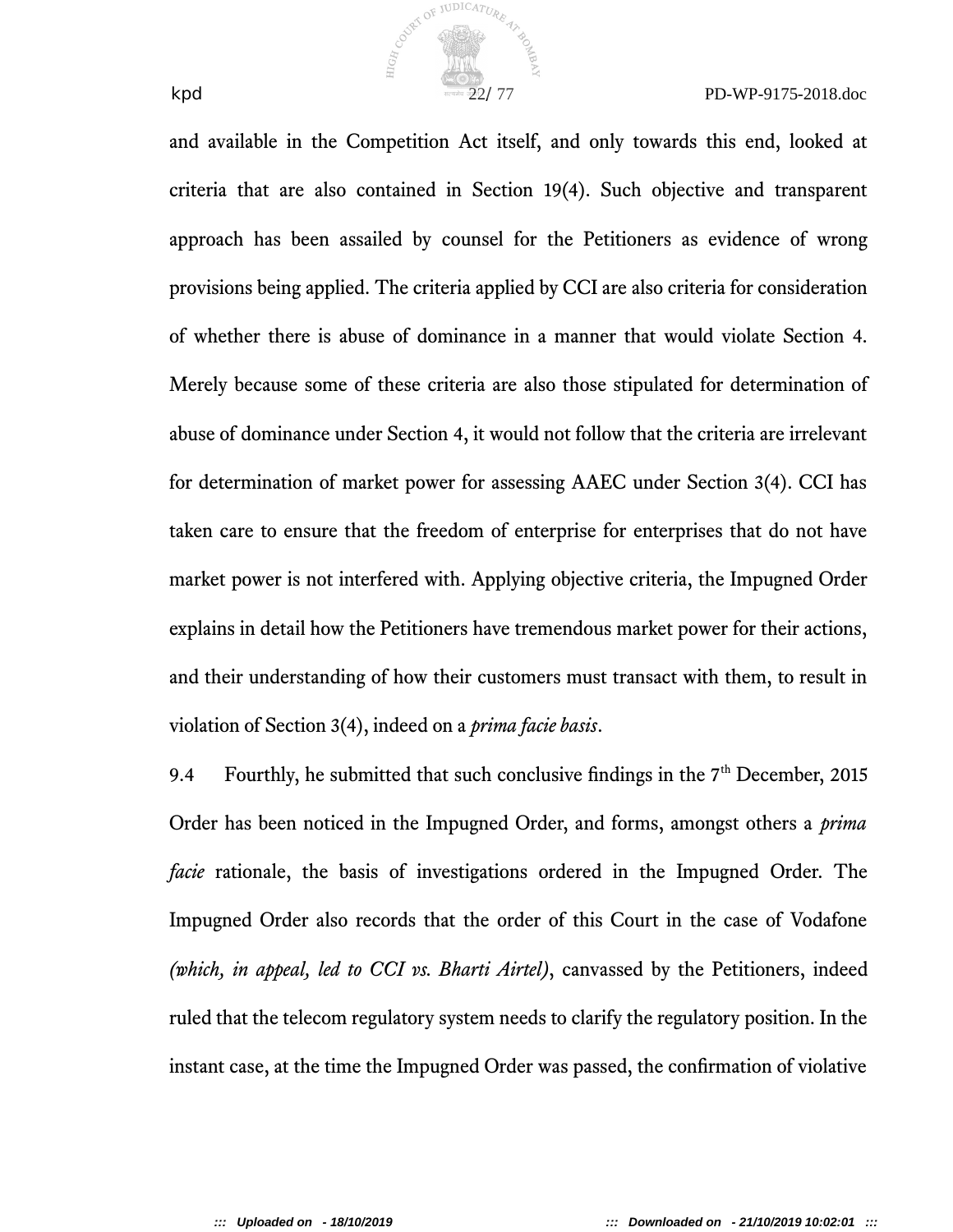conduct was far frmer than a mere clarifcation.

COUNTY OF JUDICATURE

9.5 Fifthly, he submitted that even the TDSAT, sitting in a successor bench, has clearly and frmly pointed out that the "fnal" decision on issues had been taken in the 7 th December, 2015 Order. While the 7th December, 2015 Order is the judgement that framed the relevant issues and conclusively answered them, subsequent proceedings before the TDSAT involved *in personam* disputes between the parties, and are of no relevance for the issues that need to be determined for purposes of discharging the mandate under the Competition Act.

9.6 Sixthly, he submitted that the strong and repeated emphasis by the Petitioners on the conduct of the NSTPL is irrelevant for purposes of the investigation under the Competition Act. According to him, NSTPL is merely an informant, and has no relevant role to play in the investigations. CCI may conclude that there is no violation or it may conclude that there is indeed a violation as originally suspected, that there is a violation of a nature diferent from what was originally a statutory exercise. The Competition Act and the Regulations made thereunder provide for a very intense, elaborate and detailed checks and balances against any arbitrary conduct in the course of investigation.

9.7 Seventhly, he submitted that in the teeth of such checks and balances, the Petitions seek to simply stultify the statutory role of CCI by impugning administrative decisions to investigate. In this context, he placed reliance on the Supreme Court's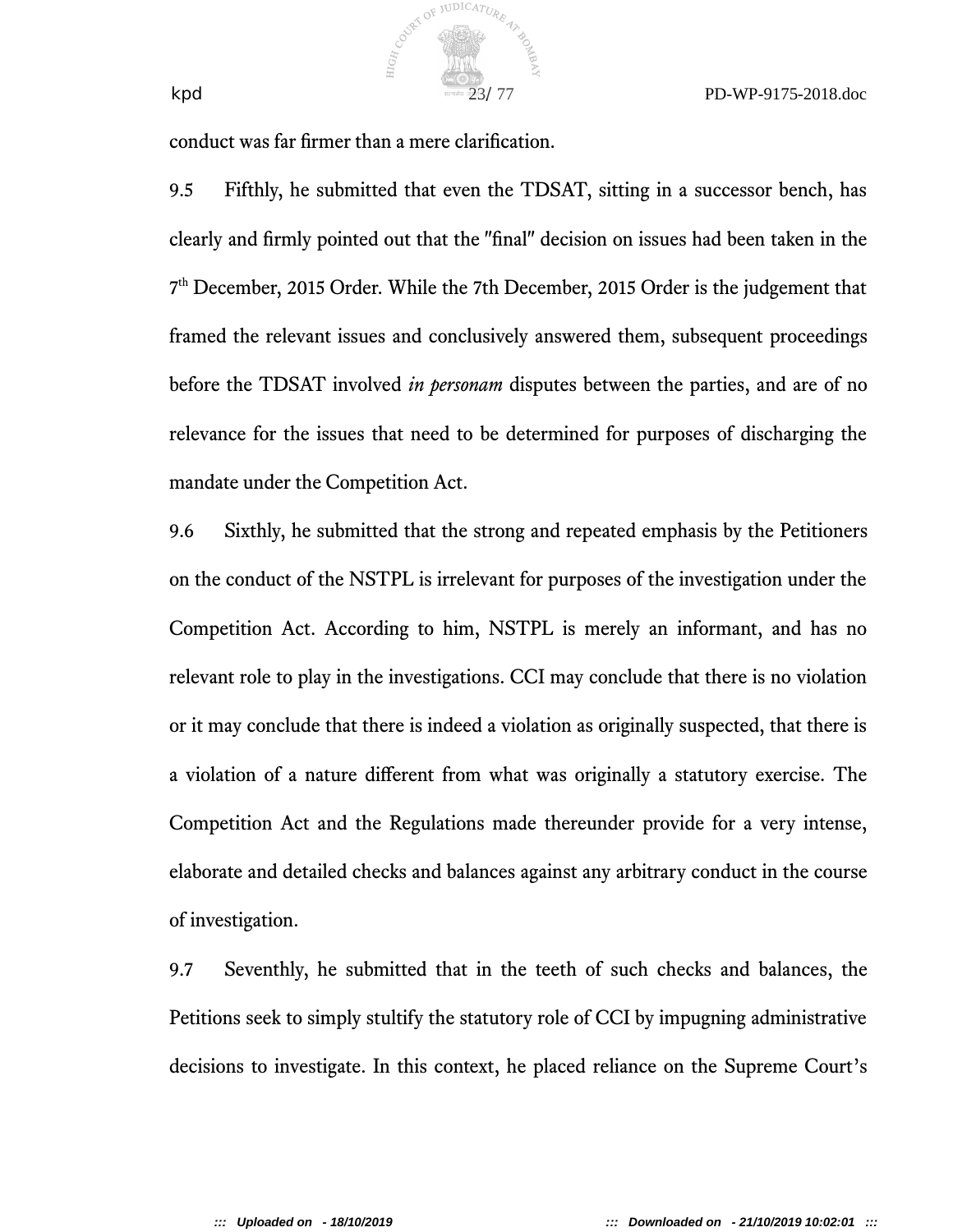

decision in *CCI vs. Steel Authority of India ( supra) ("SAIL")* which ruled that the decision to investigate is a *prima facie* view taken in an administrative capacity. He placed further reliance on decisions of the Delhi High Court and this Court to demonstrate that there has been reluctance to entertain writs against mere decisions to investigate.

9.8 Eighthly, he submitted that the Petitioners have simplistically characterized the conclusive 7<sup>th</sup> December, 2015 Order as a "general" order that does not conclude allegations between NSTPL and the Petitioners. Disputes between NSTPL and the Petitioners are disputes *in-personam* whereas anti-competitive conduct and market abuse, are matters *in-rem*, which indeed have been conclusively determined by the TDSAT. The legal standard laid down in *CCI vs. Bharti Airtel* is not that every *"general"* inter-personal dispute between a complainant and an alleged market abuser must be conclusively determined by the sectoral regulator. This is not a condition precedent for the CCI to even start exercising its jurisdiction. On the contrary, such an argument was exhaustively repelled in *CCI vs. Bharti Airtel*, and in the facts and circumstances of that case, the Supreme Court ruled that the issues involved in that case were regulatory questions, which needed to be answered. The regulatory issues in the instant case stand answered by the  $7<sup>th</sup>$  December, 2015 Order, and applying the principles of *CCI vs. Bharti Airtel*, the CCI now has to discharge its duty to conduct the investigation to examine if there is conduct that deserves to be interdicted.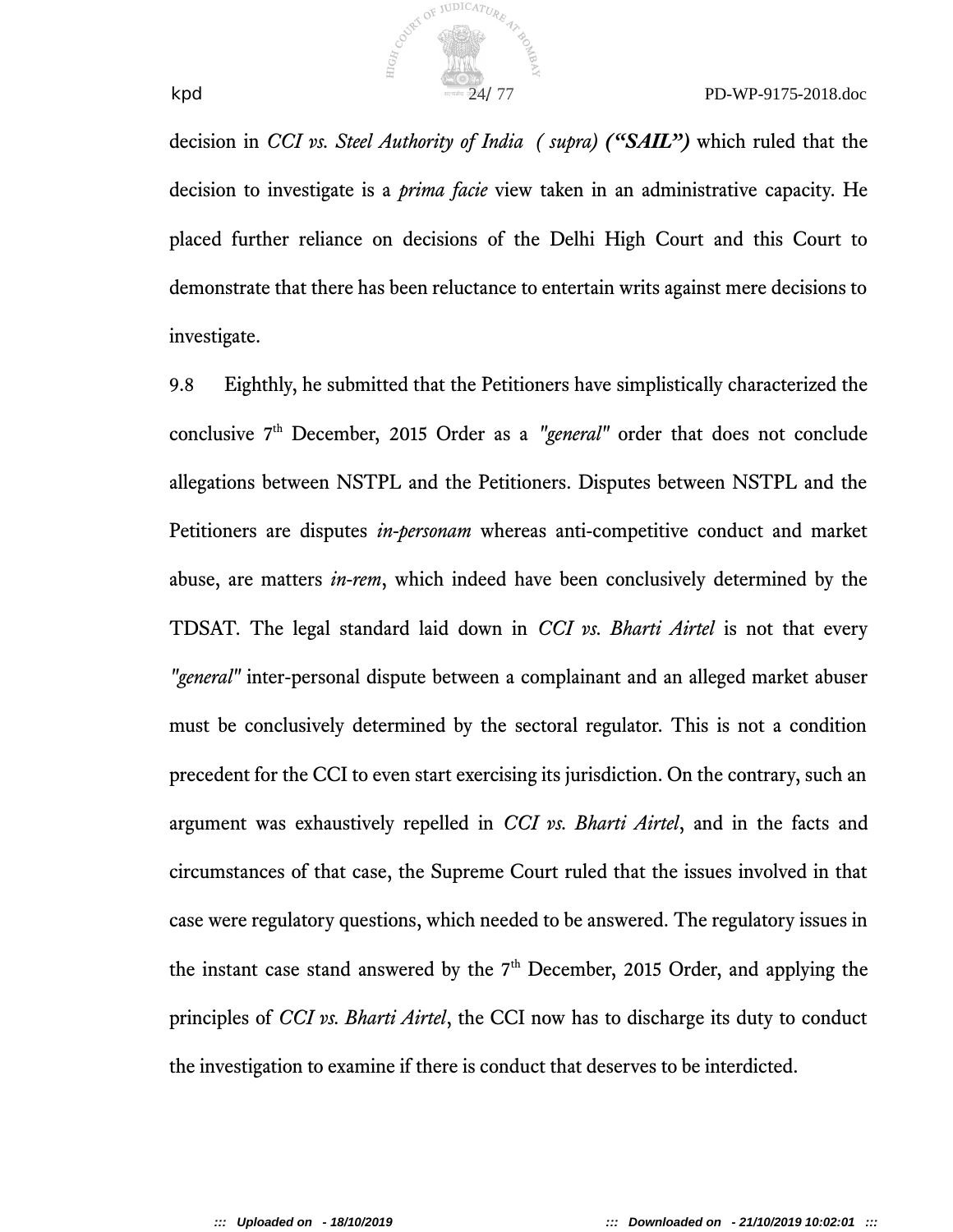

9.9 Ninthly, he submitted that it is trite and well-settled law that judgements must not be read like legislation much less like fscal legislation, with a literal reading of specifc sentences without context, particularly, context of the facts being adjudicated upon in the judgement. The reference to "respective rights and obligations" in Vodafone, noticed in the Impugned Order, has been rightly interpreted as regulatory rights and obligations. CCI does not have any jurisdiction to sit in judgement and grant any party-specifc relief to a complainant. Indeed, the National Company Law Appellate Tribunal has jurisdiction to adjudicate compensation claims after fnal fndings are rendered. According to Mr. Sundaresan, *CCI vs. Bharti Airtel* did not at all deal with a fact pattern similar to the facts of the instant case indeed apart from the relevant market falling within the TRAI administered telecom sector. The instant case in fact shows that the telecom regulatory system has rendered a clear view. Indeed, it is noteworthy that in fling such writ petitions, care is always taken not to make the purported sectoral regulator a party. In fact, the Supreme Court cautioned against "regulatory capture" in *CCI vs. Bharti Airtel*; opposed to bilateral rights and obligations. Lastly, he submitted that the Petitioners have argued that the regulatory framework has changed since the time of the Impugned Order. This argument too is of no avail for stultifying the investigative and inquisitorial jurisdiction of the CCI inasmuch as the investigation to probe, followed by a decision to punish or remedy or both, is a statutory activity that is mandated by Parliament for CCI to conduct.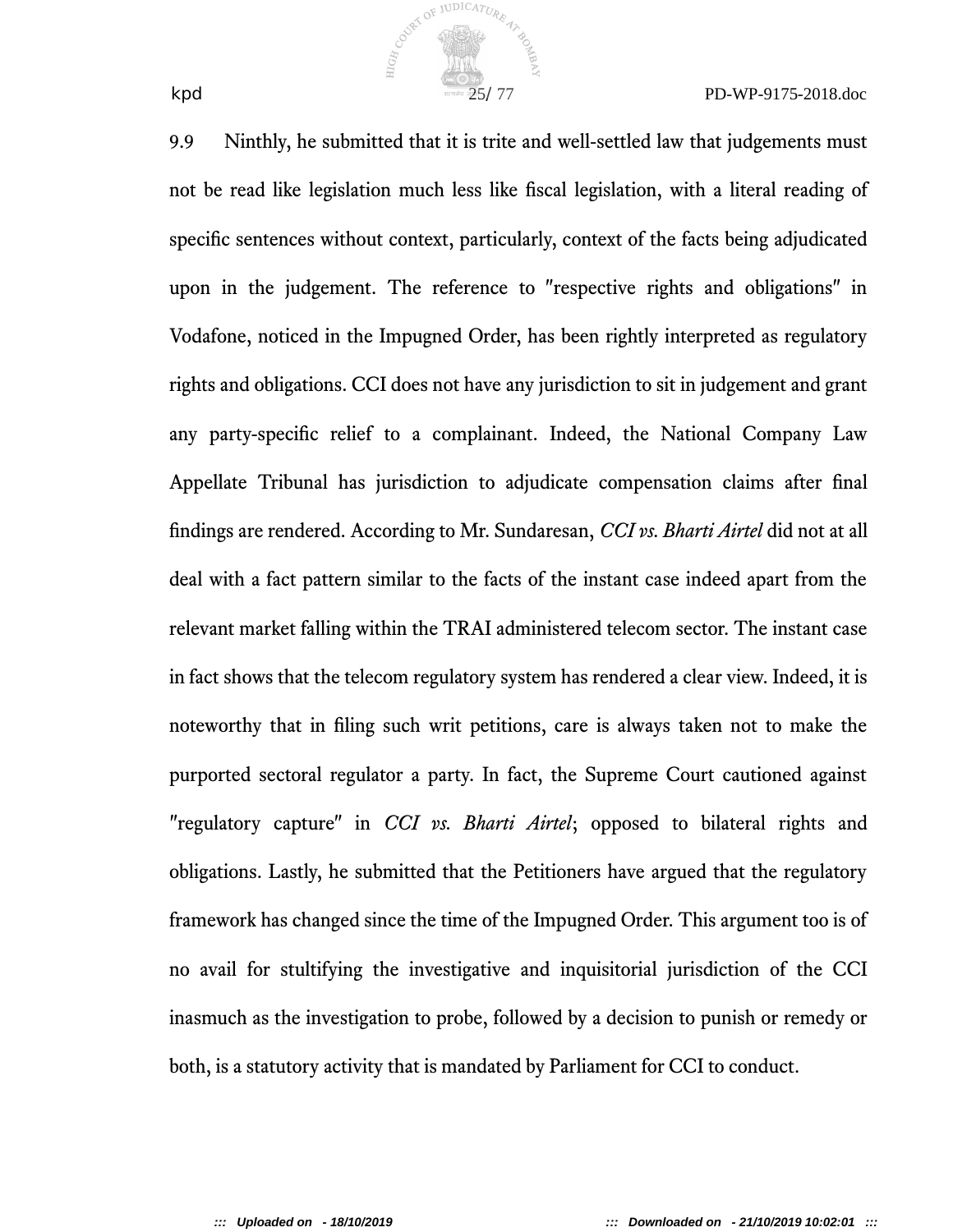

9.10 Lastly, Mr. Sundaresan relied upon two documents on EU Competition Law tendered by him during his arguments. He placed reliance on these documents to ascertain the meaning of the terms *"refusal to deal"* and *"refusal to supply''.*

10. Mr. Sundaresan therefore concluded that in the circumstances, the Petitions deserve to be dismissed and the investigations be permitted to be proceeded with.

#### **SUBMISSIONS BY NOIDA SOFTWARE TECHNOLOGY PARK LIMITED.**

11. Lastly, appearing for NSTPL, Ld. Advocate Mr. Z.T. Andhyarujina submitted that CCI had the necessary jurisdiction to take cognizance of the present matter. That Star's own case before CCI was that the allegations in the Information were previously raised before the TDSAT and *"were heard at length and were comprehensively adjudicated before the TDSAT.*" Therefore, according to him, Star never proceeded on the basis that the jurisdiction issues had not been decided. In fact, it proceeded on the contrary basis that TDSAT had decided all matters raised in the Information. According to Mr. Andhyarujina, the grounds now taken by Star and the arguments made before this Court are directly contrary to the arguments made by Star before CCI. He therefore submitted that a party cannot be allowed to approbate and reprobate. Mr. Andhyarujina's next submission was that the test laid down in *CCI vs.* Bharti Airtel has been satisfied. It was Mr. Andhyarujina's third submission that the 7<sup>th</sup> December, 2015 Order has extensively dealt with the issues between the parties with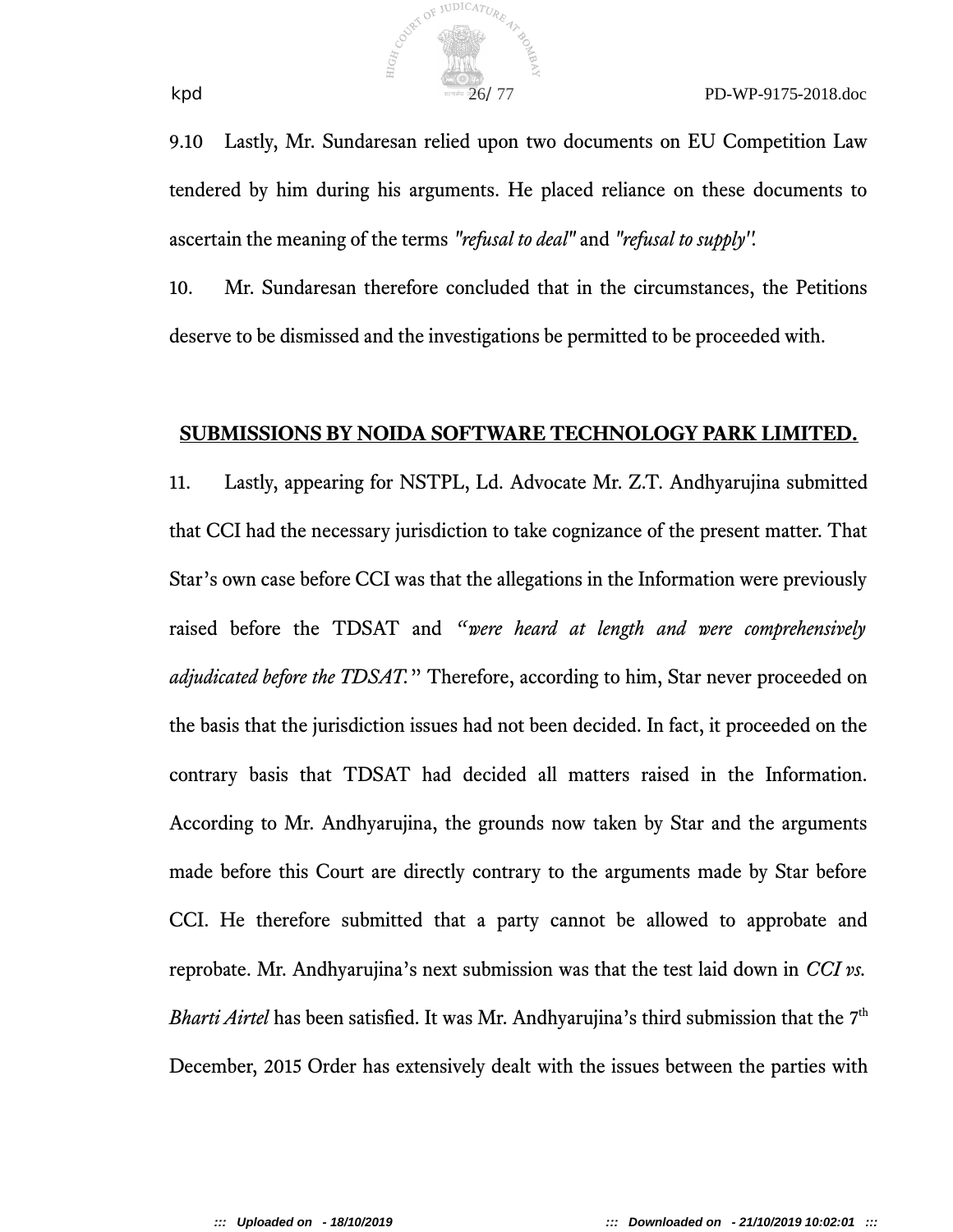

respect to the RIOs and the violations of the Interconnect Regulations and the TRAI Act. As such, the  $7<sup>th</sup>$  December, 2015 Order is conclusive, comprehensive and has fnally adjudicated upon the said issues. Mr. Andhyarujina's fourth submission was that the various orders and directions of the TDSAT clearly indicate that the only outstanding issues that remain to be decided in the Second TDSAT Petition is that of settling of accounts. Placing further reliance on these orders, he submitted that the said orders highlight the *mala fde* actions and intent of the broadcasters. Mr. Andhyarujina tendered various charts across the bar to demonstrate how NSTPL was a victim of price discrimination. Mr. Andhyarujina's ffth submission was that this Court, in its Writ Jurisdiction, has a limited and restricted scope to interfere with an order of investigation and therefore, this Court ought not to interfere with the Impugned Order. In this context, he placed reliance on *Google Inc. & Ors. vs. Competition Commission of India & Anr.<sup>13</sup>, Kingfsher Airlines Ltd. & Ors. vs. Competition* Commission of India & Ors.<sup>14</sup>, and Shashikant vs. Central Bureau of Investigation & Ors<sup>15</sup>.

COUNTY OF JUDICATURE 47

12. We have heard the arguments canvassed by the Learned Senior Advocates and Advocates as aforesaid. We have also considered the Written Submissions fled by the respective parties.

#### **THE SUPREME COURT'S DECISION IN COMPETITION**

<sup>13</sup> *2015 Scc Online Del 8992*

<sup>14</sup> *(2010) 4 Comp L.J. 557*

<sup>15</sup> *(2007) 1 SCC 630*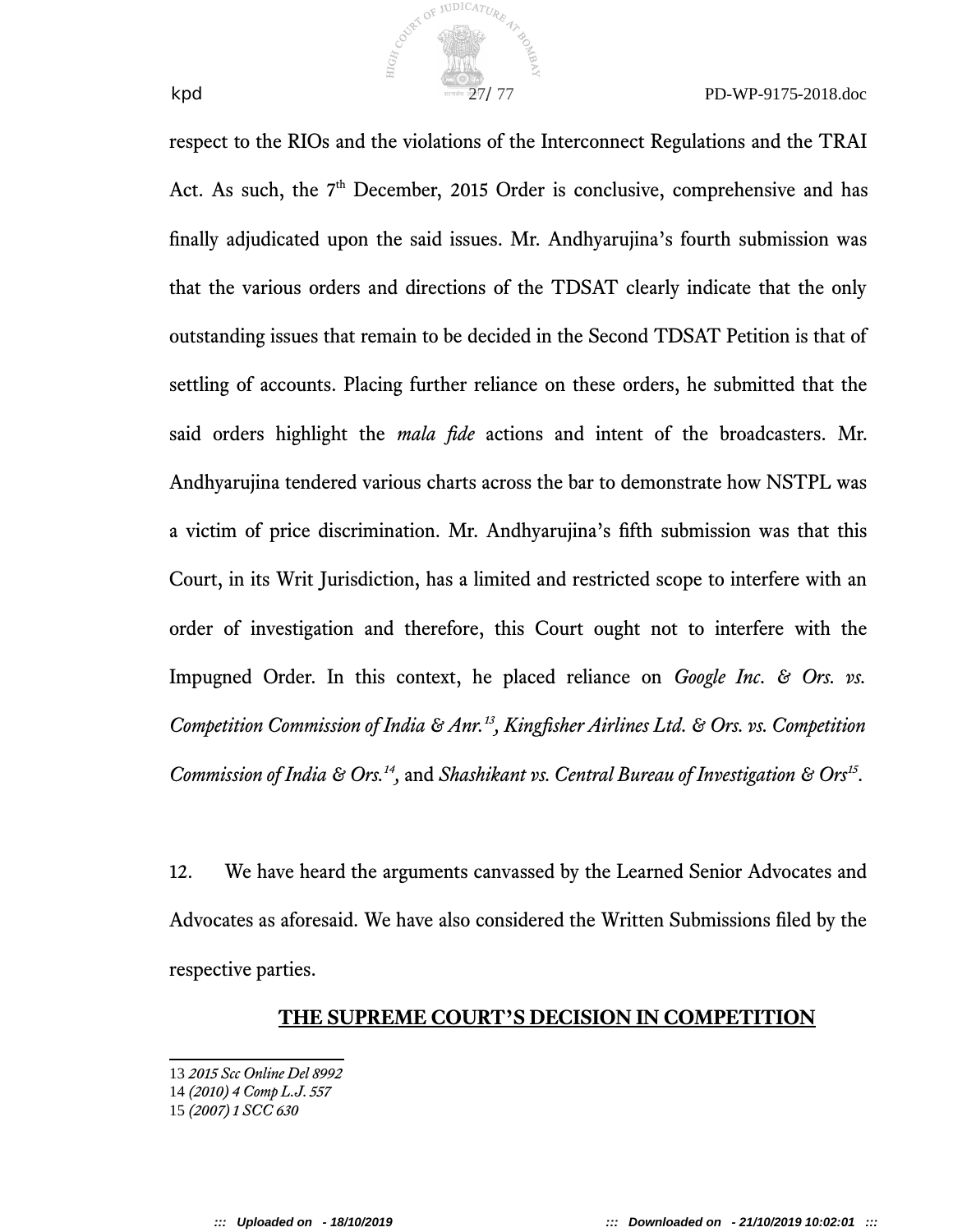## **COMMISSION OF INDIA VS. BHARTI AIRTEL LTD. & ORS.,** *[(2019) 2 SCC 521].*

13. In order to appreciate the present controversy, we propose to frst deal with the Supreme Court's decision in *CCI vs. Bharti Airtel*. In the said case, disputes arose between telecom service providers where one service provider alleged that others were discriminating against it by not providing sufficient points of interconnection. The aggrieved service provider fled a complaint with CCI. In turn, like in the present case, CCI ordered an investigation. The said order of investigation was frst challenged before this Court by way of a Writ Petition. This Court struck down the order of investigation by holding that before CCI can exercise jurisdiction to investigate anticompetitive activity, it must be frst established before the sectoral regulator that there is a regulatory breach and such breach pertains to price discrimination etc. CCI challenged this Court's order before the Supreme Court which challenge failed.

14. We now proceed to analyse what the Supreme Court laid down in the said decision. Whilst we do so, the question really to be ascertained was whether or not, the decision in *CCI vs. Bharti Airtel*, considered *in-personam* disputes between Reliance JIO lnfocomm Ltd. **("RJIL")** and the incumbent dominant operators **("IDOs")** *viz.* Vodafone India, Idea Cellular and Bharti Airtel. In this context, it would be necessary to reproduce certain paragraphs from the said decision which are as under:

*"12. As mentioned above, TRAI is the regulatory which regulates the*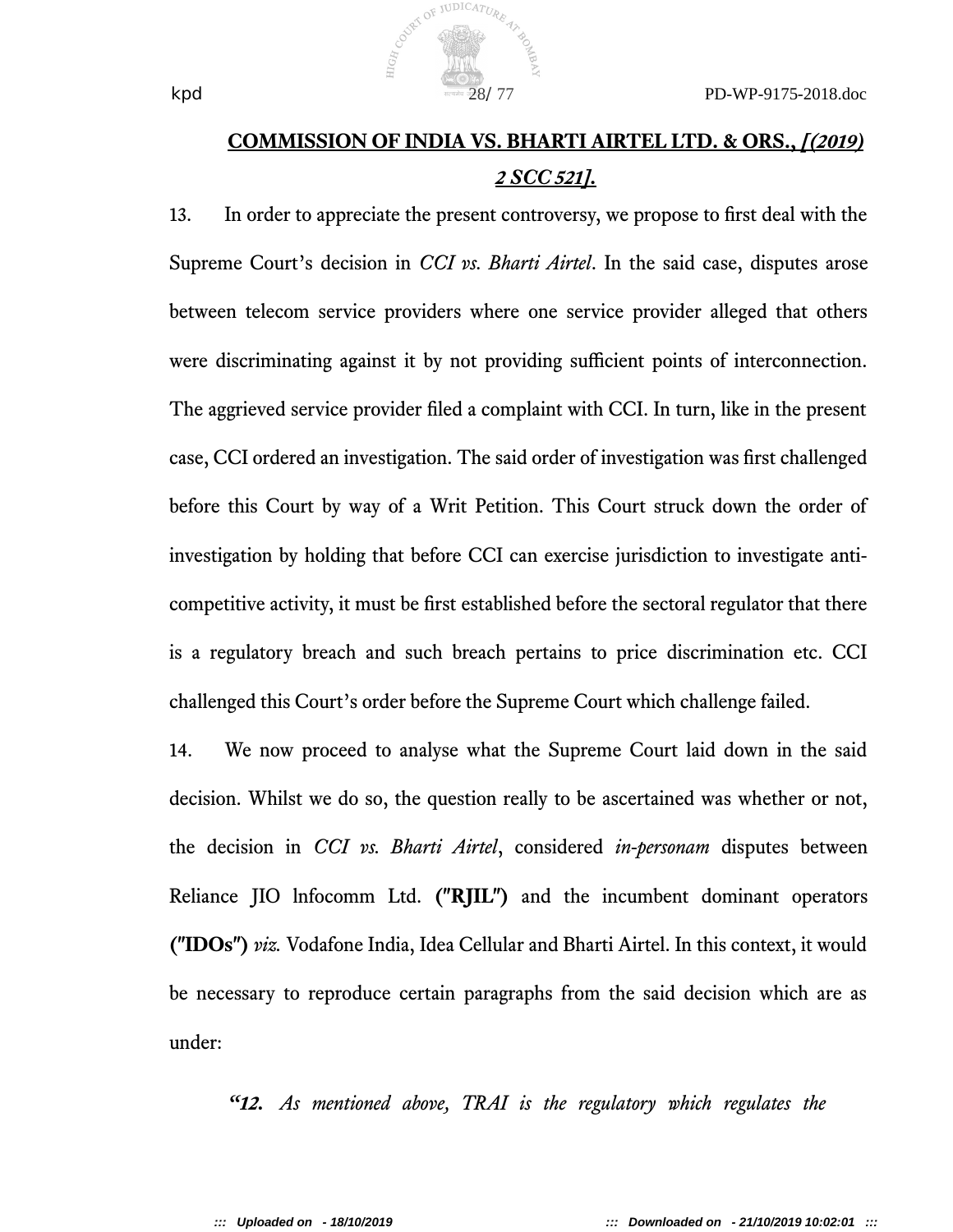

*functioning of the telecom service provider i.e. the telecom sector. Section 11 of the TRAI Act enumerates various functions which TRAI is supposed to perform under the Act. Section 13, likewise, empowers TRAI to issue directions, from time to time, to the service provider. In exercise of powers under Section 13 read with Section 11 of the TRAI Act, TRAI issued directions dated 7-6-2005 to all the telecom service providers to provide interconnection within ninety days of the applicable payments made by the interconnection seeker. The purpose behind providing interconnection by one service provider to the other service provider is to ensure smooth communication by a subscriber of one service provider to the cell number which is provided by another service provider. In that sense, this direction facilitates smooth functioning of the cellphone network even when it is managed by diferent companies as it ensures interconnectivity i.e. connectivity from one service provider to other service provider.*

*13. On 21-10-2013, RJIL was granted Unifed Licence and Unifed Access Service Licence under Section 4 of the Telegraph Act by the Department of Telecom (DoT) for providing telecommunication services in all 22 circles/licensed service areas in India. Soon thereafter, RJIL executed interconnection agreements (ICA) with existing telecom operators inter alia including, Bharti Airtel Ltd. and Bharti Hexagon Ltd. (hereinafter collectively referred to as "Airtel"), Idea Cellular Ltd. (hereinafter referred to as "Idea")*; *Vodafone India Ltd./Vodafone Mobile Services Ltd. (hereinafter collectively referred to as "Vodafone"). RJIL commenced test trial of its services after intimation and approval of the DoT and TRAI.*

*14. By its "frm demand" letter of 21-6-2016, RJIL vide separate letters requested IDOs to augment point of interconnection (POIs) for access, national*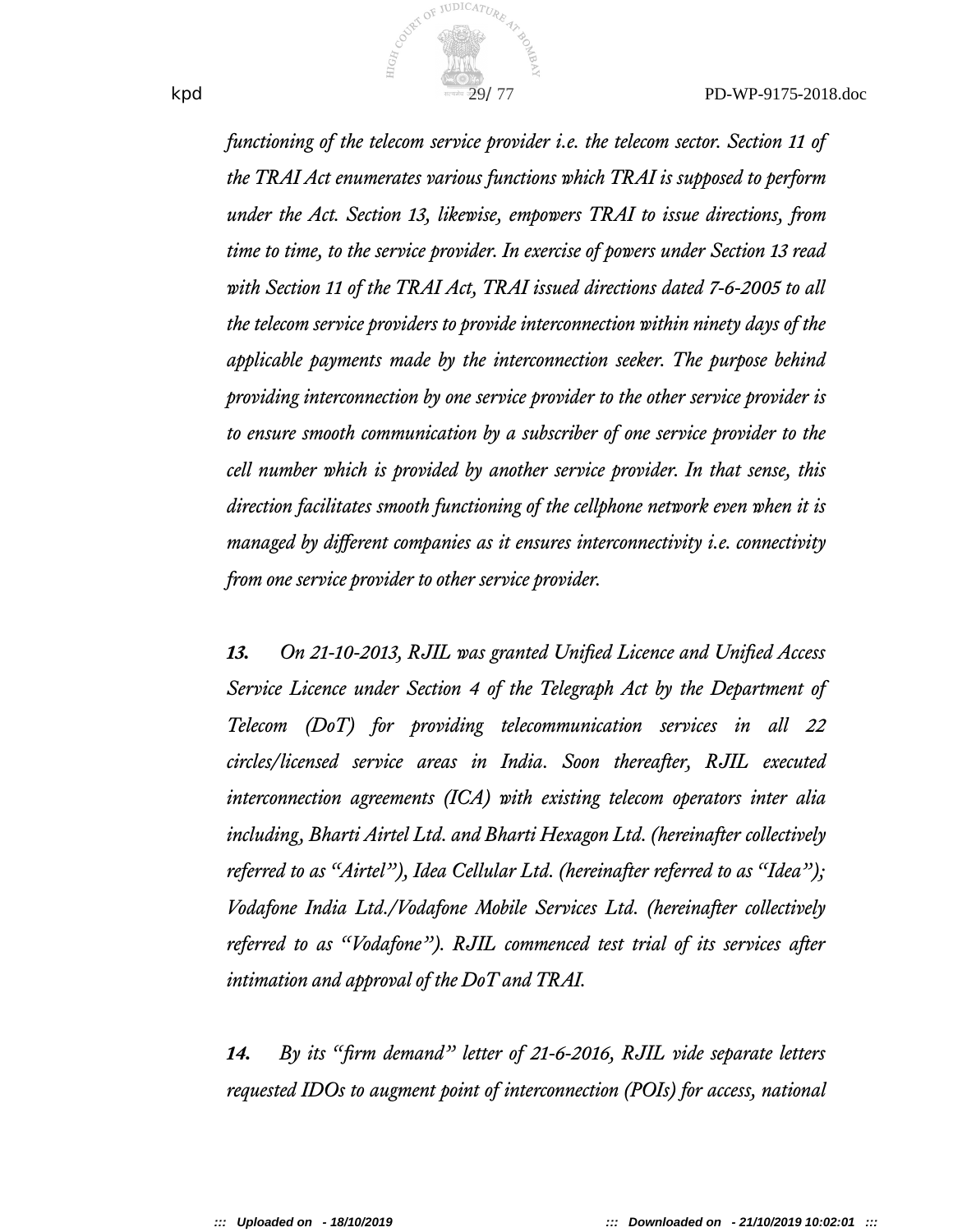

*long distance (NLD) and international long distance (ILD) services, as according to it, the capacity already provided to it was causing huge POI congestion, resulting in call failures on its network. According to RJIL, these companies intentionally ignored the aforesaid request. Accordingly, RJIL sent a letter dated 14-7-2016 to TRAI stating that the POIs provided by IDOs are substantially inadequate and leading to congestion/call failures on its network in all circles. Hence, TRAI was requested to intervene and direct these telecom operators to augment the POI capacities as per the demands made by RJIL. TRAI vide separate letters dated 19-7-2014 requested inter alia the aforementioned telecom operators to augment POIs as per the RJIL's request. Further, responses of the respective companies were also sought on the issues raised by RJIL, within seven days. Idea responded by sending letter dated 26-7- 2016 to RJIL denying that there had been any delay in augmentation of POIs and further stated that it is willing to fully support RJIL and that it had instructed its circle teams to augment the POIs on the basis of traffic congestion as per the ICA. Likewise, Airtel also sent reply dated 3-8-2016 to TRAI, inter alia stating that augmentation of POIs shall be undertaken as per the terms* and conditions of the ICA and on the basis of traffic trends post their *commercial launch. RJIL was not satisfed with such responses. It sent another letter dated 4-8-2016 to TRAI reiterating its earlier request for augmentation of POIs by the subject telecom operators. In the meantime, even Cellular Operators Association of India (COAI) intervened by addressing communication dated 8-8-2016 to TRAI wherein it took a stand by stating that the RJIL was providing free service to millions of users under the guise of testing which led to choking of POIs. It was further sugested that due to the free service provided by RJIL, a substantial imbalance in voice traffic had occurred for which the existing operators were not adequately compensated under the*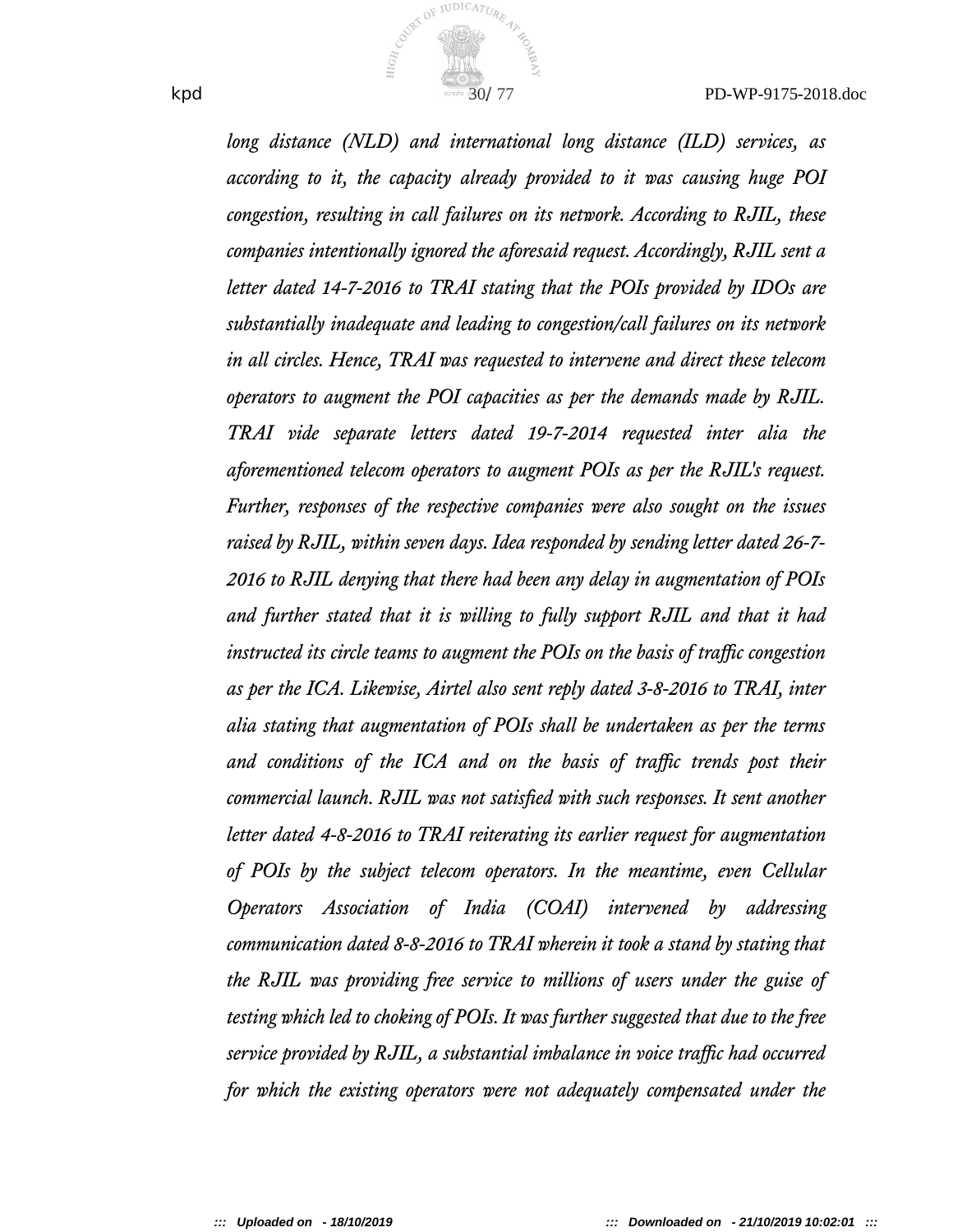

*Interconnection Usage Charges Regulations (IUC) in place.*

*15. There was further exchange of correspondence between the parties and even by the parties to the TRAI which shows that the parties stuck to their respective positions and it may not be necessary to refer to those communications* in detail. Suffice it is to mention that RJIL fixed 5-9-2016 as the launch date, *which fact was informed to other service providers as well who were also told that the subscriber base was expected to substantially and swiftly increase resulting in even more POI congestion. On that basis, request was made for urgent POI augmentation vide letter dated 2-9-2016. The TRAI even facilitated a meeting between the representatives of RJIL and other service providers (the respondents herein) to sort out and resolve the diferences in the interest of the consumers. At the same time, in the said meeting, the three telecom operators (respondents herein) also raised a grievance that free calls being provided by RJIL has resulted in an unprecedented traffic congestion on their respective networks and the current IUC regime is inadequate to cover the* cost of efficiently maintaining such high traffic. Thereafter, vide letter dated 14-*9-2016, addressed by Airtel to RJIL, it stated that the POIs (also known as E1s) would be converted into 50:50 ratio to outgoing and incoming E1s. In other words, the E1s provided would be converted to "only outgoing" or "only incoming" i.e. one-way E1s. RJIL replied by stating that it was acceptable to them.*

*16. Soon thereafter i.e. in September 2016 itself, Mr Rajan Sardana, a Chartered Accountant, fled information under Section 19 of the Competition Act (registered as Case No. 81 of 2016) and similar application was fled by Justice K.A. Puj (retired) (registered as Case No. 83 of 2016). Then, it was*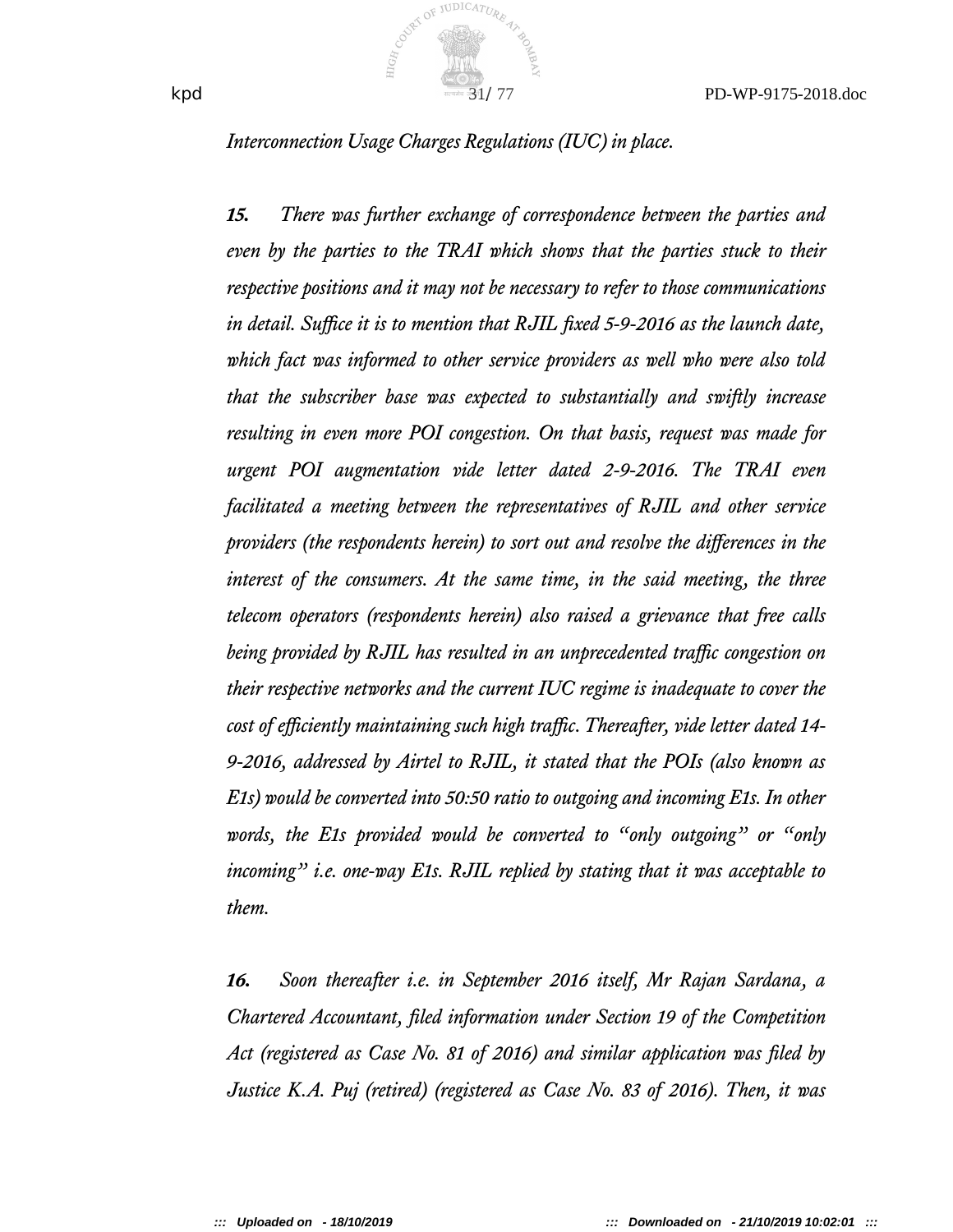

*followed by information under Section 19 of the Competition Act by RJIL in November, 2016 (registered as Case No. 95 of 2016)."*

15. After having read the aforesaid, it would also be necessary to reproduce paragraph no.22 which quotes the allegations raised in the complaint :

**"***22.It is clear from the above that as per RJIL, the respondent service providers, along with COAI, entered into an anti-competitive agreement/formed a cartel and acted in an anti-competitive manner which is prohibited by the Act. On these allegations, it approached CCI for initiating inquiry into this anti-competitive practice. Insofar as the nature of alleged anti-competitive agreement is concerned, the allegations of RJIL are the following:*

*22.1.Delay in provisioning or denial in provisioning of POIs, also known as "E1" in telecom parlance, to RJIL by IDOs during the testing phase and after commercial launch of RJIL services. POIs are the points where the networks of telecom operators connect. Without sufcient POIs it is not possible for subscribers of one service provider to make calls to subscribers of another service provider.*

*22.2. It was also alleged, inter alia, that IDOs are denying Mobile Number Portability (MNP) requests of customers who wanted to switch to RJIL competing service.*

*22.3. It was also alleged that COAI was acting at the behest of IDOs against the interest of a competing member i.e. RJIL, and not for the common interest of the industry and consumers as a whole.***"**

16. We now reproduce what exactly the IDOs submitted were jurisdictional facts: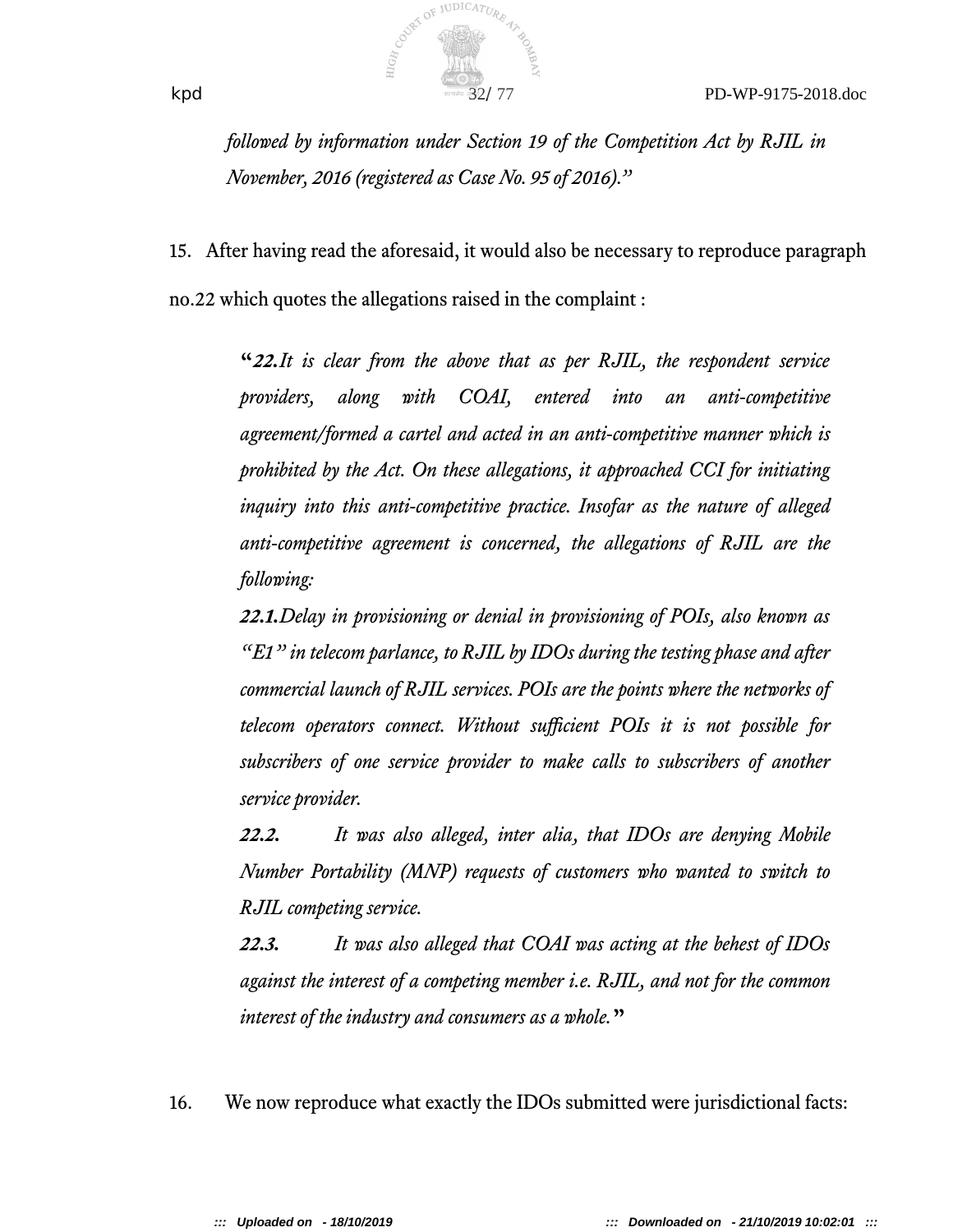

*"100. In the instant case, dispute raised by RJIL specifcally touches upon these aspects as the grievance raised is that the IDOs have not given POIs as per the licence conditions resulting into non-compliance and have failed to ensure inter se technical compatibility thereby. Not only RJIL has raised this dispute, it has even specifcally approached TRAI for settlement of this dispute which has arisen between various service providers, namely, RJIL on the one hand and the IDOs on the other, wherein COAI is also roped in. TRAI is seized of this particular dispute.*

*101. It is a matter of record that before the TRAI, IDOs have refuted the aforesaid claim of RJIL. Their submission is that not only required POIs were provided to RJIL, it is the RJIL which is in breach as it was making unreasonable and excessive demand for POIs. It is specifcally pleaded by the IDOs that:*

*101.1. RJIL raised its demand for POIs for the frst time on 21-6-2016.*

*101.2. In the letter dated 21-6-2016, it was admitted that RJIL was in test phase.*

*101.3. There was no express mention of any commercial launch date.*

*101.4. As per the letter, immediately on commercial launch RJIL would have a 22mn subscriber base for which number series was already allotted.*

*101.5. As per the DoT Circular dated 29-8-2005 test customers are not considered as subscribers and test customers can only be in the form of business partners. It was highlighted that problem, if any, of congestion has been sufered on account of provisioning of full-ledged services during test phase.*

*101.6. RJIL in its complaint before TRAI was not considering the period of 90 days as was prescribed in the Interconnection Agreement. It was instead proceeding on the basis that the demand for POIs should be met on an immediate basis.*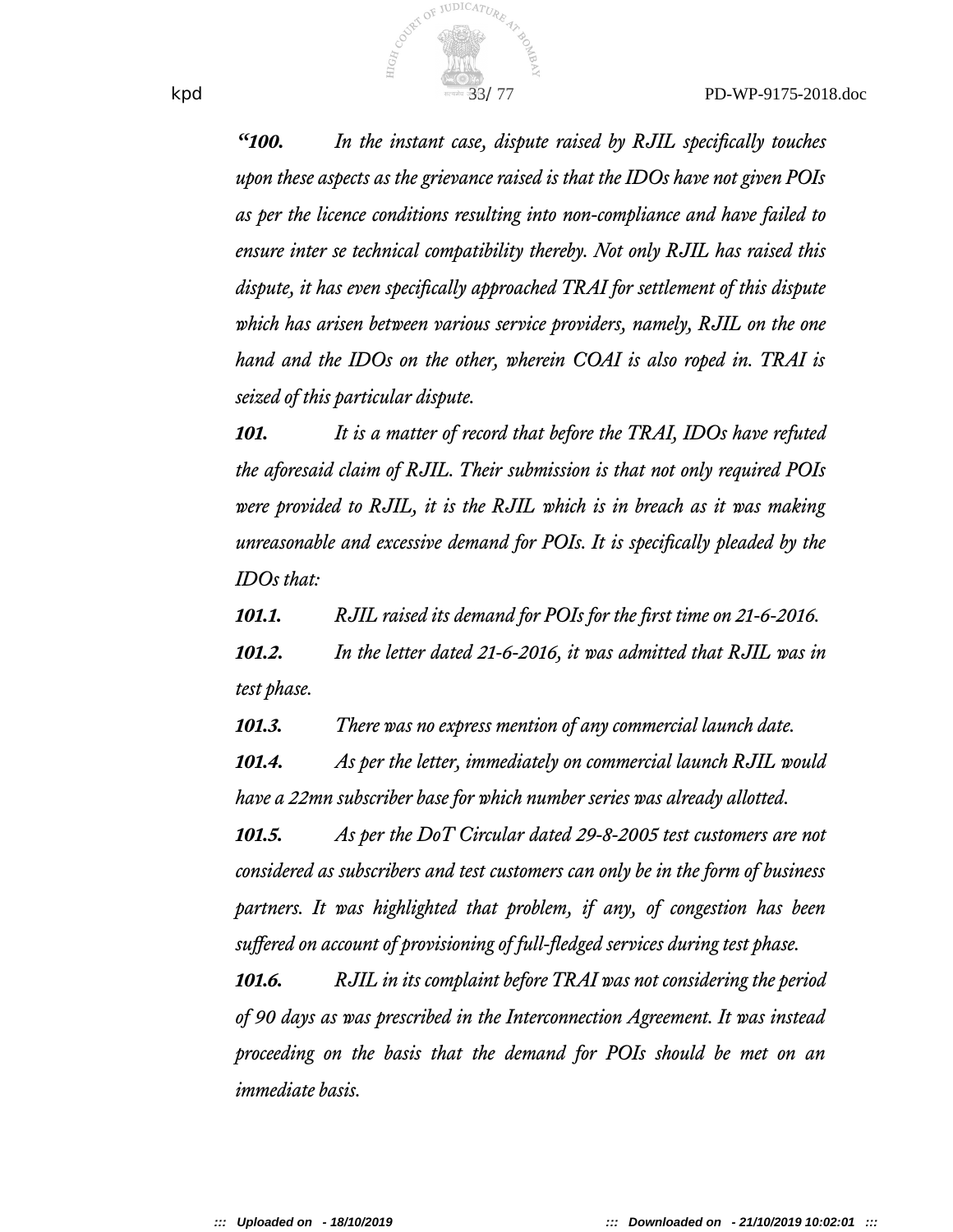

*101.7. There were several errors in the forecast made by RJIL. 101.8. The tables given by the RJIL are wrong as they take into account its total demand at the end of nine months against what was actually provided."*

17. Lastly, we record what the Supreme Court held to be jurisdictional facts that were to be determined:

**"***102. The learned counsel appearing for the IDOs had also argued that the frst frm demand for provisioning of POIs was made by RJIL on 21-6-2016. According to the IDOs, in that letter, RJIL had expressly admitted that it was under test phase and had not commenced "commercial services". RJIL had also stated that the demand for POIs was being made to "provide seamless connectivity to targeted subscribers" as against "test consumers". Their submission was that it was not disclosed at all as to when RJIL was going to launch commercial services. On the basis of the aforesaid stand taken by the IDOs, their argument is that in the frst instance it is the TRAI which is not only competent but more appropriate authority to consider these aspects as it is TRAI which is the specialised body going by the nature of dispute between the parties, the following aspects have to be determined by TRAI:*

*102.1. Whether IDOs were under any obligation to provide POIs during test period?*

*102.2. As per the letter dated 21-6-2016 from RJIL, when IDOs were to commence provisioning of POIs to RJIL?*

*102.3. Whether the demand for POIs made by RJIL were reasonable or not? 102.4. Whether there was any delay/denial at the end of Vodafone in provisioning of POIs?*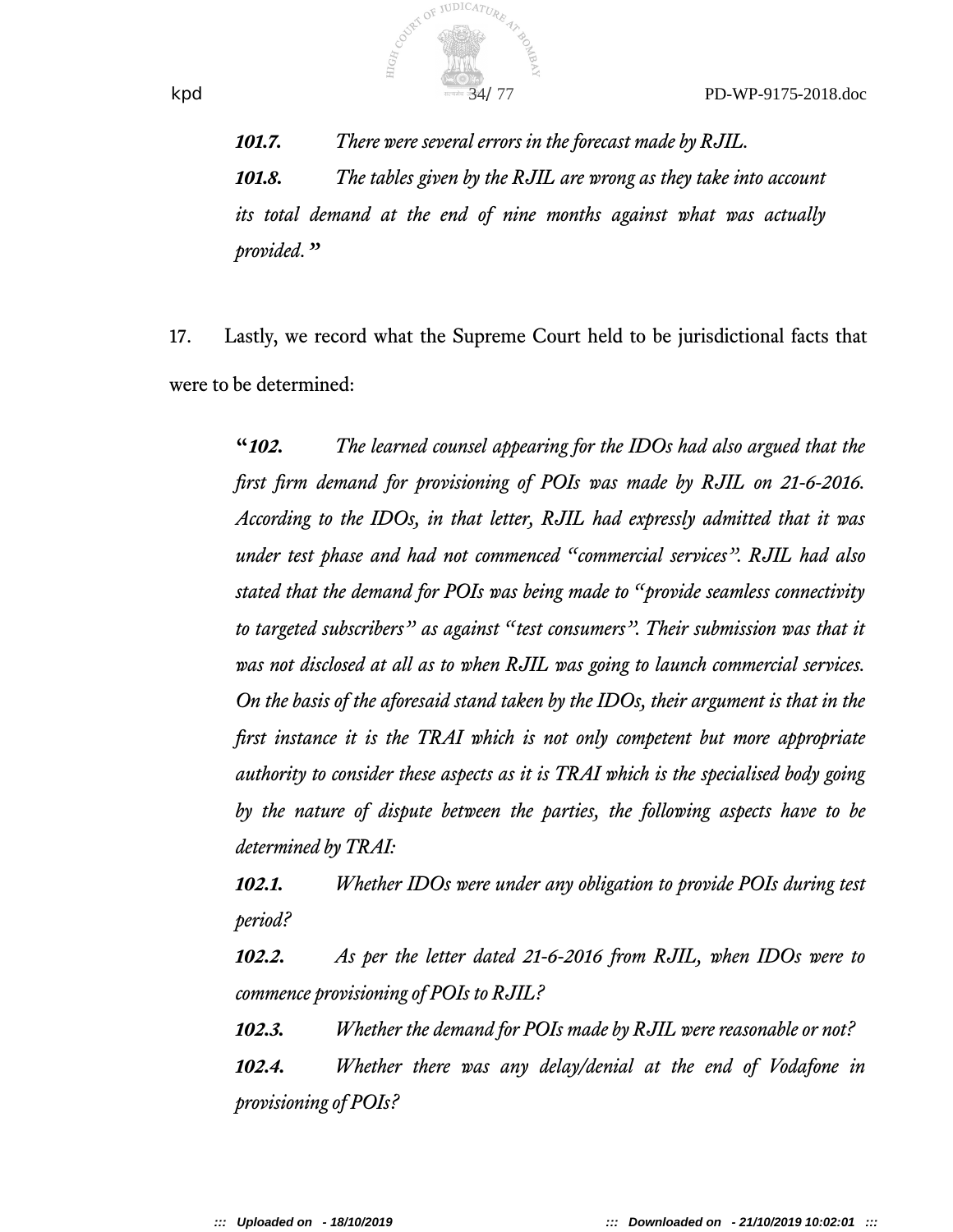

**102.6.** *Whether IDOs have provided sufficient number of POIs to RJIL in conformity with the licence conditions?*

*103. We are of the opinion that as TRAI is constituted as an expert regulatory body which specifcally governs the telecom sector, the aforesaid aspects of the disputes are to be decided by TRAI in the frst instance. These are jurisdictional aspects. Unless TRAI fnds fault with the IDOs on the aforesaid aspects, the matter cannot be taken further even if we proceed on the assumption that CCI has the jurisdiction to deal with the complaints/information fled before it. It needs to be reiterated that RJIL has approached the DoT in relation to its alleged grievance of augmentation of POIs which in turn had informed RJIL vide letter dated 6-9-2016 that the matter related to interconnectivity between service providers is within the purview of TRAI. RJIL thereafter approached TRAI; TRAI intervened and issued* show-cause notice dated 27-9-2016; and post issuance of show-cause notice and *directions, TRAI issued recommendations dated 21-10-2016 on the issue of interconnection and provisioning of POIs to RJIL. The sectoral authorities are, therefore, seized of the matter. TRAI, being a specialised sectoral regulator and also* armed with sufficient power to ensure fair, non-discriminatory and competitive *market in the telecom sector, is better suited to decide the aforesaid issues. After all, RJIL's grievance is that interconnectivity is not provided by the IDOs in terms of the licences granted to them. The TRAI Act and Regulations framed thereunder make detailed provisions dealing with intense obligations of the service providers for providing POIs. These provisions also deal as to when, how and in what manner POIs are to be provisioned. They also stipulate the charges to be realised for POIs that are to be provided to another service provider. Even the consequences for breach of such obligations are mentioned.*

*104. We, therefore, are of the opinion that the High Court is right in concluding that till the jurisdictional issues are straightened and answered by TRAI*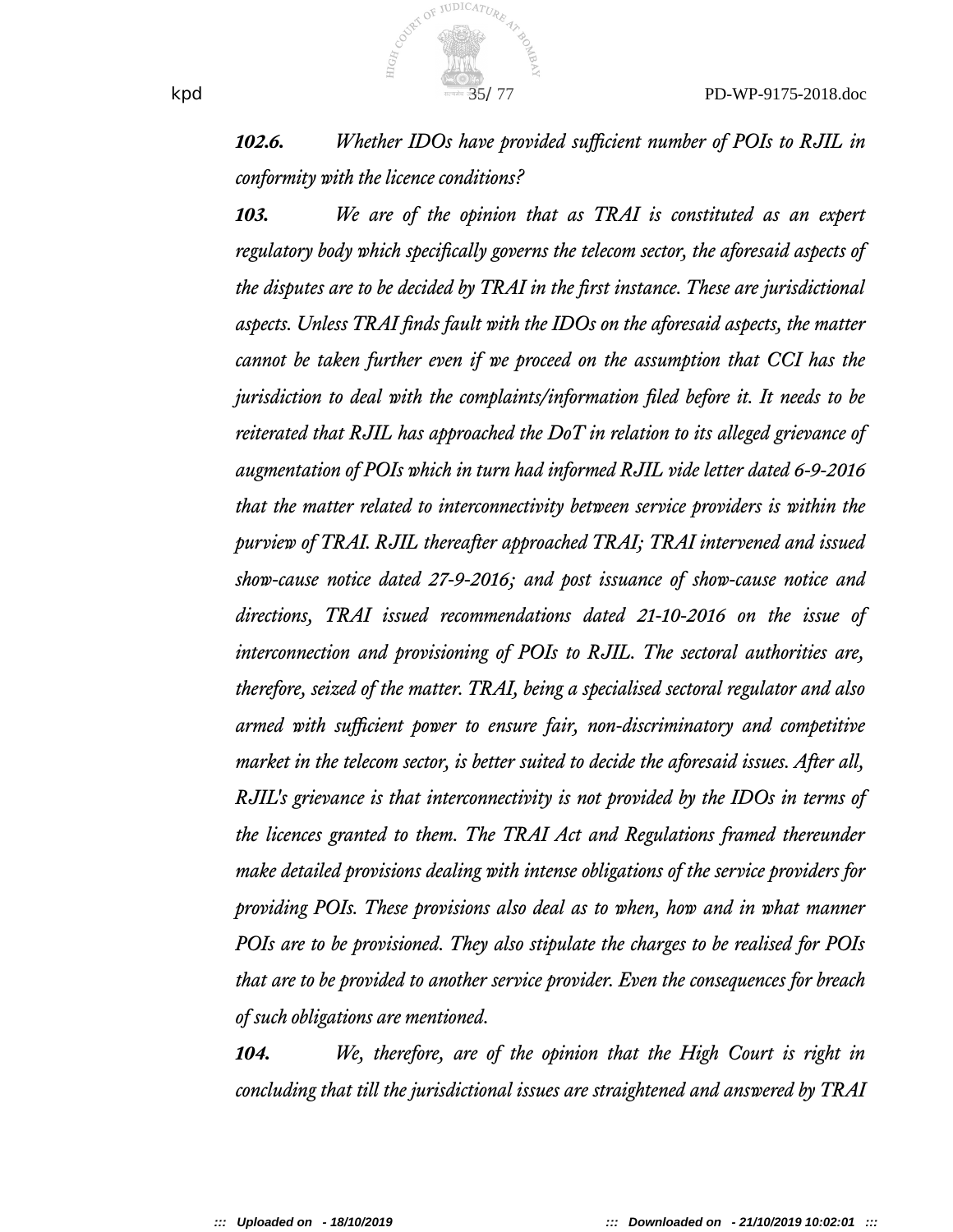

*which would bring on record fndings on the aforesaid aspects, CCI is ill-equipped to proceed in the matter. Having regard to the aforesaid nature of jurisdiction conferred upon an expert regulator pertaining to this specifc sector, the High Court is right in concluding that the concepts of "subscriber", "test period", "reasonable demand", "test phase and commercial phase rights and obligations", "reciprocal obligations of service providers" or "breaches of any contract and/or practice", arising out of the TRAI Act and the policy so declared, are the matters within the jurisdiction of the Authority/Tdsat under the TRAI Act only. Only when the jurisdictional facts in the present matter as mentioned in this judgment particularly in paras 72 and 102 above are determined by TRAI against the IDOs, the next question would arise as to whether it was a result of any concerted agreement between the IDOs and COAI supported the IDOs in that endeavour. It would be at that stage CCI can go into the question as to whether violation of the provisions of the TRAI Act amounts to "abuse of dominance" or "anti-competitive agreements". That also follows from the reading of Sections 21 and 21-A of the Competition Act, as argued by the respondents.*

*105. The issue can be examined from another angle as well. If CCI is allowed to intervene at this juncture, it will have to necessarily undertake an exercise of returning the fndings on the aforesaid issues/aspects which are mentioned in para 102 above. Not only TRAI is better equipped as a sectoral regulator to deal with these jurisdictional aspects, there may be a possibility that the two authorities, namely, TRAI on the one hand and CCI on the other, arrive at conlicting views. Such a situation needs to be avoided. This analysis also leads to the same conclusion, namely, in the frst instance it is TRAI which should decide these jurisdictional issues, which come within the domain of the TRAI Act as they not only arise out of the telecom licences granted to the service providers, the service providers are governed by the TRAI Act and are supposed to follow various regulations and*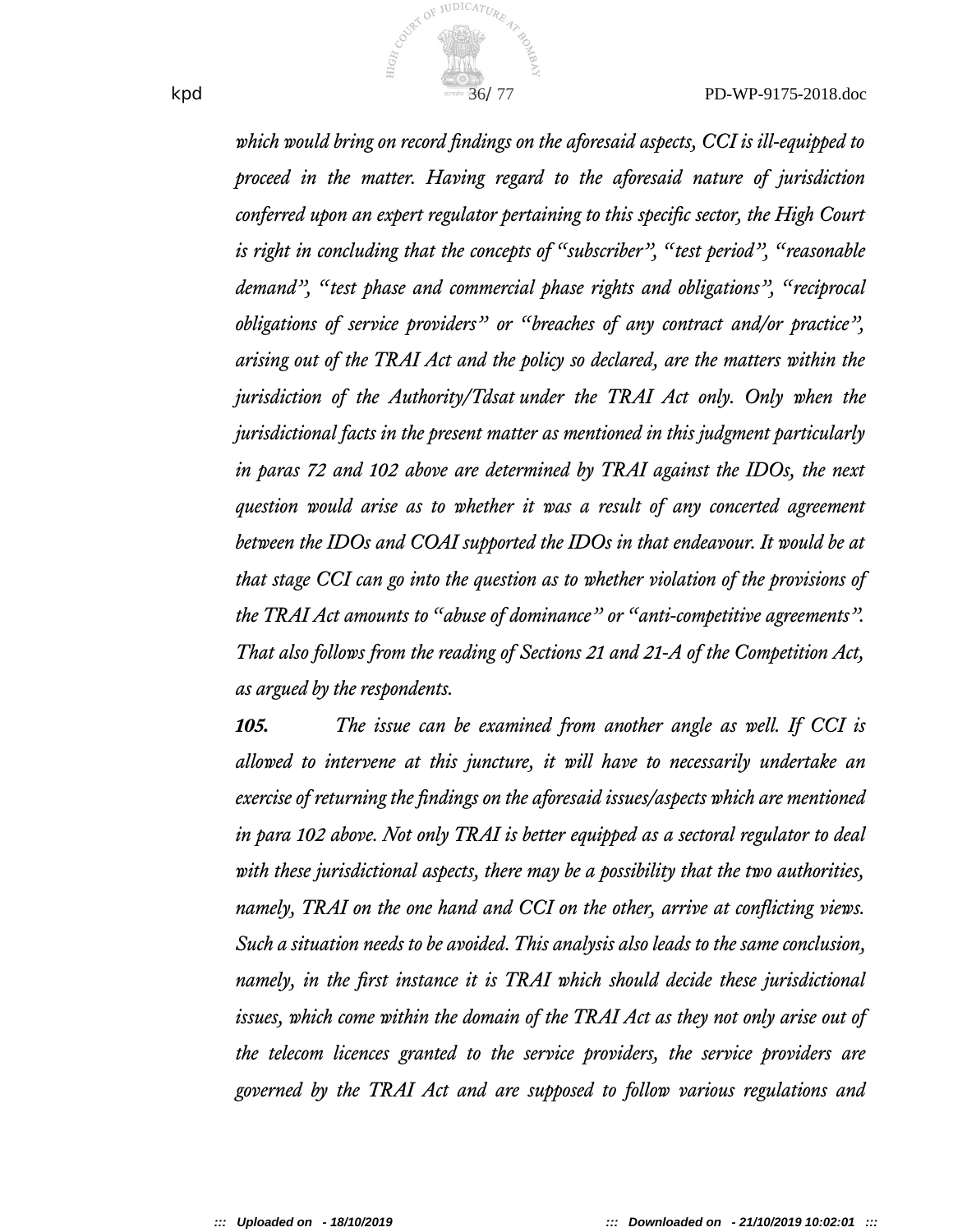

*directions issued by TRAI itself.***"**

18. Following the aforesaid, the Supreme Court laid down the test for CCI to exercise its jurisdiction as follows:

*"113. The conclusion of the aforesaid discussion is to give primacy to the respective objections of the two regulators under the two Acts. At the same time, since the matter pertains to the telecom sector which is specifcally regulated by the TRAI Act, balance is maintained by permitting TRAI in the frst instance to deal with and decide the jurisdictional aspects which can be more competently handled by it. Once that exercise is done and there are fndings returned by TRAI which lead to the prima facie conclusion that the IDOs have indulged in anti-competitive practices, CCI can be activated to investigate the matter going by the criteria laid down in the relevant provisions of the Competition Act and take it to its logical conclusion. This balanced approach in construing the two Acts would take care of Section 60 of the Competition Act as well."*

19. The Supreme Court's decision clearly mandates that unless TRAI fnds fault with the conduct of a service provider, CCI cannot order investigation. The Supreme court has rightly laid down that despite the overlap between TRAI and CCI's jurisdiction the possibility of conficting views can be resolved by holding that matters which pertain to issues specifically regulated by TRAI, TRAI has the jurisdiction at the frst instance to deal with and render fndings on such jurisdictional aspect. Thereafter, once TRAI performs this function *viz.* returning a fnding that leads to a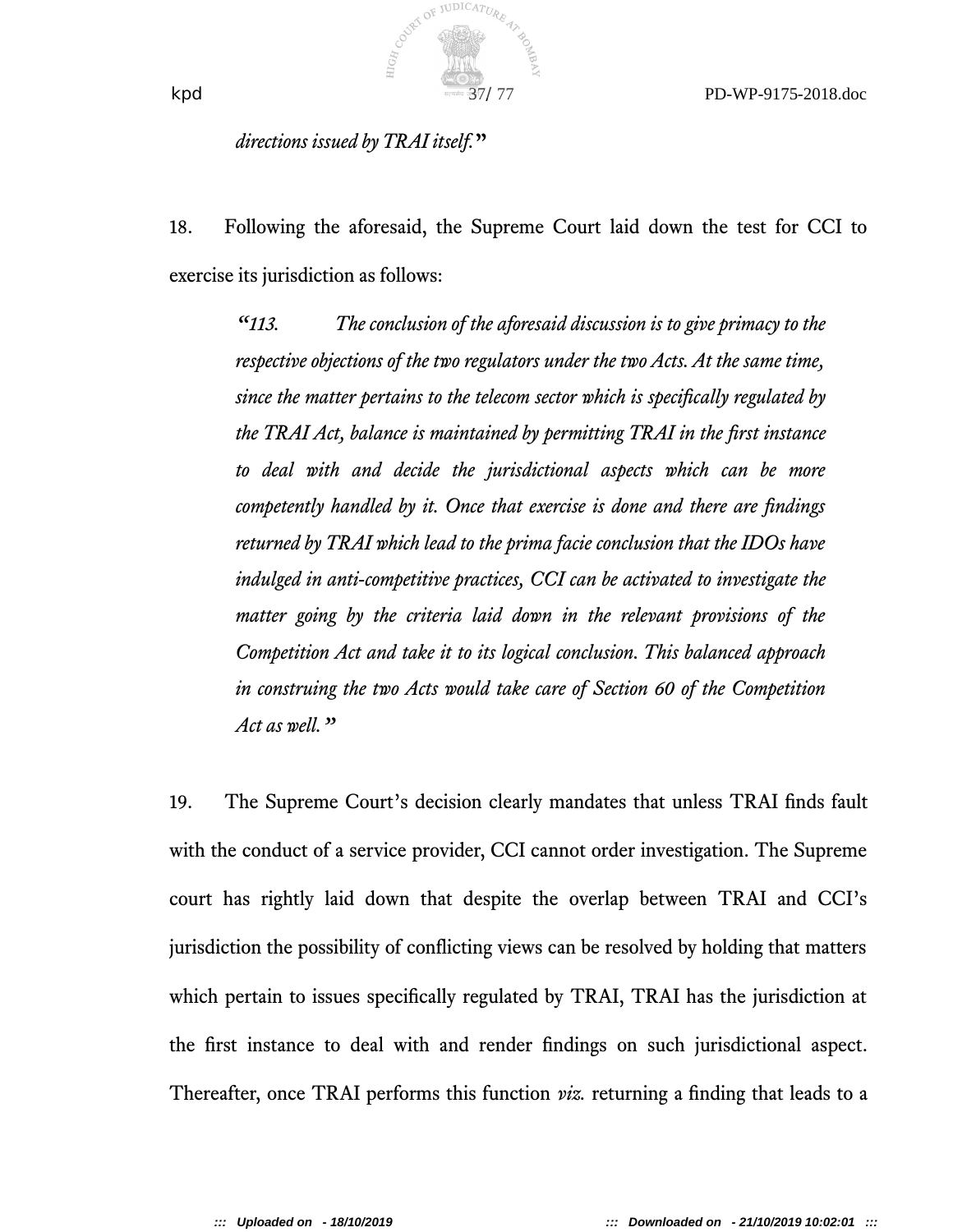

*prima facie* conclusion that the parties have indulged in anti-competitive practices can CCI investigate a matter.

20. In our considered opinion, each of the issues raised in *CCI vs. Bharti Airtel* were *in-personam* disputes between the RJIL and IDOs. In view of the aforesaid, it is evident that the principles of law laid down by the Apex Court in *CCI vs. Bharti Airtel* applies to in personam / inter party disputes i.e. after the rights and obligations of the parties have been determined by TRAI the sectoral regulator - TRAI.

21. In view of the Supreme Court's decision comprehensively reproduced hereinabove, we are to ascertain whether or not the 7<sup>th</sup> December, 2015 Order decided the necessary jurisdictional facts which in turn enabled CCI to pass the Impugned Order commencing investigation. We may however clarify that as cautioned by the Supreme Court in paragraph no. 120 of *CCI vs. Bharti Airtel*, we shall not be adjudging the validity of the Impugned Order on merits.

# **Reasons and Findings :**

22. With the aforesaid test laid down by the Supreme Court in mind, we now proceed with necessary analysis of the 7<sup>th</sup> December, 2015 Order. In order to do so, it would be necessary to reproduce the following paragraphs from the  $7<sup>th</sup>$  December, 2015 Order.

# *INTRODUCTION :*

*This case raises some very basic issues concerning the broadcasting services. The Interconnect Regulations are founded on the principles of "must provide" and non-*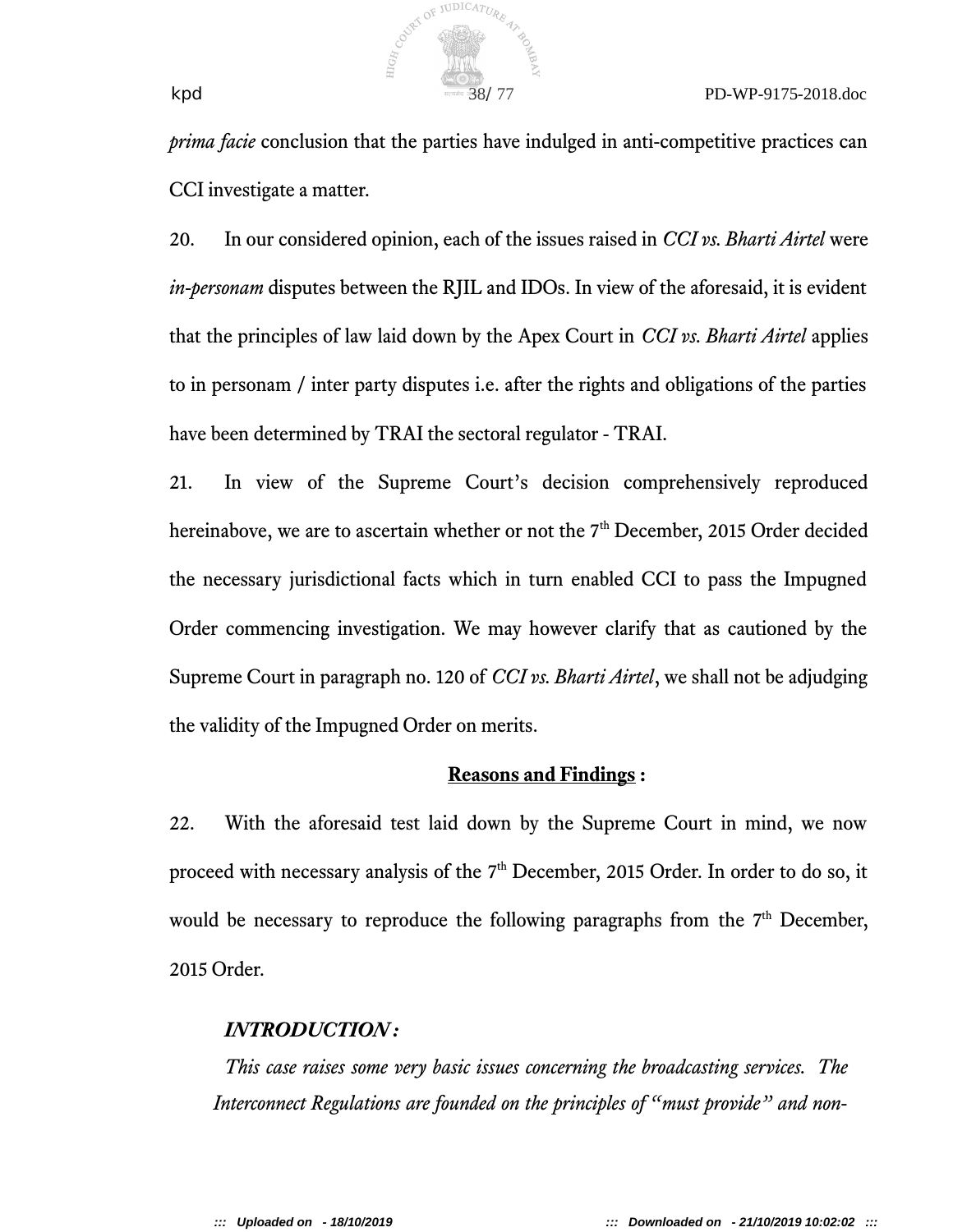

*exclusion. A broadcaster must give its signal to every distributor, indeed on reasonable terms. The Regulations further mandate the broadcaster to publish a Reference Interconnect Ofer (RIO) setting forth the technological and commercial terms on which it would give its signal to a distributor. The RIO is a sort of ofer to the world at large and if a distributor expresses willingness to take the broadcaster's signals on the RIO terms the broadcaster must give its signals to the distributor without ado (provided of course the distributor's system are technologically compliant with the regulatory prescriptions!). At the same time, the Regulations also seem to allow for inter-connect arrangement between the broadcaster and a distributor, based on mutually negotiated agreement. To cap it all, the Regulations dictate parity and non-discrimination in the inter-connect arrangements that a broadcaster may enter into with diferent broadcasters. These demands, that to some may appear incompatible or even conlicting and that go into the making of the Regulations give rise to a number of questions. Does the RIO have precedence over mutual negotiations and does it circumscribe the scope of negotiations and limit it to the framework of the RIO within which negotiations may be held to agree upon some changes in the terms of the RIO ? Does this view interfere with the broadcaster's freedom to contract on the basis of voluntary negotiations said to be guaranteed under the Constitution and further sanctioned by the Copyright Act ? Is the converse of the above the correct view, that for entering into interconnect agreement, mutual negotiation has primacy and RIO is the fall back device, in case negotiations fail to satisfy both sides ? But in that case if the broadcaster does not disclose to everybody the terms of the agreement brased on negotiation with a certain distributor, how are the rights of party and non-discrimination of other similarly situated distributors impacted ? What is the parameter to judge similarity between diferent distributors of TV signals ? What weight should be assigned to mutual negotiations, RIO and parity and non-discrimination in the over-all scheme of interconnection to best sub-*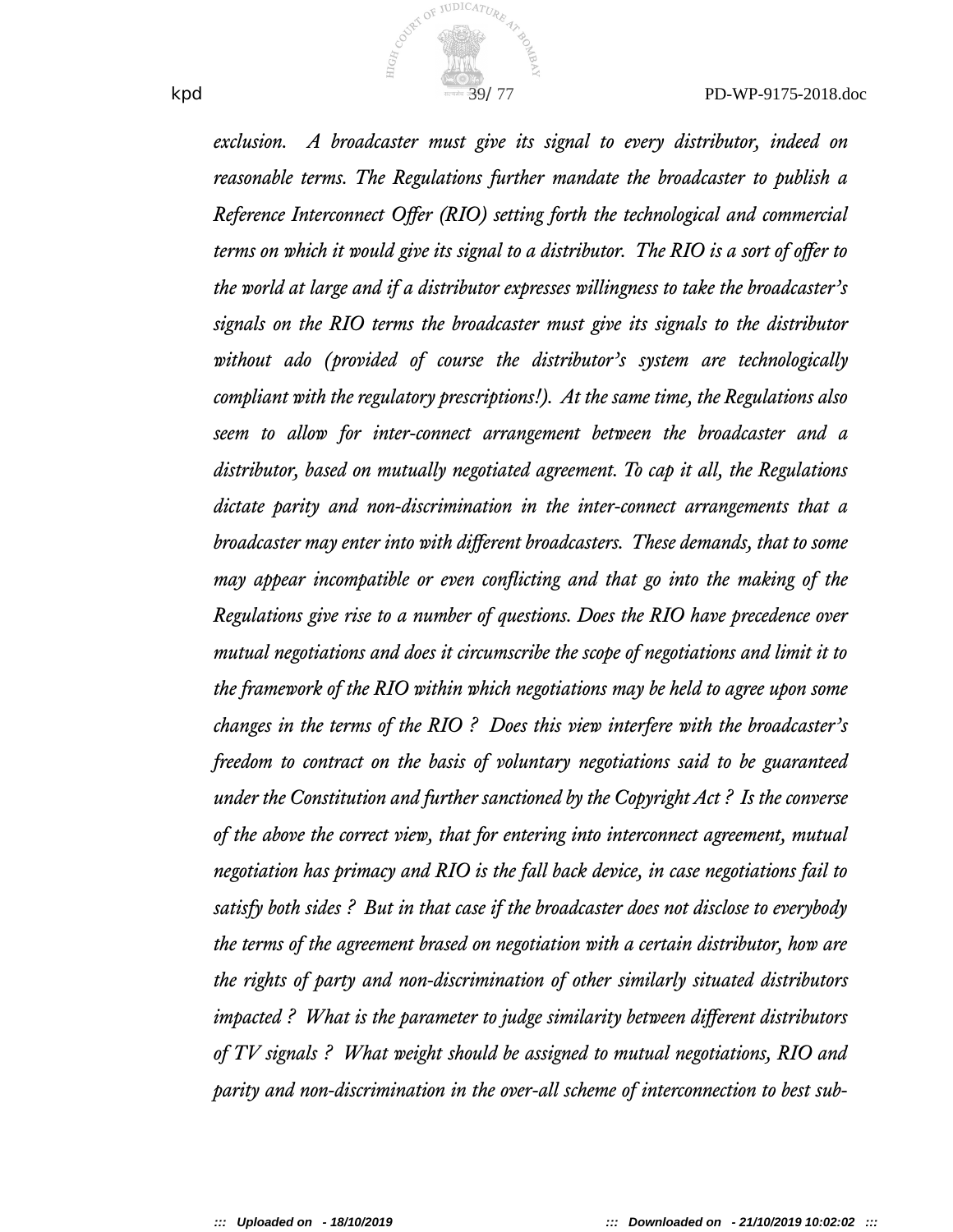

*serve the intent and purpose of the Regulations. These are some of the main questions, along with some ancillary issues that come up for consideration before the Tribunal.*

## *II. THE CASE OF THE PETITIONER :*

*The Petitioner is a head-end in the sky (HITS) operator and a distributor of TV channels within the meaning of the Regulations. It makes the grievance that it is being discriminated against from the beginning and its very entry in the broadcasting sector was sought to be blocked at the threshold. According to the Petitioner, the present Petitions are a sequel to its earleir Petition before the Tribunal and the present proceedings may be viewed as continuation of its eforts to fnd a fair place in the broadcasting sector on the basis of parity and non-discrimination.*

*Based on the submissions made by all the counsel, and in order to lend some structure to the observations and fndings that we have arrived at, the issues may be enumerated as under (which in substance remain the same as the questions framed by the order dated 30.7.2015) :*

*1. Whether, in the facts of this case, a dispute requiring the adjudication of issues framed by the Tribunal's order dated 30 July 2015, at all arises ?*

*2. Whether the right to freedom of contract is embedded in the Interconnect Regulations and consequently mutually negotiated agreements are outside the purview of not only the non-discrimination obligation in clause 3.2 of the Interconnect Regulations, 2004 but the regulatory regime itself ?*

*3. Whether, in light of the scheme of the Copyright Act and the fact that what is being transmitted is licensed content, the Interconnect Regulations 2004 must necessarily be interpreted as according complete freedom of contract and primacy of mutual negotiations in matters of interconnection ?*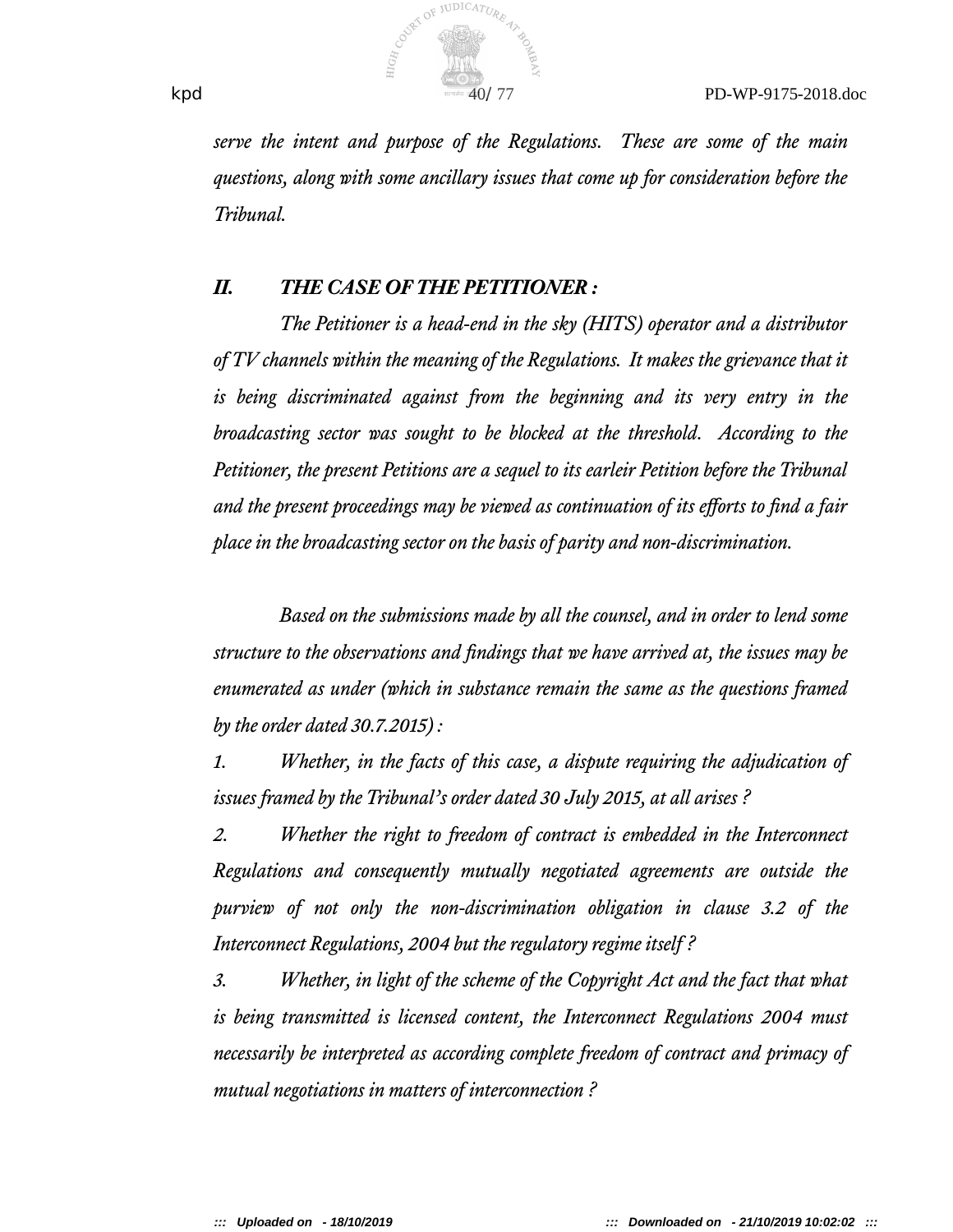

*4. What interpretation ought to be placed on the various clauses of the 2004 Regulations ? Specifcally, what is contemplated by an RIO, and what is the extent of negotiation that is permissible in deviating from the terms of the RIO ? Specifcally, can parties – by mutual negotiations – contract out of mandatory norms laid down both in the Regulations (e.g. 13.2A.11 and 13.2A.12) and the conditions/methodology contained in Schedule III?* 

*5. Can a HITS operator be regarded as similarly situated as compared with MSO/DTH in terms of Clause 3.6 of the 2004 Regulations, thus enabling it to claim non-discriminatory treatment ?*

*On a consideration of the relevant provisions of the Regulations, 2004, the submissions made on behalf of the parties and the interveners and the earlier decision of the Tribunal in the Hathway's case we are unhesitatingly of the view that reasonableness, parity and non-discrimination, as mandated in clause 3.2 of the Regulations are essential and un-violable elements of an interconnect agreement. We accept as correct, the submission made on behalf of TRAI that Clause 3.2 is the essence of the Regulations and that clauses 3.1 & 3.2 stipulate the "most essential conditions of the interconnection regulations".*

*Having thus disposed of the main contentions made on behalf of the broadcasters and some others in favour of leaving the feld completely open for negotiated agreements and having arrived at some primary fndings we now proceed to examine the question that was left open in the Hathway decision namely, the extent of freedom of negotiation enjoyed by the provider and seeker of signals and the extent to which the RIO of the provider regulates, limits or expands the area of negotiation.*

*This brings us to the RIO which is the most basic in this controversy. Once the nature of the RIO and its position in the Regulations is correctly understood*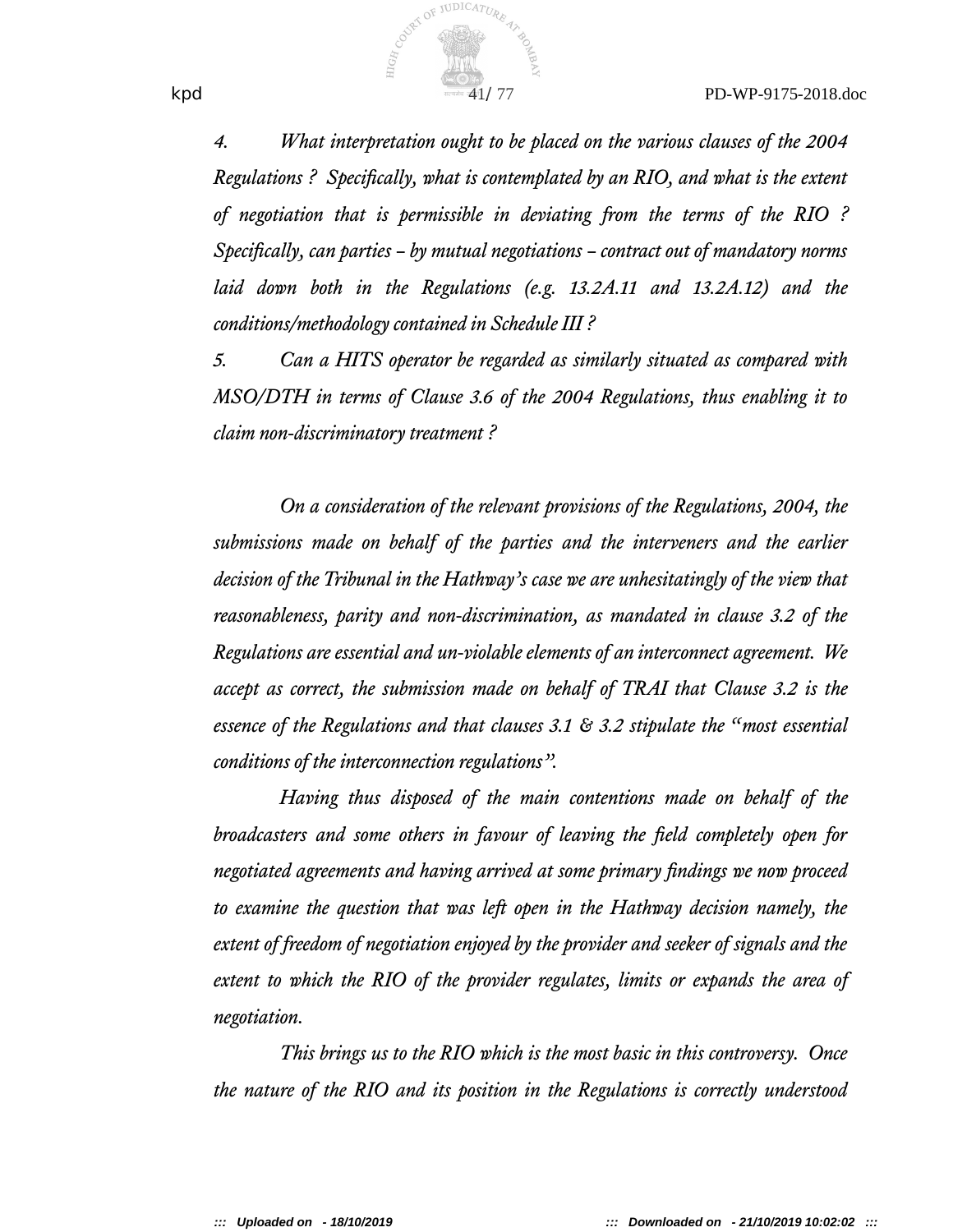

*everything falls into place and a number of points raised by the diferent counsel are either answered or appear to lose relevance, including the issue of disclosure of commercial terms raised by Mr. Sibal.*

*Mr. Kathpalia, learned Counsel appearing for Hathway, as one of the interveners in the proceedings hit the nail on the head in submitting that what are passed off as RIOs by the broadcasters are no RIOs at all. Mr. Kathpalia submitted that the RIO was intended to be a standard, or a reference point. Instead, in its current form, it can be empirically established that less than 5% of the actual deals are on RIO basis and that too, for very short periods. In other words, Mr. Kathpalia submitted that the present RIO (as published by broadcasters) was nothing but a threat, or a bullying tool in negotiations, where distributors were presented with a 'my way or the highway' choice, with the RIO being the highway. The RIO rates were also divorced from commercial or market realities, that neither party actually wanted an agreement on RIO basis. This, Mr. Kathpalia submitted, was borne out by the fact that when distributors did – in certain cases – agree into an agreement on RIO basis, the broadcasters themselves were forced to rush to this Tribunal. Mr. Kathpalia further submitted that the RIO was structured in a manner to make the a la carte ofering of channels a non-starter. Mr. Kathpalia submitted that discrimination was inherent in the faux RIO that exists today.*

*We agree with Mr. Kathpalia's submissions on RIO and we proceed to examine in how many ways the RIOs, currently ofered by the broadcasters, do not conform to the Regulations.*

*The RIO ofered by every broadcaster to the distributors has three main features :*

- *i) It gives only a list of individual channels with their a la carte rates*
- *ii) It does not give any bouquets of channels or the prices thereof*
- *iii) Even the a la carte rates of channels are fxed with no regard to the*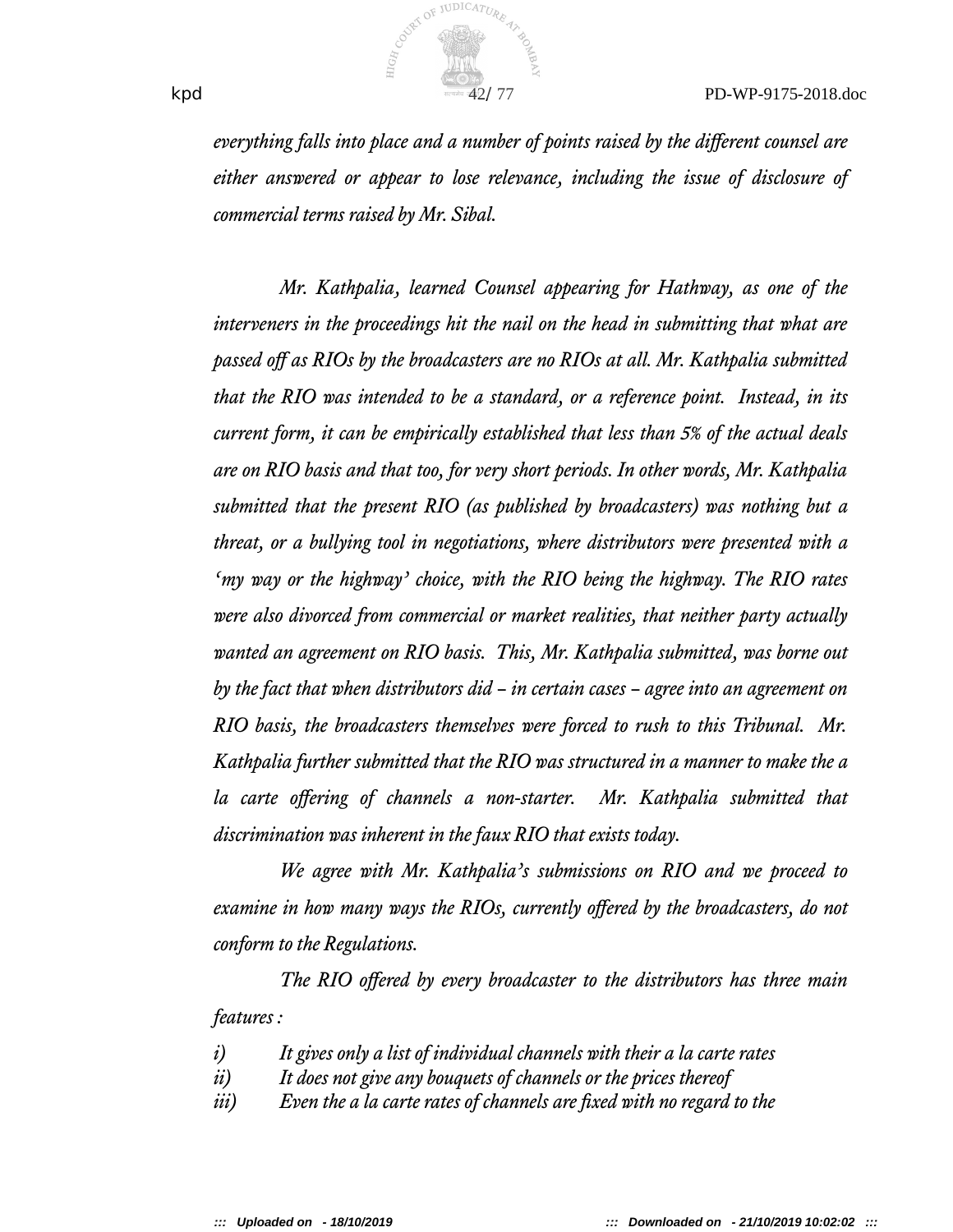$kpd$ 

*market realities, as relected in the negotiated deals, but at the highest permissible rate under the tarif order framed by TRAI* 

*This faux RIO gives the broadcaster immense advantages. First, as every distributor of channels much prefers to take channels in bouquet forms and not individually, and specially not at the higher rates fxed in the RIO, the omission to give any bouquets in the RIO makes the broadcaster by and large free of the Regulations and gives it complete freedom of negotiations for entering into interconnect arrangements with the distributors. The broadcaster is thus able to retain the choice to take the "high road" of negotiations and thereby not to submit to the regulatory provisions or to take the "low road" of the RIO in which case alone it would submit to the Regulations. Secondly, by not giving in the RIO the bouquets* and their prices that it offers for distribution in all its negotiated deals the *broadcaster completely bye passes the mandate of clause 13.2A.12 that fxes the ratio between the a la carte rate and the bouquets rates channels. Thirdly, as the a la carte rates given in the RIO do not follow the ratio under clause 13.2A.12 of the Regulations and are also completely divorced from the actual market prices of the channels, the broadcaster acquires great bargaining power in any negotiation with the distributors. It can always refuse to enter into negotiations or terminate a negotiation asking the seeker of the channel to take the RIO that would be highly disadvantageous and quite often commercially unviable for the distributor. The RIO thus puts the broadcaster in a position where it can lout not only the nondiscrimination clause but quite efectively also the "must provide" clause. Fourthly, the RIO in its present form completely defeats the thrust of the Regulations towards giving the subscriber the option to take only a few channels of his/her choice and not to be burdened with a very large number of channels in the form of a bouquet to subserve the broadcaster's interests in securing the advertisement revenue.*

*The broadcaster seeks to justify the faux RIO by taking the following*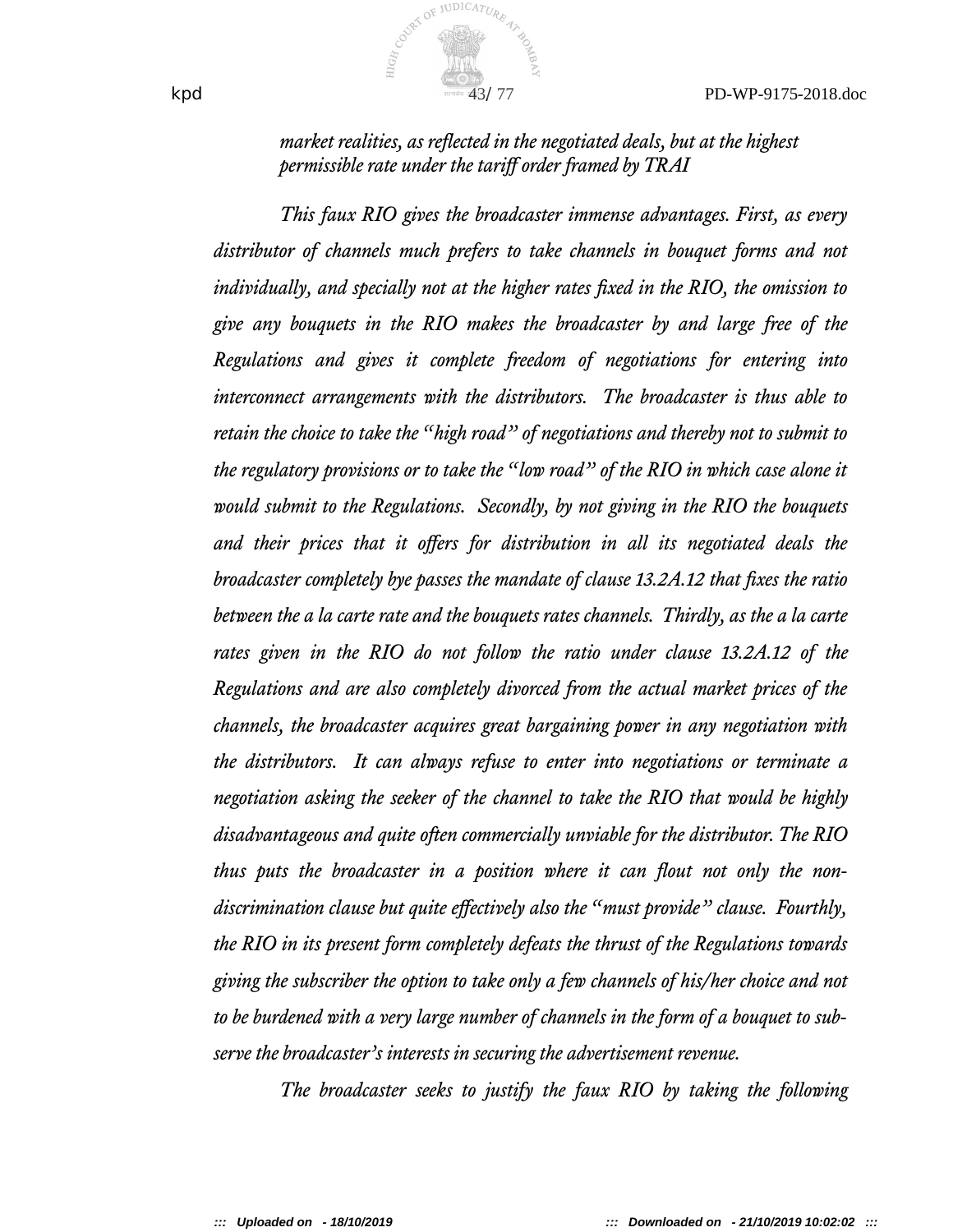

*positions. It frst, relies upon the untenable theory, as argued by Dr. Singhvi that the Regulations recognise the negotiated agreement as a separate regime, independent of the RIO and the Regulations give the broadcaster complete freedom for entering into a negotiated agreement. The preposition is misleading and incorrect.*

*The provisions that form the basis for the submissions are contained (i) in clause 3.5 that provide that the broadcaster to whom a request for providing TV channels signals is made should provide the signals on mutually agreed terms to the distributor of TV channels who is seeking signals, or specify the terms and conditions on which it is willing to provide TV channels signals .............. and (ii) in the proviso to clause 13.2A.6(i), providing that the broadcaster may enter, on nondiscriminatory basis, into agreements with diferent direct-to-home operator modifying the reference interconnect offer on such terms and conditions as may be agreed upon.*

*It must be understood that provision of mutually agreed terms in clause 3.5 mainly relates to the areas under analogue mode of transmission. In analogue system, there is absolutely no scientifc or objective way to ascertain the number of viewers watching any particular channel and in analogue mode gross understatement of the subscriber base by the distributor is a well-known and recognised fact. There is thus no other mode for the broadcaster and the distributor to agree upon the subscriber base and/or the licence fee payable by the distributor excepting mutual negotiations. The position is, however, entirely diferent in addressable systems of transmission in which the computerized subscriber management system keeps record of every single viewer watching every channel given by the distributor. Unlike analogue mode, in addressable systems, there cannot be any dispute or any negotiations in that regard. Hence, Mr. Saket Singh rightly submitted on behalf of TRAI that once the RIO regime is introduced in any area under addressable transmission, the provision of clause 3.5 gets ousted. As regards,*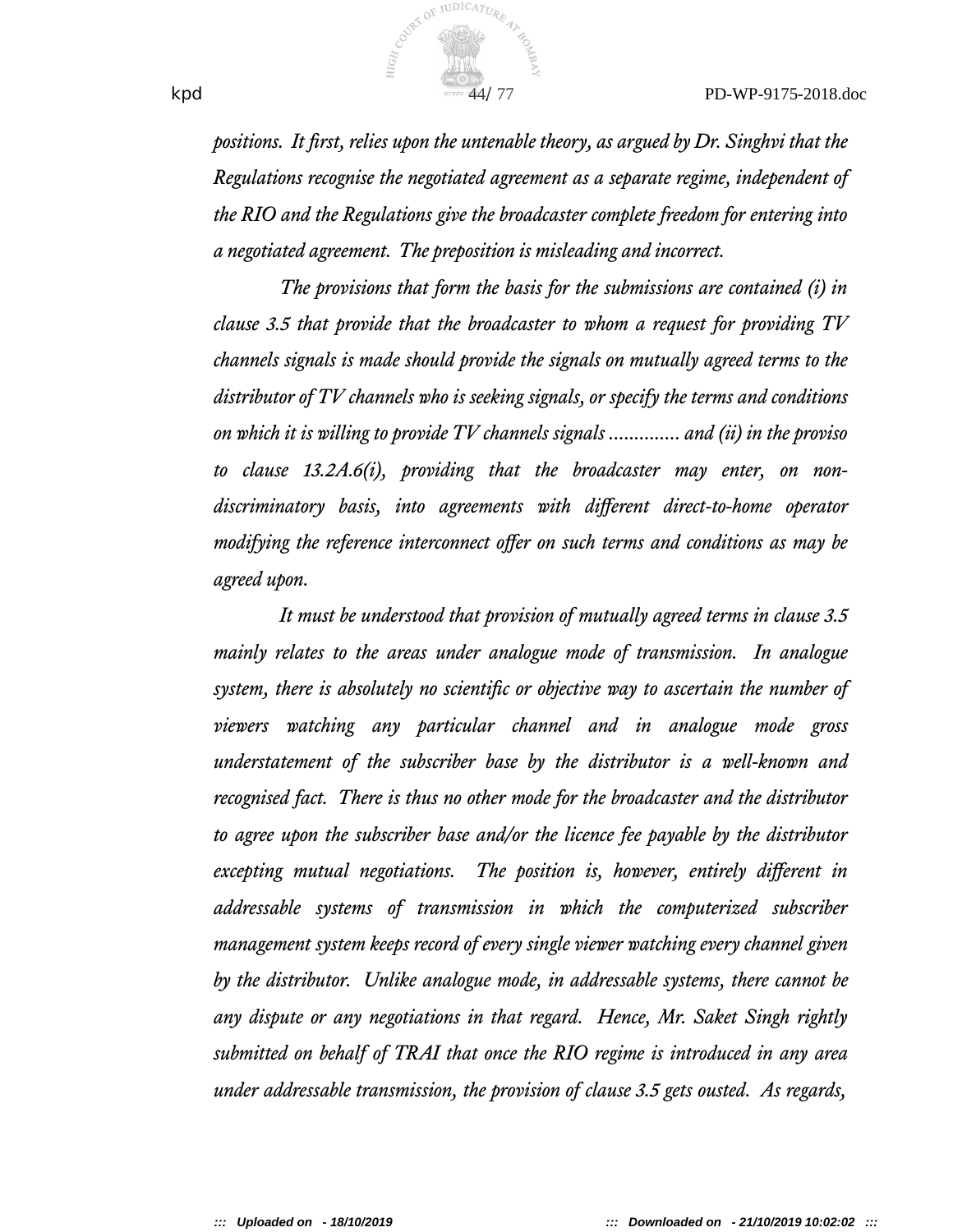

*the proviso to clause 13.2A.6(i), it is to be noted that "the mutually agreed terms and conditions are qualifed by the condition of non-discriminatory basis and provide only for modifying the RIO and not to discard it altogether".*

*It is secondly contended that by putting up the RIO on its website ofering the channels individually and on a la carte rates the broadcaster satisfes the requirement of non-discrimination. Additionally that the broadcaster is free to fx the a la carte rates of channels upto the upper limit allowed under the tarif order and regardless of the actual market price of the channels. It is further contended that the broadcaster is not obliged to give any bouquets in the RIO because the Regulations mandate it to offer all its channels for distribution on a la carte basis*; *there is no mandate to give the channels in the form of bouquets. The submission is quite fallacious. As discussed earlier, ofering channels in the form of bouquets is the preferred mode in the broadcasting sector. There is no need for any mandate for that. The Regulation requires that apart from the bouquets, channels must also be ofered on a la carte basis. That was intended for the beneft of the ordinary subscriber. But that objective too is totally frustrated as the a la carte rates are artifcially raised with no reference to the market prices of the channels. Moreover, Schedule III to the Interconnect Regulations enumerate "Terms and Conditions Which Should Compulsorily Form Part of Reference Interconnect Ofer ......". The Annexure to schedule III clearly requires the compositions of diferent bouquets with their respective prices to be stated in the RIO, apart from the a la carte rates of the channels. The omission to give the bouquets in the RIO is thus plainly a contravention of the Regulations. Furthermore, the submission has already been rejected in the Hathway decision.*

*As the Regulations stand in its present form, we are clearly of the view that the RIO must relect not only the rates of channels but also the diferent formations, assemblages and bouquets in which the broadcaster wishes to ofer its channels for*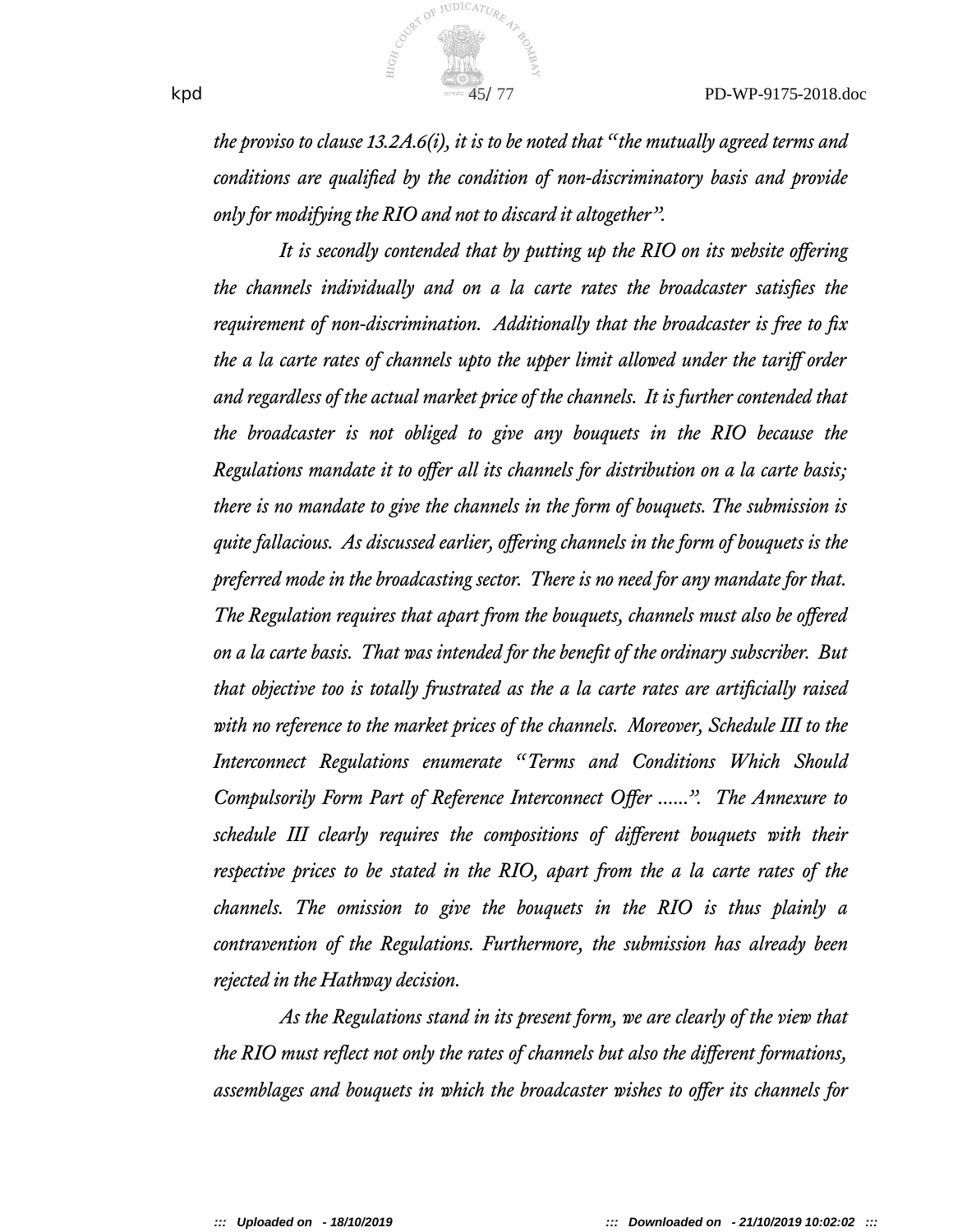

*distribution along with the rates of each of the formation or bouquet. Further, the a la carte rate and the bouquet rates must bear the ratio as mandated in clause 13.2A.12. The RIO must also clearly spell out any bulk discount schemes or any special schemes based on regional, cultural or linguistics considerations that would be available on a non-discriminatory basis to all seekers of signals. To sum up the RIO, must enumerate all the formats, along with their respective prices, in which the broadcaster may enter into a negotiated agreement with any distributor. To put it conversely, the broadcaster cannot enter into any negotiated deal with any distributor unless the template of the arrangement, along with its price, consistent with the ratio prescribed under clause 13.2A.12 is mentioned in the RIO. In addition, any volume-related price scheme must also be clearly stated in the RIO so as to satisfy the requirement of clause 3.6 of the Interconnect Regulations.*

*A proper RIO would, thus, form the starting point for any negotiations which would be within the limits allowed by the ratio between the a la carte and the bouquet rates as stipulated under clause 13.2A.12 and the margins between diferent negotiated agreements would be such as they would hardly be any requirement for disclosures.*

### *VI.d. Issue 5*

*Issue No.4 is thus answered in the above terms and this takes us to the ffth issue, regarding the status of the HITS operator for the purpose of interconnect arrangements. In this regard, Mrs. Pratibha Singh submitted that "HITS has a PAN-India footprint and a last mile monopoly". It, therefore, enjoys the benefts of both MSOs and DTH operators without any of their defciencies. She submitted that a HITS operator could, thus, emerge as a monopolistic and a dominant player in the market. We simply take note of the submission for the sake of record. There is no material to support the apprehensions expressed by Mrs. Singh, and, in any event,*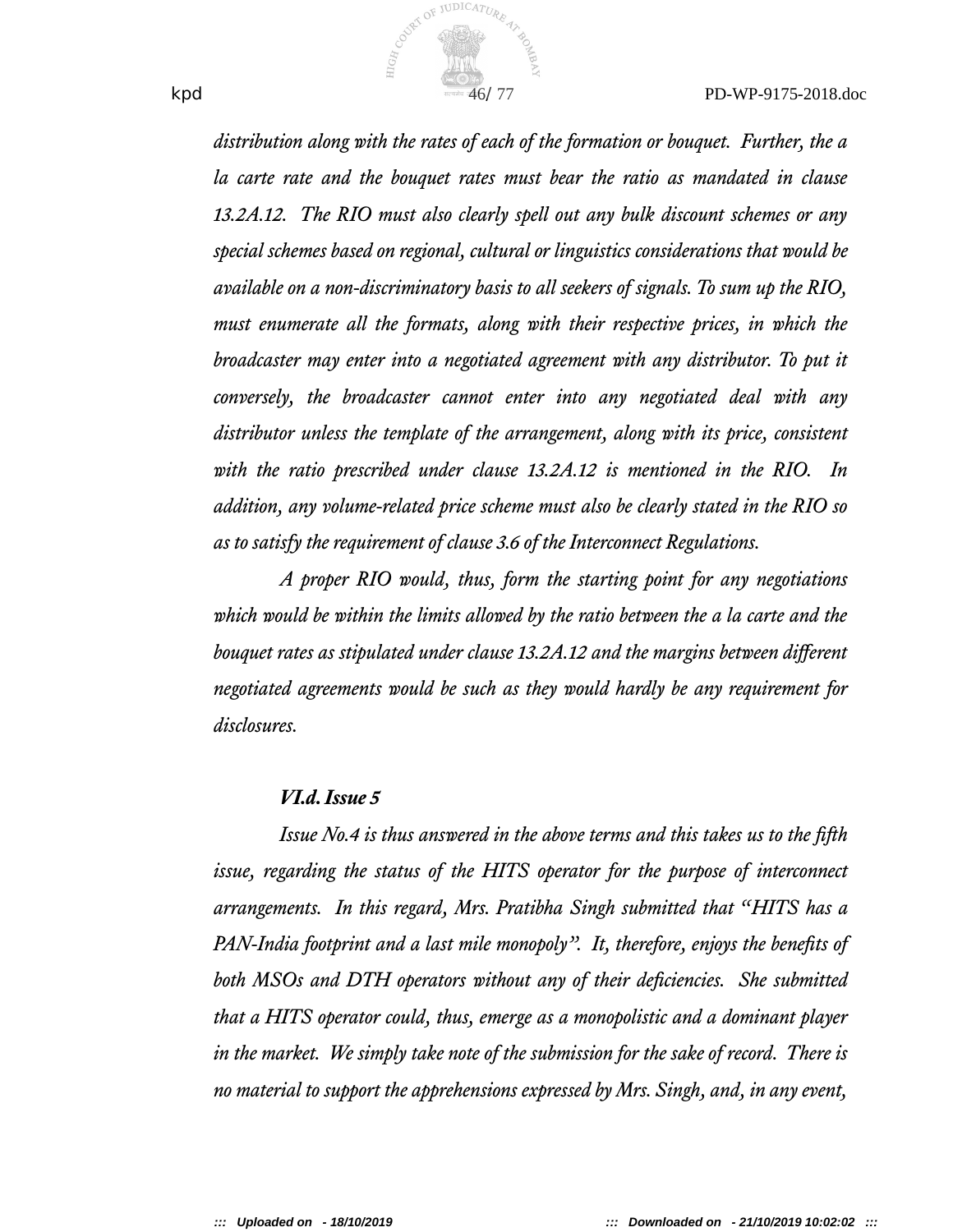

*this is a matter to be addressed by the regulator. It is not open to the broadcaster to mete out a discriminatory treatment to the HITS operator on the basis of a selfserving prediction that at some future date HITS has the potential to dominate the broadcasting sector.*

*Dr. Singhvi and some other counsel submitted that the HITS operator was diferent from other distributors of TV channels because it worked on a diferent* distribution technology and referring to the Explanation to clause 3.6 sought to *justify the different rates offered to the Petitioner as compared to other distributors of channels. The explanation referred to is intended to clarify the expression "all similarly based distributors of TV channels" occurring in clause 3.6 of the Regulations. According to the explanation, the factors on the basis of which similarity may be judged include geographical region and neighbourhood, having roughly the same number of subscribers, purchase of similar service, using the same distribution technolog. It is contended that the HITS operator uses a distribution technolog diferent from both the MSO and the DTH operator. The contention, however, ignores the second part of the Explanation that puts the diference based on* distribution technology in two broad categories as under :

*"For the removal of doubts, it is further clarifed that the distributors of TV channels using addressable systems including DTH, IPTV and such like cannot be said to be similarly based vis-a-vis distributors of TV channels using non addressable systems."*

*From the above it is clear that the difference based on technology relates to addressable systems and non-addressable systems and not between diferent technologies among the addressable systems.*

*Any difference in distribution technology can be accounted for in the technological terms stipulated in the RIO but so far as commercial terms are concerned, it is difcult to see a HITS operator as diferent from a pan-India MSO and in our considered view a HITS operator, in regard to the commercial terms for*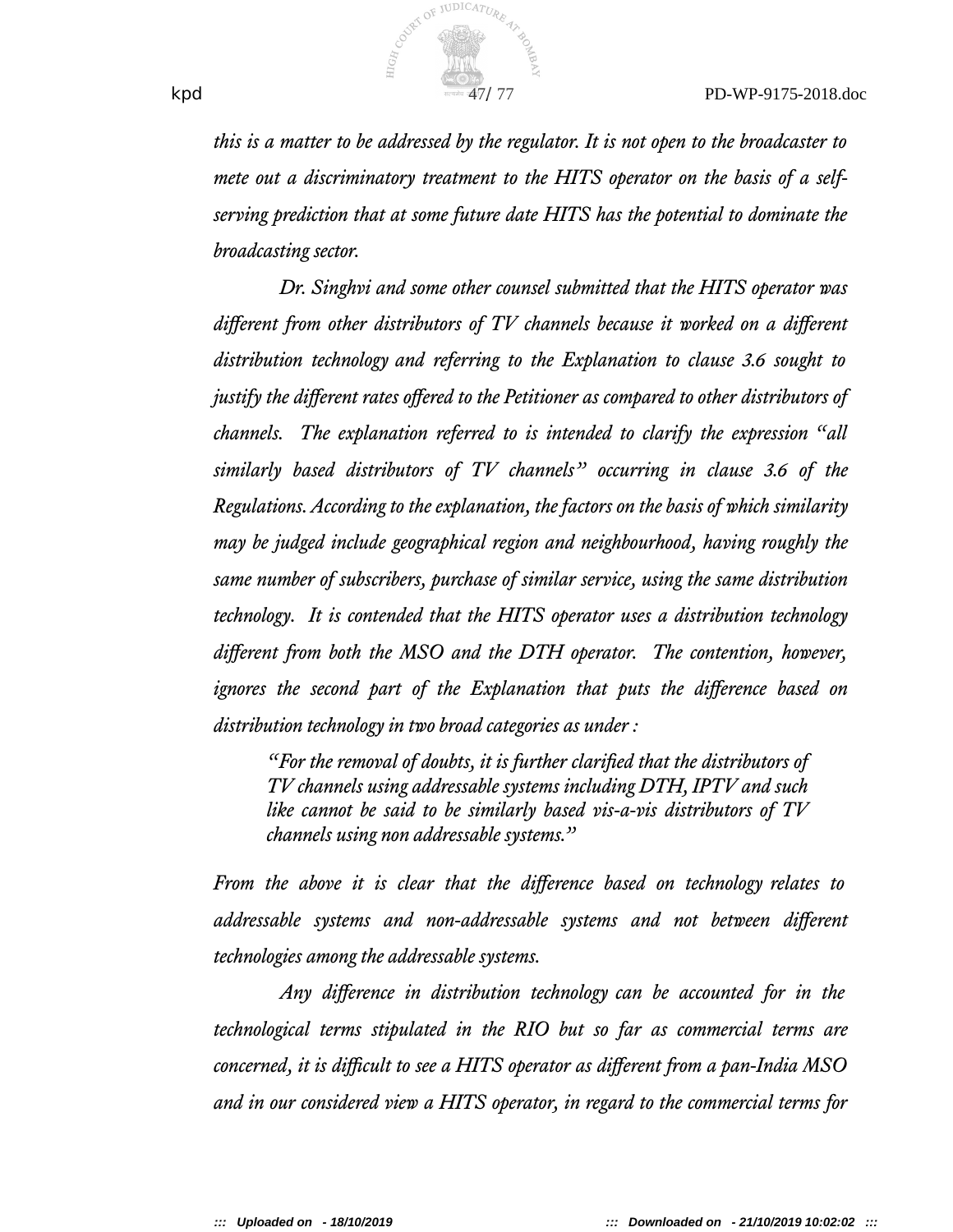

*an interconnect arrangement has to be taken at part with a pan-India MSO and must, therefore, receive the same treatment.*

#### *VII. Operative Directions*

*In light of the discussions made above, both Star and Taj, as well as the other broadcasters who have joined the proceedings as intervenors, are directed to issue fresh RIOs, in compliance with the Interconnect Regulations, as explained in this judgment within one month from the date this order becomes operational and efective. It will be then open to the Petitioner to execute fresh interconnect agreements with Star and Taj, and with any other broadcasters on the basis of their respective RIOs or on negotiated terms within the limits, as described hereinabove. Star and Taj must execute fresh interconnect agreements with the Petitioner within two weeks from the date of issuance of their fresh RIOs. The agreement with Star would relate back to 30 October 2015 and with Taj to 30 June 2015.*

*This issuance of the fresh RIOs by the broadcasters will also give right to other distributors of channels with whom the broadcasters may be in interconnect agreement to have their agreements modifed in terms of clause 13.2A.7.*

*It is noted in the earlier part of the judgment that the Petitioner executed an RIO based agreement with Media Pro. At that time, it did not complain before the Tribunal that it was being forced into the RIO based agreement even though it had ample opportunity to do so as the Media Pro application was pending before the Tribunal. Later on, after Media pro ceased to be an agent of the broadcasters, the Petitioner, even after fling the present Petition, signed RIO based agreements both with Star and Taj. The agreement with Star was for the period upto 30 July 2015 and the two agreements with Taj were upto 31 March 2015.*

*The Petitioner must, therefore, be held bound by those agreements till the*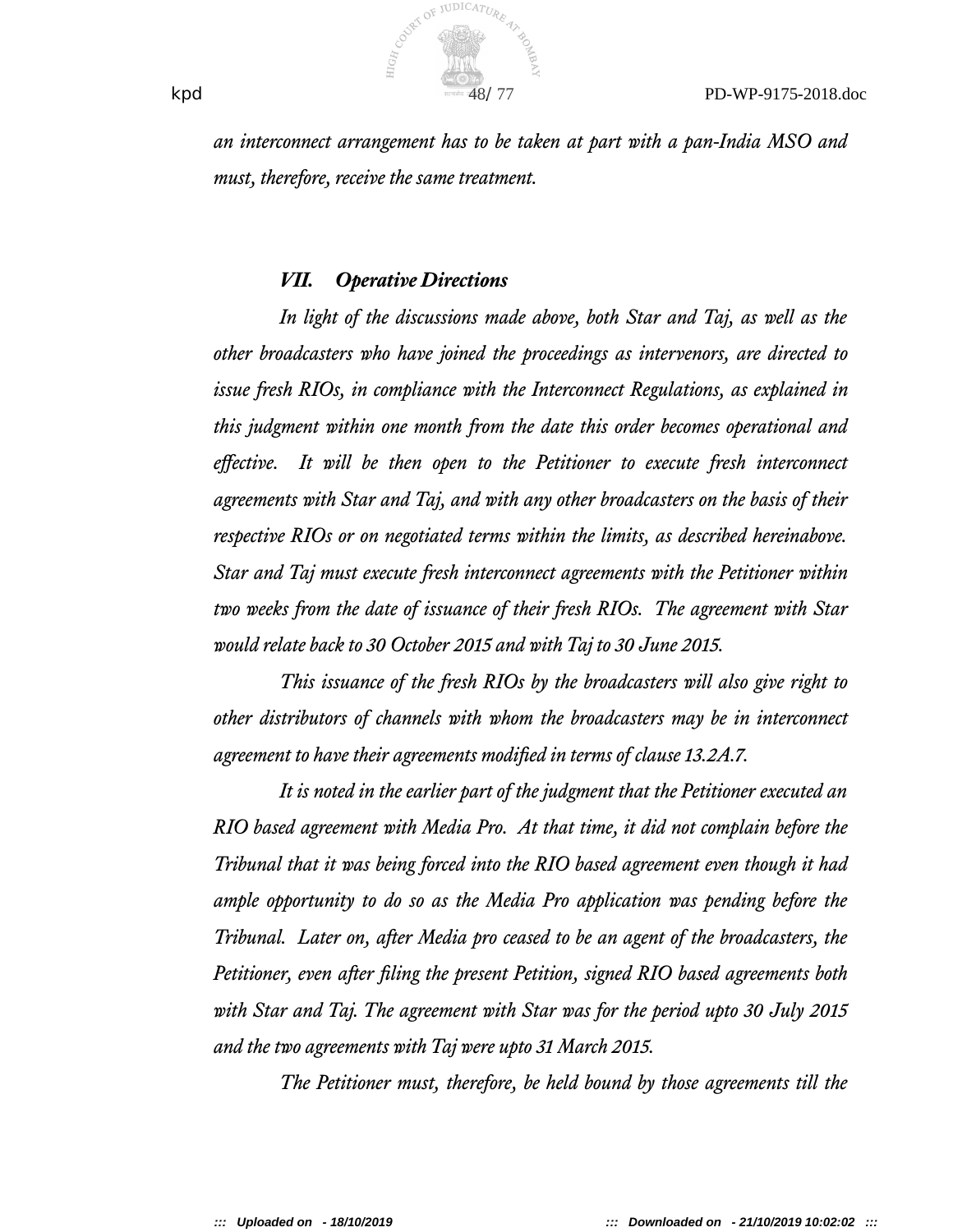

*periods of those agreements and further, three months beyond that in terms of clause 8 of the Interconnect agreement. After those dates (29 October in case of Star and 30 June in case of Taj) the arrangement will be governed by the fresh agreements.*

#### *IX. Suspension of the judgment.*

*We are conscious that in interpreting the Interconnect Regulations, 2004, it has been necessary to reconcile seemingly inconsistent strands of the Regulations. The non-discrimination obligation, which TRAI acknowledges as the pivot of those Regulations, appears inconsistent with a regime where parties are allowed full latitude to mutually negotiate their agreements and also not disclose the commercial terms of the agreement to other market participants. The task before this Tribunal has been to reconcile these diferent facets of the Regulation such that no one part is rendered completely hollow, redundant or otiose. Thus, in the interpretation that we have placed on the Regulation, there is the obligation to frame a meaningful RIO in which all bouquet and a la carte rates are specifed, and there is also some room for mutual negotiation (even on rates) within certain specifed parameters. This will achieve the objective of introducing a transparent non-discriminatory regime whereby distributors can obtain access to content, while still retaining some latitude to mutually negotiable the terms and conditions of access. It will also make the nexus between a la carte and bouquet rates, which the regulator thought ft to introduce, applicable to all mutually negotiated agreements. Negotiations must be within the parameters to those mandatory conditions specifed in the Regulations that cannot be avoided or waived, and the mutual negotiation course cannot be used as the means to completely step out of the Regulations. It would be plainly opposed to any common sense principle to frst set out an elaborate cumbersome regulatory architecture, only to allow parties to opt out of it as will.*

*At the same time, we are conscious that the present judgment may unsettle*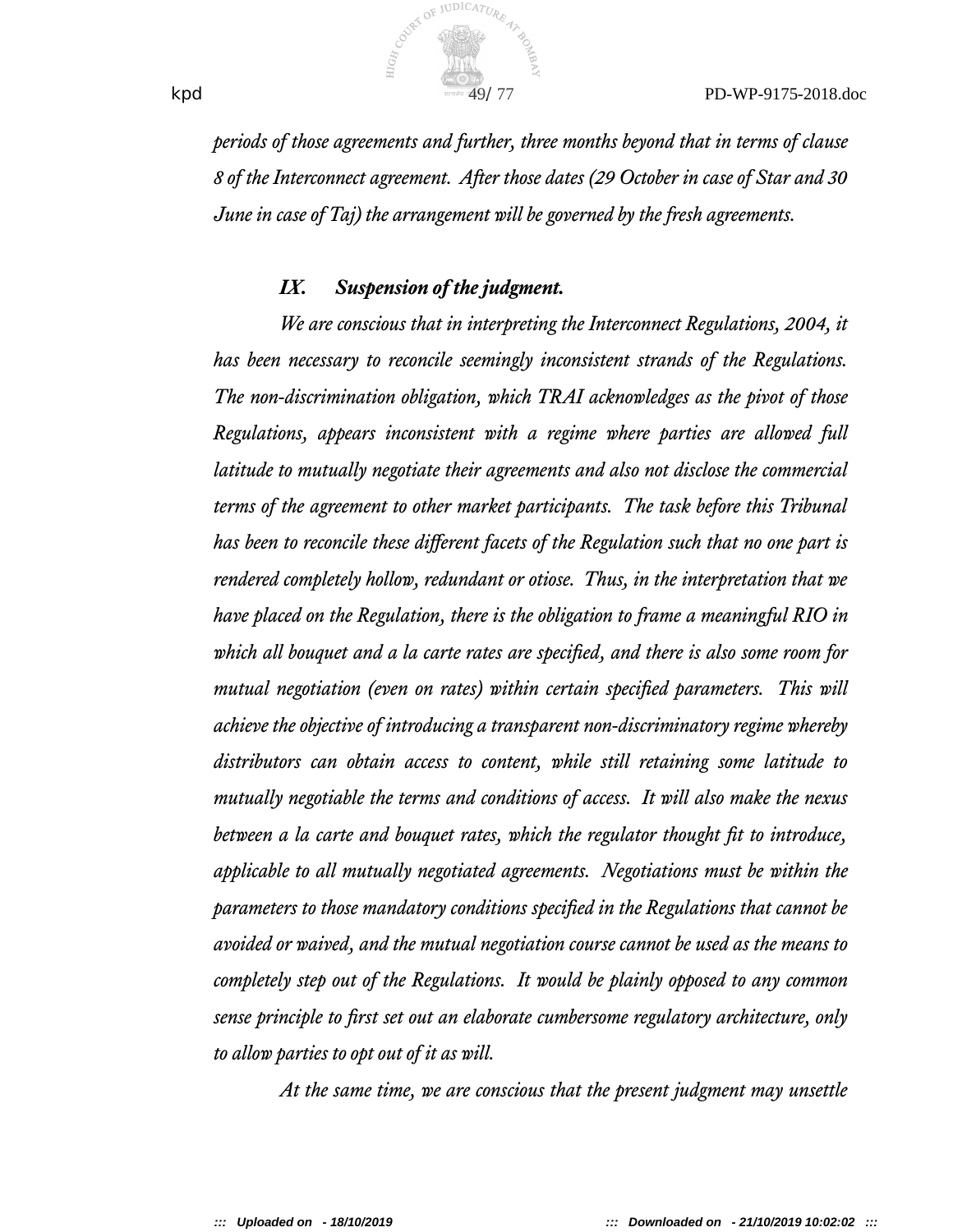

*the way in which various parties in the broadcasting sector have entered into existing agreements. We are further conscious that while the TRAI has taken a position broadly in line with our conclusions in this case, that has not always been the case. As the Amicus Curiae and the counsel for the Petitioner have pointed out, the positions taken by TRAI in the past have not always been fully consistent. In particular, we note the observation of TRAI in Consultation Paper No.15/2008 that in view of the confdentiality restrictions, "the automatic implementation of non*discrimination clause in Interconnect Regulation is practically difficult". Thus, as *far back as 2008, TRAI was aware that the non-discrimination clause – which, in these proceedings, it has sought to place on a very high pedestal – was efectively inoperative. And yet, matters in the broadcasting sector have been allowed to lie where they are by TRAI.*

*There are, undoubtedly, important issues of regulatory policy that underlie the interpretative issues that this Tribunal has had to confront. It is incumbent on this Tribunal to interpret the Regulations as those stand, and place an interpretation that is aligned with the legislative and regulatory intent. But in a matter where TRAI has not been entirely consistent at every point in time, in a matter where the Regulations have evolved with frequent and successive amendments, and in a sector which has undergone some technological change with the shift from analogue to digital transmission, it is better if an opportunity is given for the Regulator to comprehensively consider such issues, initiate appropriate consultations, and frame a comprehensive code for the broadcasting sector.*

*We have, on past occasions as well, made similar sugestions with the hope of nudging the Regulator to take proactive steps to reduce the scope of disputes arising out of the Regulations. At the same time, the fact that regulatory intervention may be the ideal way forward cannot and should not be an excuse for this Tribunal to shirk the interpretative issues that have come before use. This is particularly so when*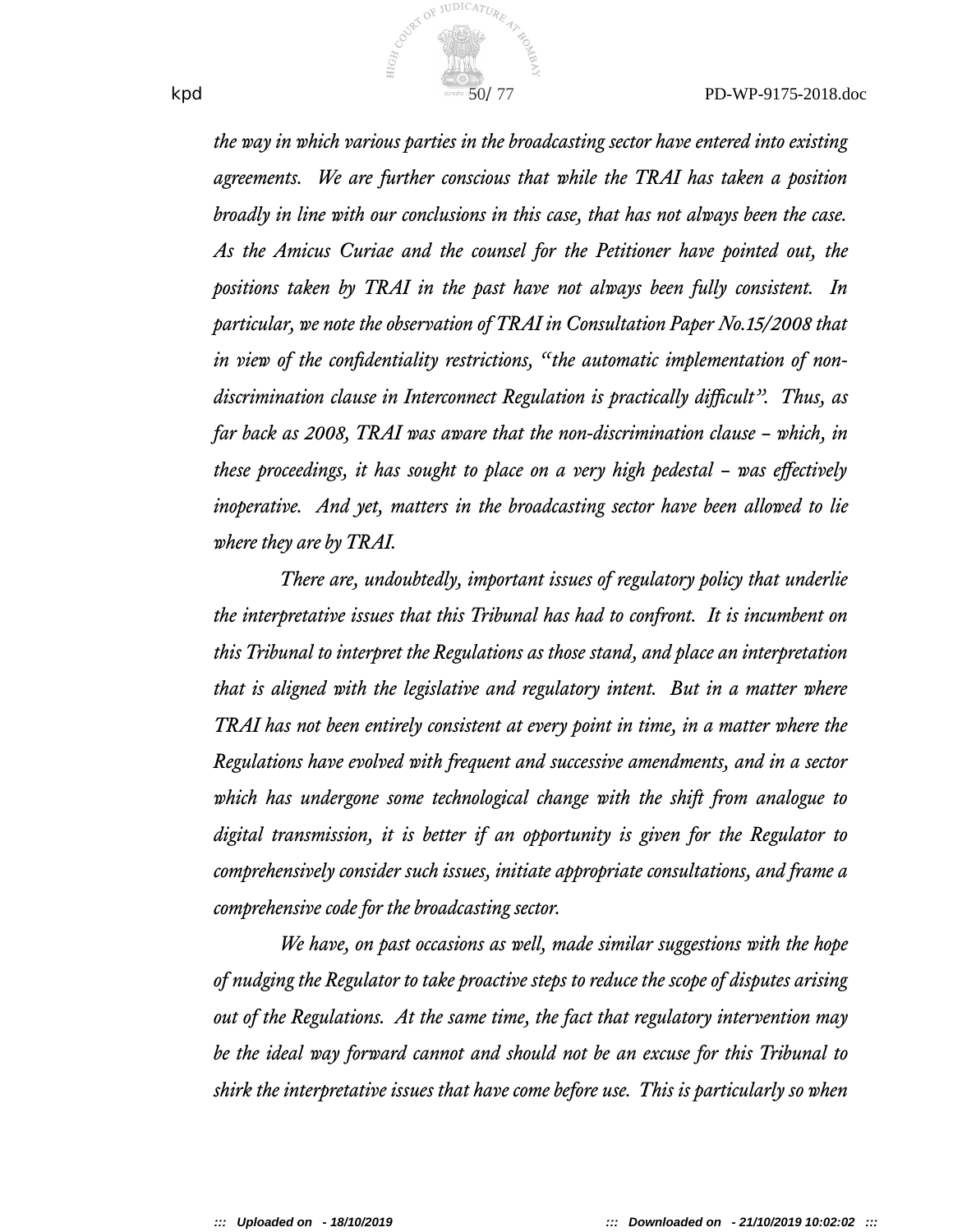

*there appears to be regulatory inertia.*

*It is in this background, and having given our anxious consideration to this matter, that we resolve to suspend the operation of this judgment till 31 March 2016. The judgment shall take efect on 1 April 2016. While we are aware that this is not a common procedure, we are of the view that it is appropriate in the peculiar facts* and circumstances of this case, since the effect of this judgment may be to unsettle a *number of existing agreements and necessitate re-negotiation.*

*In the meanwhile it will be open to TRAI, if it elects to do so, to undertake a comprehensive restructuring of the Regulations which would hopefully clarify many of the issues that arise in these proceedings. We make it clear that this Tribunal is issuing no such direction to TRAI. The delayed operation of the judgment is only to aford an opportunity to TRAI to consider the matter and act in the intervening period, if appropriate.*

*Having regard to the fact that the greater part of the country would come under the DAS regime with efect from 1.1.2016, it would be advisable that TRAI should try to frame a consolidated Broadcasting Code instead of the large number of Regulations dealing with diferent aspects of the service and each having undergone numerous amendments. In order to make a serious efort in that direction, TRAI would be required to get hold of all the negotiated interconnect agreements between the broadcasters and the distributors of channels, which the broadcasters are in any event obliged to submit to TRAI. The analysis of the commercial terms of the negotiated agreements would give TRAI a clear picture of the market prices of the broadcasters' channels. A comparison of the prices in the negotiated agreements and those shown in the current RIOs will then show how far the RIOs are removed from market realities. Having examined the negotiated agreements between the broadcasters and the distributors of channels, TRAI may even feel the need to take a re-look at the tarif orders framed by it. But for any meaningful exercise for*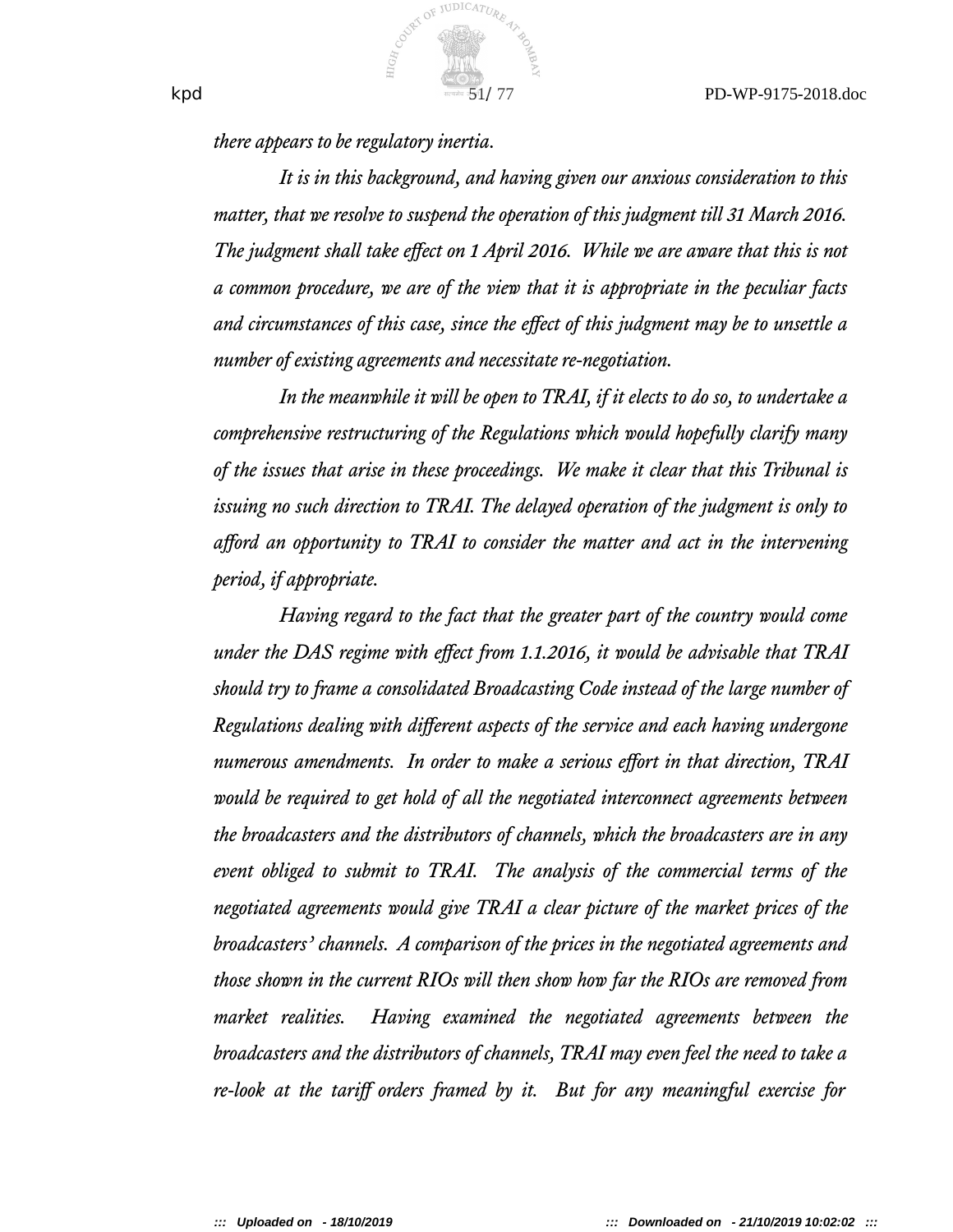

*reviewing and consolidating the broadcasting Regulations it would be imperative for TRAI to get hold of the negotiated agreement between the broadcasters and distributors which alone would give the correct picture of the market reality.*

*Needless to add that in case TRAI issues any fresh Regulations before 1 April 2016, the Petitioner and the broadcasters would be obliged to execute agreements on that basis. In case, however, no fresh Regulations are issued by TRAI, this judgment and order will come into efect from the aforesaid date and the parties would be obliged to follow the directions given above.*

#### *X. Trying up the loose ends.*

*Suspension of this judgment, as explained above is in the larger interest of the broadcasting sector. It does, however, leave open the question of the Petitioner's liability to pay licence fees to the broadcasters, Star and Taj, for their signals received by it during the pendency of the Petitions before the Tribunal and further until execution of fresh agreements in terms of this judgment or in terms of fresh Regulations, if any, framed by TRAI. It will not be fair that the broadcasters should continue to supply signals to the Petitioner without any payment for the next several months. It is, therefore, necessary to make some interim arrangement under which the Petitioner should make payment of licence fees to the two broadcasters until after execution of fresh agreements accounts are fnally reconciled. The determination of payment liability by the Petitioner may also require some evidence to be taken. For this purpose, Petition No. 526 (C) of 2015 is de-taged from this judgment and kept pending. Star has already fled an application (M.A. No.377 of 2015) in Petition No.314 (C) of 2015 claiming the dues of licence fees from the Petitioner. Petition No.526 (C) of 2015 is directed to be taged with Petition No.314 (C) of 2015. In these two Petitions, the Tribunal proposes to determine the Petitioner's liability to pay the license fees to Star and Taj on an ad hoc basis and as an interim measure*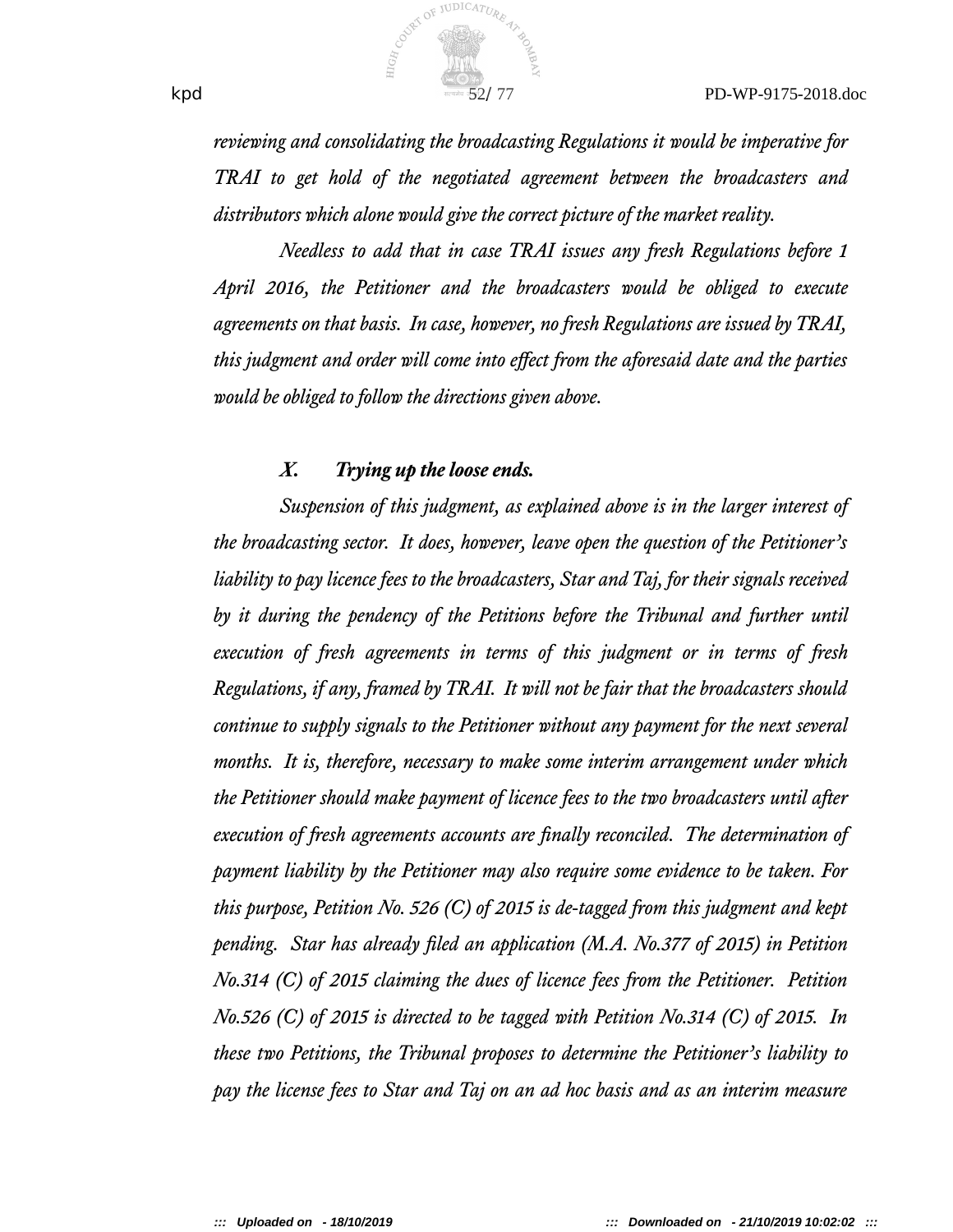

*until the execution of the agreements with the two broadcasters, and when the accounts of the two sides may be reconciled to determine any fnal liability of the Petitioner or Respondents to make any further payments.*

*Before concluding we would like to put on record our deep appreciation for the assistance rendered by all the counsel who appeared in these proceedings. We also record our gratitude, particularly to the amicus curiae for the very valuable assistance he provided to us by his thorough work and painstaking research of the evolution of the regulatory regime for the broadcasting sector not only in India but in some other jurisdictions as well.*

*In the result, Petition No.295(C) of 2014 (along with all applications pending in it) is disposed of in the above terms. Petition No.526(C) of 2014 is held back and kept pending as directed above.*

23. Having ascertained that the decision in *CCI vs. Bharti Airtel* applies to *in personam / inter party* disputes, we propose to juxtapose the decision in the said case with that of the grievances of NSTPL. It is NSTPL's case that its grievances in so far as price discrimination is concerned have already been decided in the  $7<sup>th</sup>$  December, 2015 Order. In order to test the aforesaid submission, it would be necessary to list below the issues as were framed in the First TDSAT Petition. These read:

*1. Whether, in the facts of this case, a dispute requiring the adjudication of issues framed by the Tribunal's order dated 30 July 2015, at all arises ?*

*2. Whether the right to freedom of contract is embedded in the Interconnect Regulations and consequently mutually negotiated agreements are outside the purview of not only the non-discrimination obligation in clause 3.2 of the Interconnect Regulations, 2004 but the regulatory regime itself ?*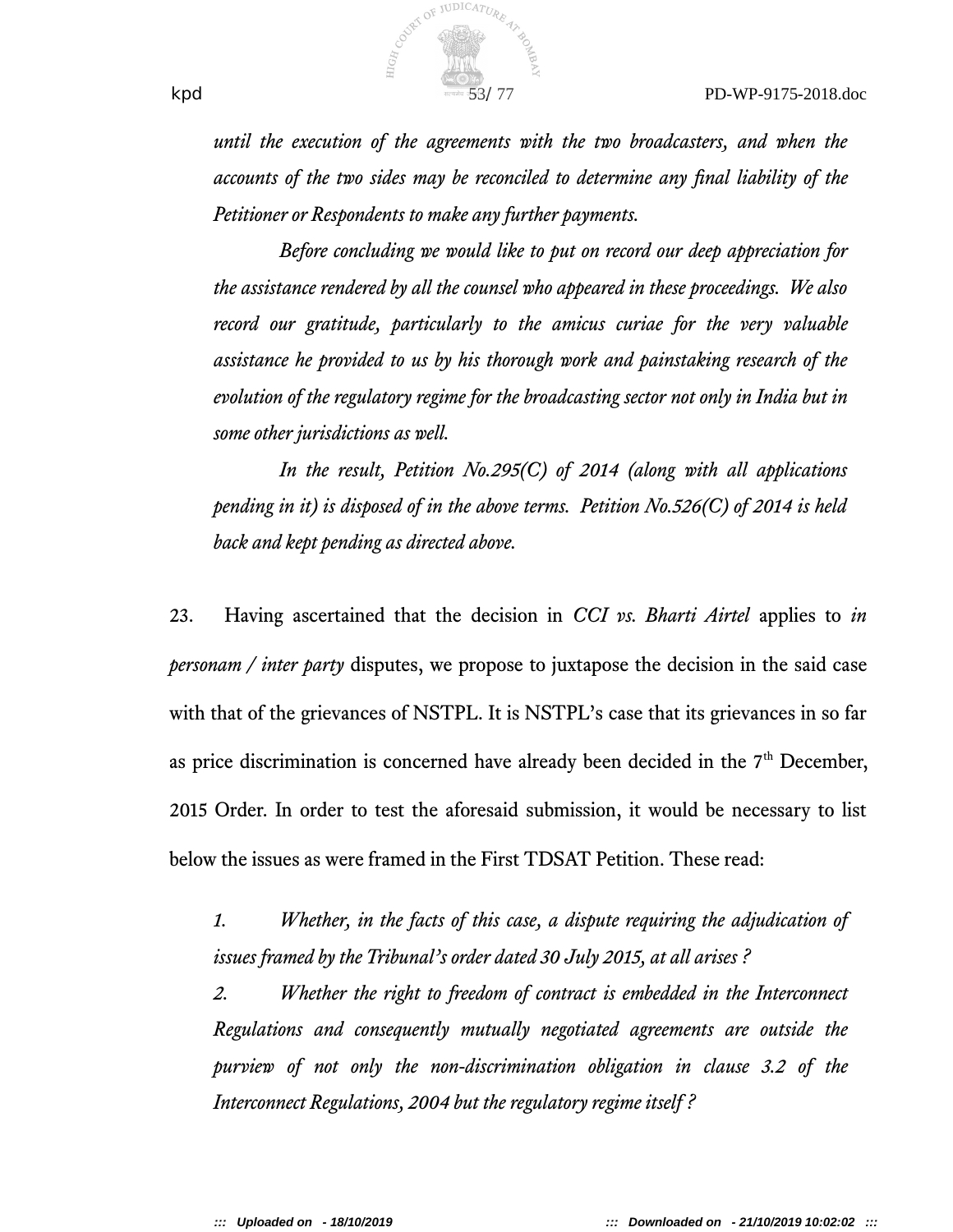

*3. Whether, in light of the scheme of the Copyright Act and the fact that what is being transmitted is licensed content, the Interconnect Regulations 2004 must necessarily be interpreted as according complete freedom of contract and primacy of mutual negotiations in matters of interconnection ?*

*4. What interpretation ought to be placed on the various clauses of the 2004 Regulations ? Specifcally, what is contemplated by an RIO, and what is the extent of negotiation that is permissible in deviating from the terms of the RIO ? Specifcally, can parties – by mutual negotiations – contract out of mandatory norms laid down both in the Regulations (e.g. 13.2A.11 and 13.2A.12) and the conditions/methodology contained in Schedule III?* 

*5. Can a HITS operator be regarded as similarly situated as compared with MSO/DTH in terms of Clause 3.6 of the 2004 Regulations, thus enabling it to claim non-discriminatory treatment ?*

24. When juxtaposed, the conclusion that emerges is that the grievances raised by NSTPL in the Information are materially distinct from the fve issues which were actually framed in the First TDSAT Petition. Issue Nos. (ii) and (v) listed above have not been raised in any petition fled by NSTPL against Star before TDSAT. However, these issues came to be decided in view of the fact that TDSAT allowed all stakeholders to intervene in the First TDSAT Petition because it was considering questions that were likely to affect the broadcasting sector as a whole. In so far as Issue Nos. (i) to (vi) are concerned, the  $7<sup>th</sup>$  December, 2015 Order does not decide whether NSTPL was similarly situated with and thus entitled to the same rates, bundles / bouquets, incentives and/or volume based discounts as those entities with whom Star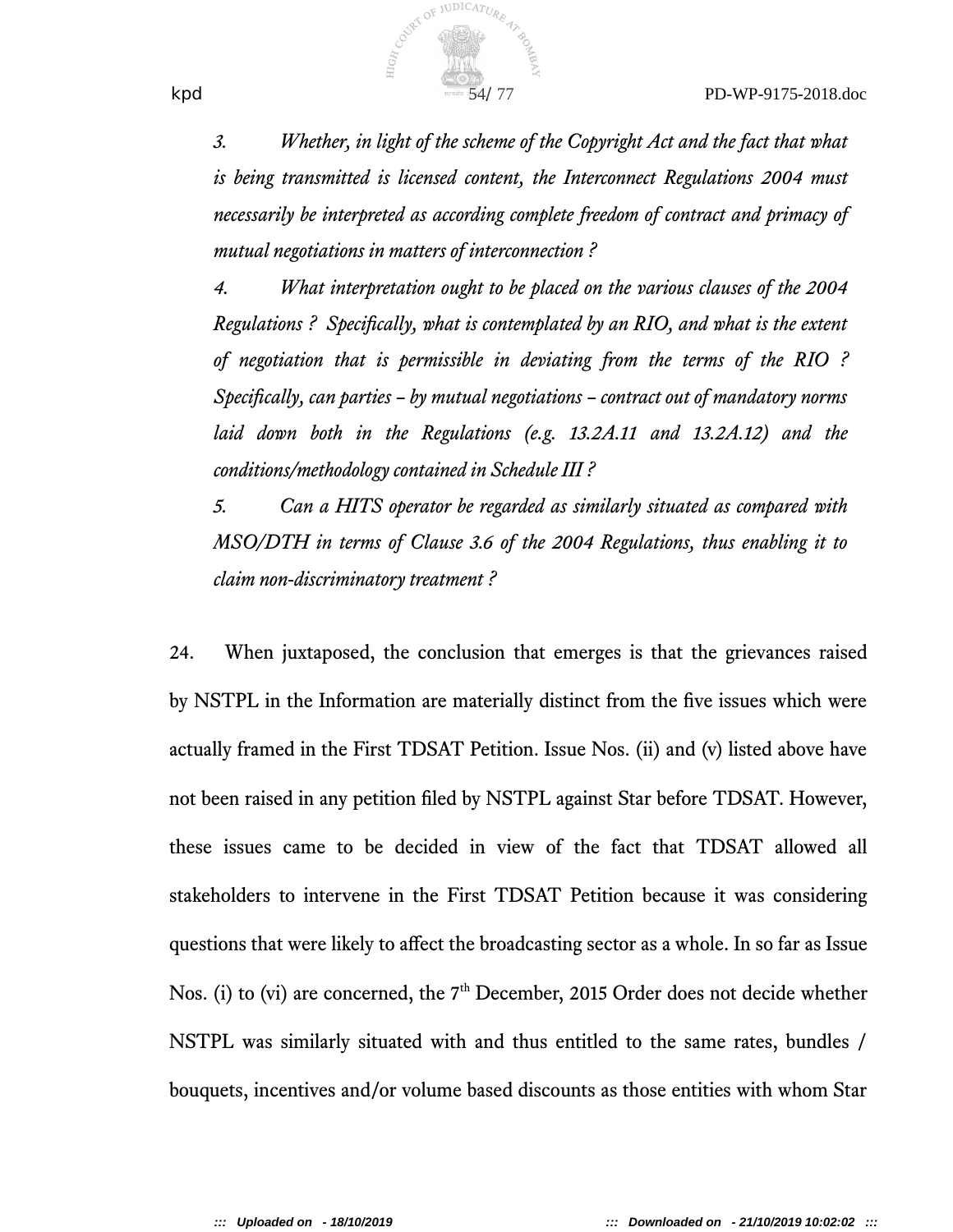

had agreements. The fndings of the TDSAT related to general industry wide issues *in rem*. In fact, the *in personam* dispute between NSTPL and the Petitioners is pending fnal adjudication. This is evident from the subsequent orders of TDSAT itself. The key issue that is specifc to the dispute between Star and NSTPL is whether NSTPL is "similarly situated" with other distributors of Star, given its subscriber base, channel off-take, geographic reach, placement location of channel etc. and thus, whether it is entitled to parity in rates and incentives as such similarly situated entities. NSTPL will have to discharge the burden of showing how it is "similarly situated" before it can avail itself of the incentives / rates / bundles / bouquets offered to other similarly situated entities. In so far as fndings specifc to NSTPL's claims of parity / nondiscrimination and disclosure are concerned, the TDSAT specifcally directed that NSTPL will continue to be bound by Star RIO No.2 and that the determination of NSTPL's payment liability under Star RIO No.2 requires evidence, which shall be determined in the Second TDSAT Petition. NSTPL has admittedly raised allegations of price discrimination, non-disclosure of discounted schemes / incentive schemes and anti-competitive conduct all of which remains to be decided in the Second TDSAT Petition.

COUNTY OF JUDICATURE

25. Further, the issues as raised by NSTPL in the Second TDSAT Petition are jurisdictional facts which only the TDSAT as an expert regulatory body is equipped to decide as per the ratio laid down in *CCI vs. Bharti Airtel*. Absent a fnding in the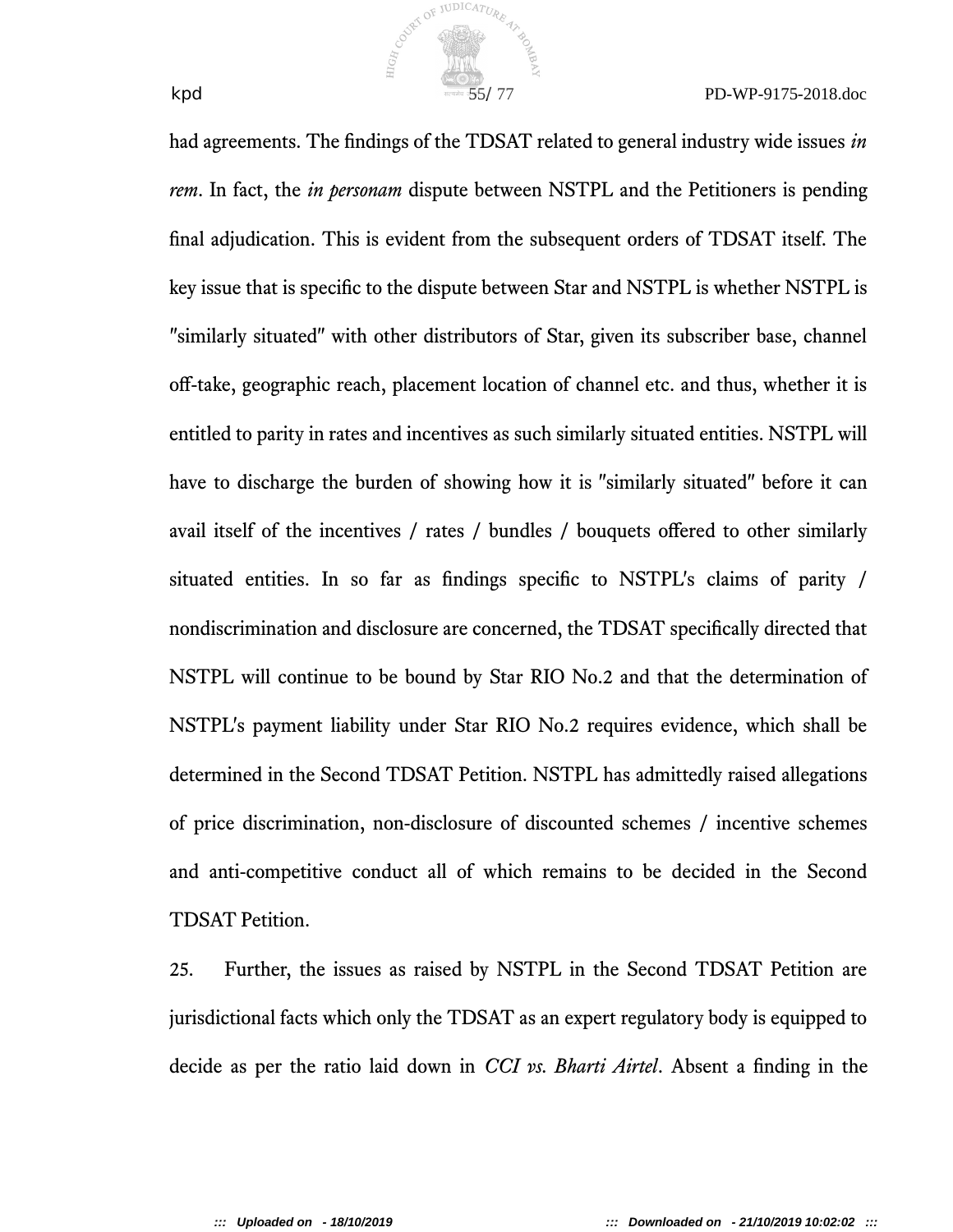

Second TDSAT Petition that Star and Sony have in fact engaged in price discrimination and/or non-disclosure of discounted schemes / incentive schemes and/ or anti-competitive conduct qua NSTPL, CCI could not have proceeded with the investigation.

26. In our considered opinion, a bare perusal of the  $7<sup>th</sup>$  December, 2015 Order demonstrates that it pertains only to general / industry-wide issues relating to the concept of RIO and the law declared therein is intended to be prospective in operation. This is evident from the fact that TDSAT did not deal with the fner and specifc issues of discriminatory conduct alleged by NSTPL against Media Pro, Taj and Star in the First TDSAT Petition. In fact, none of the specifc reliefs sought against Media Pro, Star and Taj in the First TDSAT Petition were even considered, let alone granted, when passing the TDSAT Order. The specifc reliefs against Media Pro, Star and Taj were:

*"(c) Direct the Respondent Nos. l, 3 & 4 Companies to disclose the Volume Related Schemes at which they have ofered their TV Channel Signals I Content to distributors that are similarly placed with the Petitioner Company herein*;

*(d) Consequently, direct the Respondent Nos.1, 3 and 4 Companies to refund to the Petitioner Company any amounts it has paid under the respective Interconnection Agreements, in excess of the prices being ofered by the said Companies to distributors that are similarly placed with the Petitioner Company:*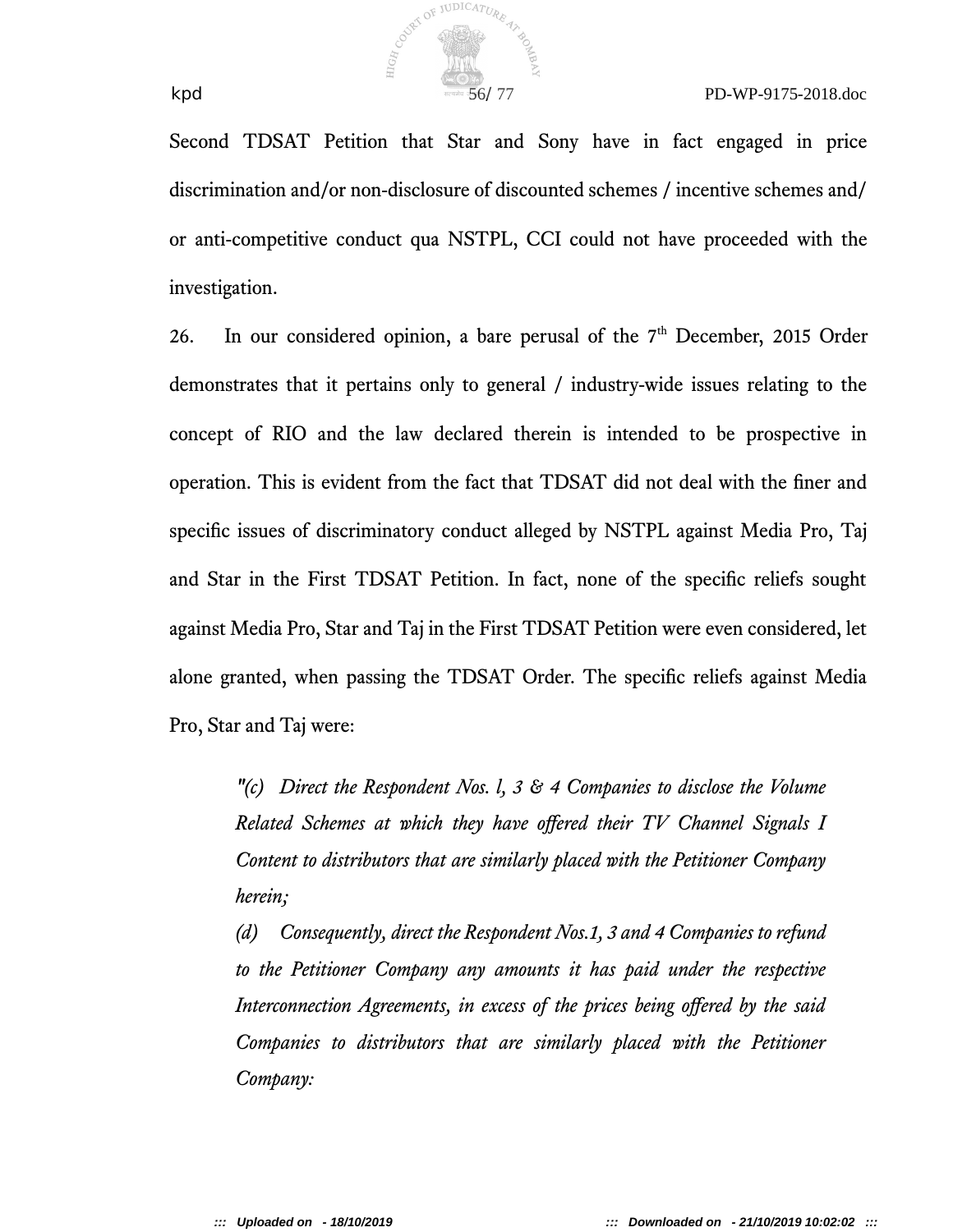

*(e) Direct that the Respondent Nos. l, 3 and 4 Companies have an obligation to disclose the existing and future volume related schemes to the Petitioner Company here and further direct the Petitioner Company may avail of the* same if desired;"

COUNTY OF JUDICATURE 47

27. The 7<sup>th</sup> December, 2015 Order does not consider, let alone find, that NSTPL is "similarly placed" with other distributors. The order merely holds that HITS technology operators, being part of the addressable systems (as opposed to analogue / non-addressable systems) are at par with other addressable system technology operators and must, therefore, receive the same treatment. The factors peculiar to NSTPL's market position, which would determine whether NSTPL is in fact "similarly placed with other distributors" such as *(i)* viewership, *(ii)* advertisement revenue potential, *(iii)* regional, cultural, linguistic considerations, and *(iv)* other special considerations have not even been considered in the 7<sup>th</sup> December, 2015 Order. Instead, TDSAT passed an order on  $30<sup>th</sup>$  July, 2015 noting that some of the questions that arose for consideration in the First TDSAT Petition were likely to afect the broadcasting sector as a whole. For this reason, all stakeholders were allowed to intervene in the First TDSAT Petition. After various stakeholders intervened, the fve issues that were eventually framed in the First TDSAT Petition were industry-wide / general issues. Of these issues, not one relates to the specifc conduct of Media Pro, Star or Taj. In Part IV of the  $7<sup>th</sup>$  December, 2015 Order, TDSAT noted various facts concerning the broadcasting sector as a whole. Of these facts, not one relates to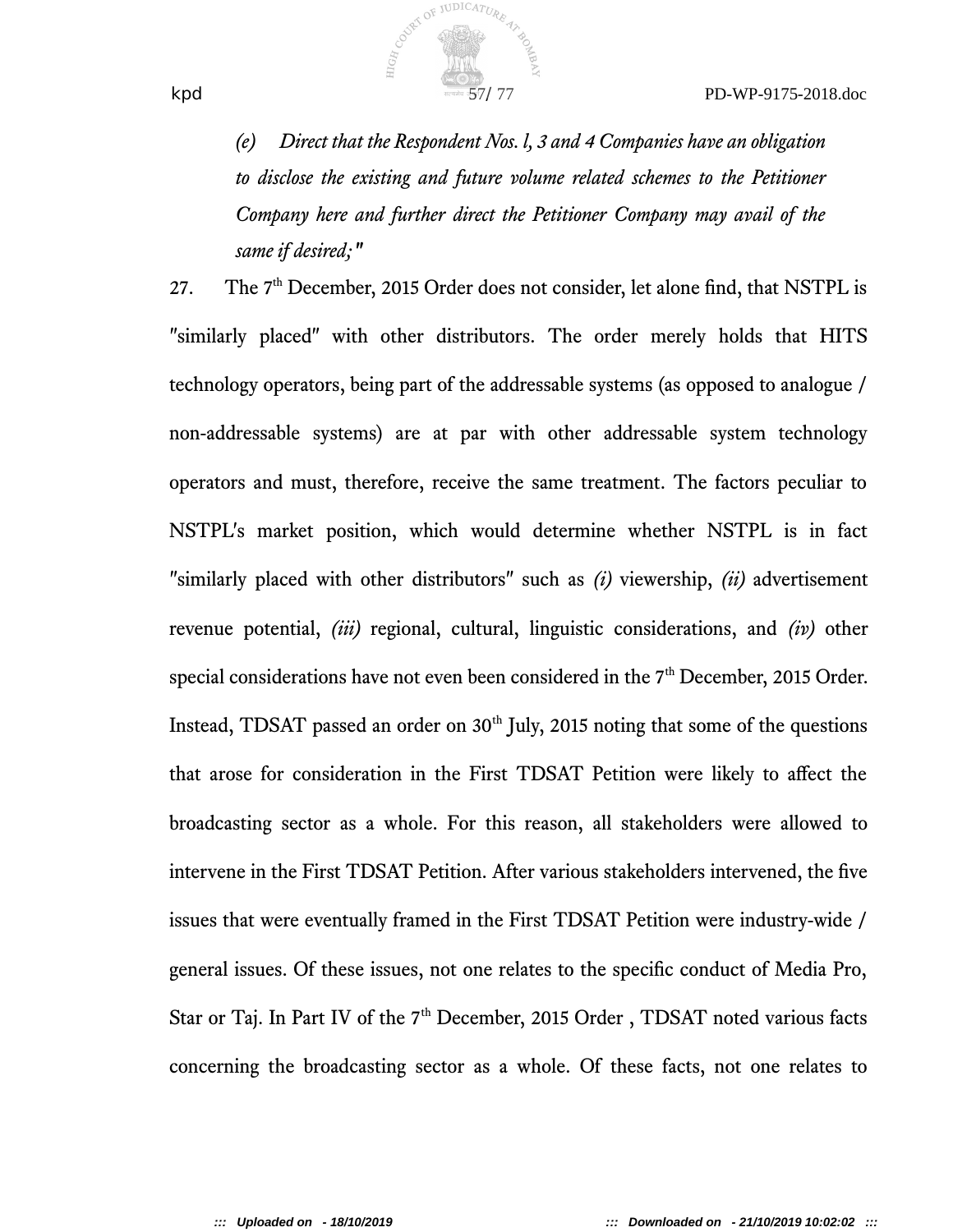

NSTPL or the Petitioners' market position in the broadcasting sector. In Part V of the 7<sup>th</sup> December, 2015 Order, TDSAT noted various provisions of the TRAI Act and Regulations, with particular reference to the non-discriminatory mandate and the "must provide" obligation. These were particularly referred to and interpreted when considering the questions relating to the scope of mutual agreement and freedom to contract under the TRAI Act and Regulations. In Part VII of the  $7<sup>th</sup>$  December, 2015 Order, TDSAT passed its operative directions in light of the discussions on the fve industry-wide issues decided by it. The operative direction was to issue fresh RIOs, in compliance with the Regulations *"as explained in this Judgment within one month from the date of this order"*. This direction was not specifc to Star and Taj, but applied to all other broadcasters who joined the proceedings as intervenors. Despite this, TDSAT held that NSTPL was bound by Star RIO No.2, not only for the period of the agreement but for three months beyond that as well. This operative direction was clearly prospective. Pertinently, the TDSAT did not impose any penalty or direct any other broadcaster to refund any amounts collected from charging allegedly discriminatory / excess prices to NSTPL. In Part IX of the  $7<sup>th</sup>$  December, 2015 Order, TDSAT suspended the operation of its own Order and directed that it would take efect prospectively, with efect from 1st April 2016. When doing so, TDSAT *inter alia* noted as under:

COUNTY OF JUDICATURE

*"103 .... The task before this Tribunal has been to reconcile these diferent*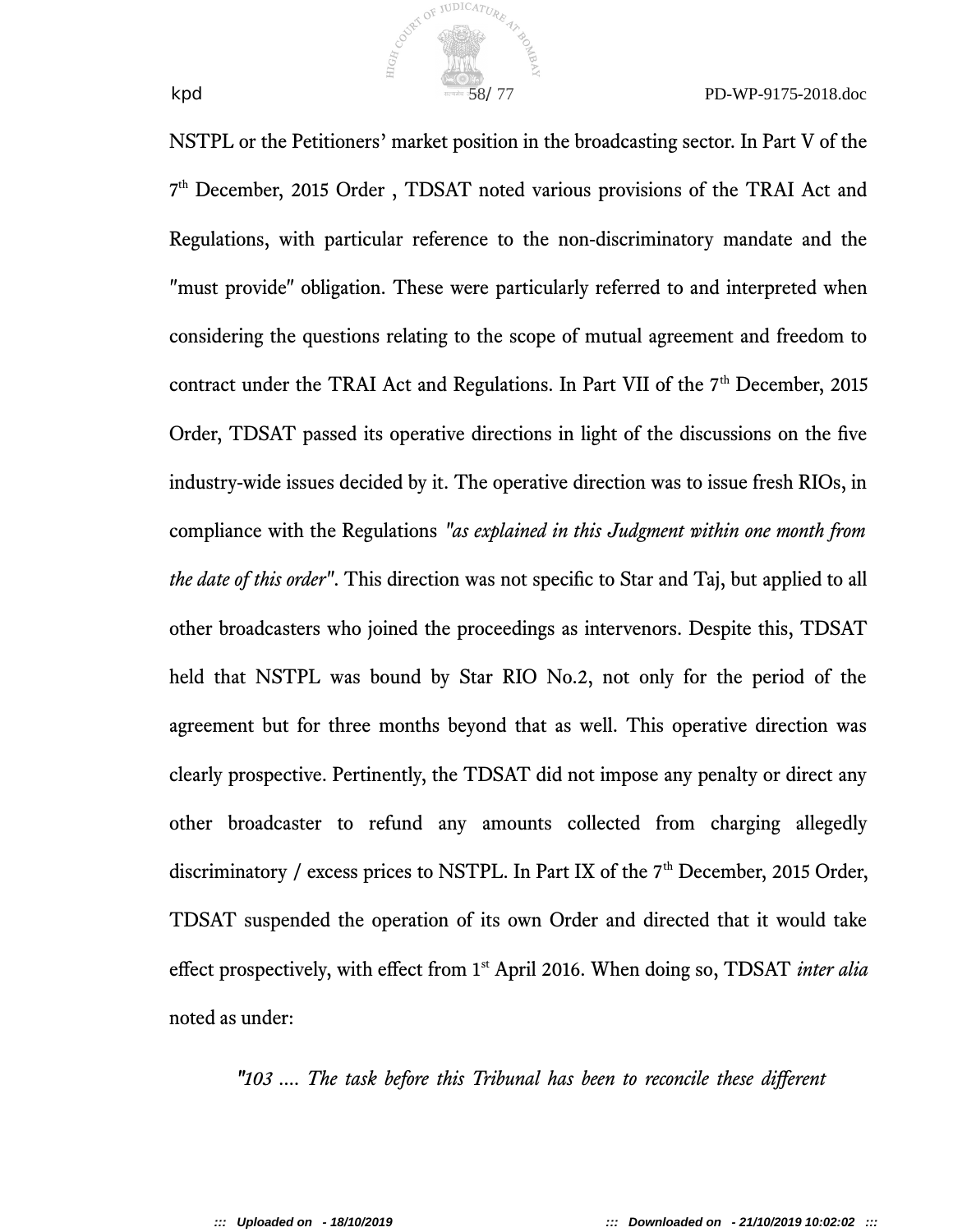

*facets of the Regulation such that no one part is rendered completely hollow, redundant or otiose. Thus, in the interpretation that we have placed on the Regulation, there is the obligation to frame a meaningful RIO in which all bouquet and a la carte rates are specifed, and there is also some room for mutual negotiation (even on rates) within certain specifed parameters ...*

*xxx*

*104. At the same time, we are conscious that the present judgment may unsettle the way in which various parties in the broadcasting sector have entered into existing agreements. We are further conscious that while the TRAI has taken a position broadly in line with our conclusions in this case, that has not always been the case* 

*xxx* 

*107. It is in this background, and having given our anxious consideration to this matter, that we resolve to suspend the operation of this judgment till 31 March 2016. The judgment shall take efect on 1 April 2016. While we are aware that this is not common procedure, we are of the view that it is appropriate in the peculiar facts and circumstances of this case, since the efect of this judgment may be to unsettle a number of existing agreements and necessitate re-negotiation…"*

28. The 7<sup>th</sup> December, 2015 Order further expressly noted:

*"111. Suspension of this judgment, as explained above is in the larger interest of the broadcasting sector. It does, however, leave open the question of the petitioner's liability to pay licence fees to the broadcasters, Star and Taj, for their signals received by it during the pendency of the petitions before the Tribunal and further until execution of fresh agreements in terms of this*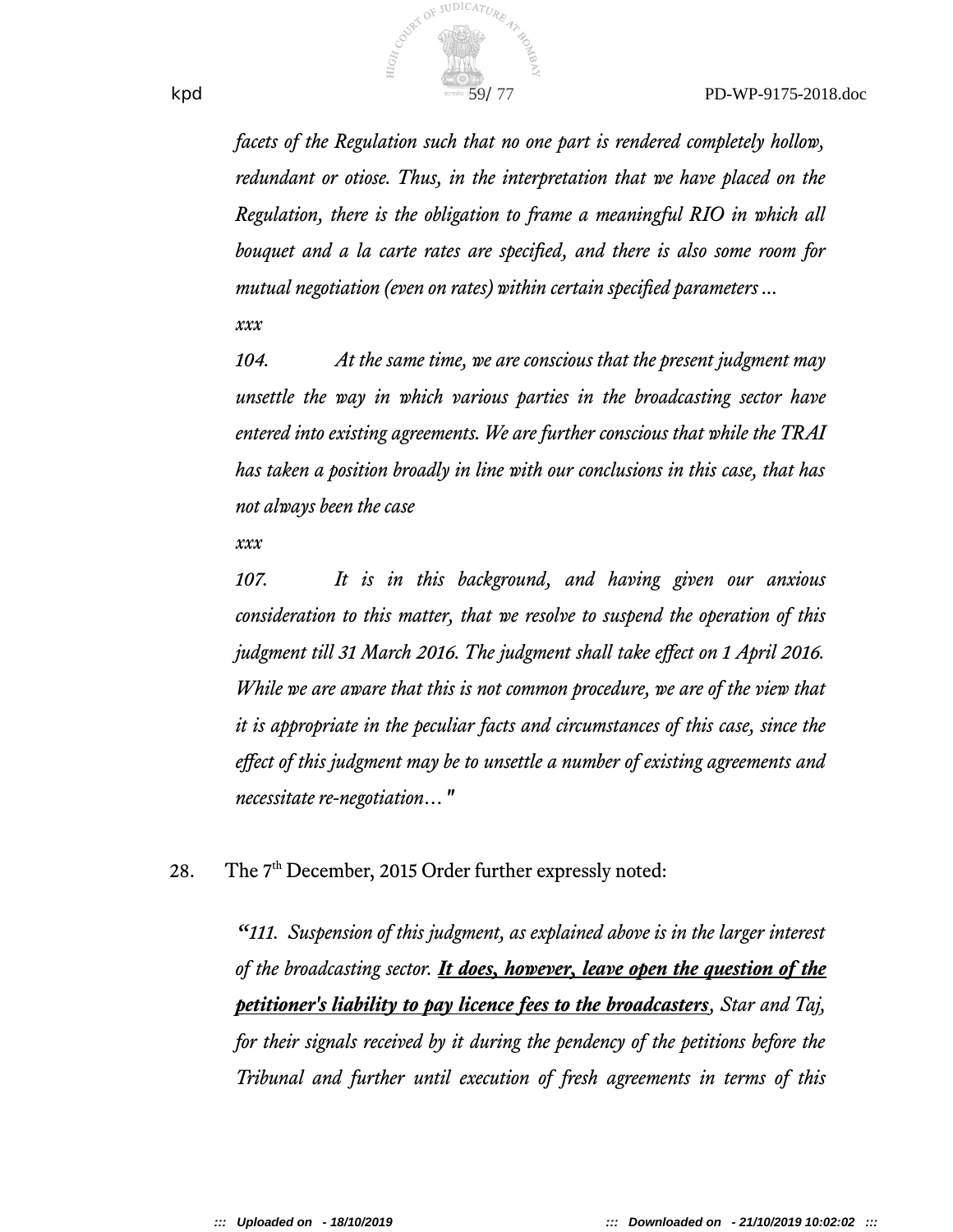

*judgment or in terms of fresh Regulations, if any, framed by TRAI. It will not be fair that the broadcasters should continue to supply signals to the petitioner without any payment for the next several months. It is, therefore, necessary to make some interim arrangement under which the petitioner should make payment of licence fees to the two broadcasters until after execution of fresh agreements accounts are fnally reconciled. The determination of payment liability by the petitioner may also require some evidence to be taken. For this purpose, Petition No. 526 (C) of 2015 is de-taged from this judgment and kept pending. Star has already fled an application (M A. No. 377 of 2015) in Petition No. 314 (C) of 2015 claiming the dues of licence fees from the petitioner. Petition No. 526 (C) of 2015 is directed to be taged with Petition No. 314 (C) of 2015. In these two petitions, the Tribunal proposes to determine the Petitioner's liability to pay the license fees to Star and Taj on an ad hoc basis and as an interim measure until the execution of the agreements with the two broadcasters, and when the accounts of the two sides may be reconciled to determine any fnal liability of the Petitioner or Respondents to make any further payments." (emphasis supplied)*

Therefore, this liability, once determined, will constitute the fnal adjudication of the rights and liabilities of the Petitioners and NSTPL *inter se*.

29. We fnd credence in Mr. Khambata's argument that in the Second TDSAT Petition, NSTPL has made various *in personam* specifc allegations against Star. Admittedly, in response to the Second TDSAT Petition, Star has denied all of NSTPL's Allegations. In the 7<sup>th</sup> December, 2015 Order, TDSAT has itself recognized the diferent factors / parameters that may play a role while determining whether a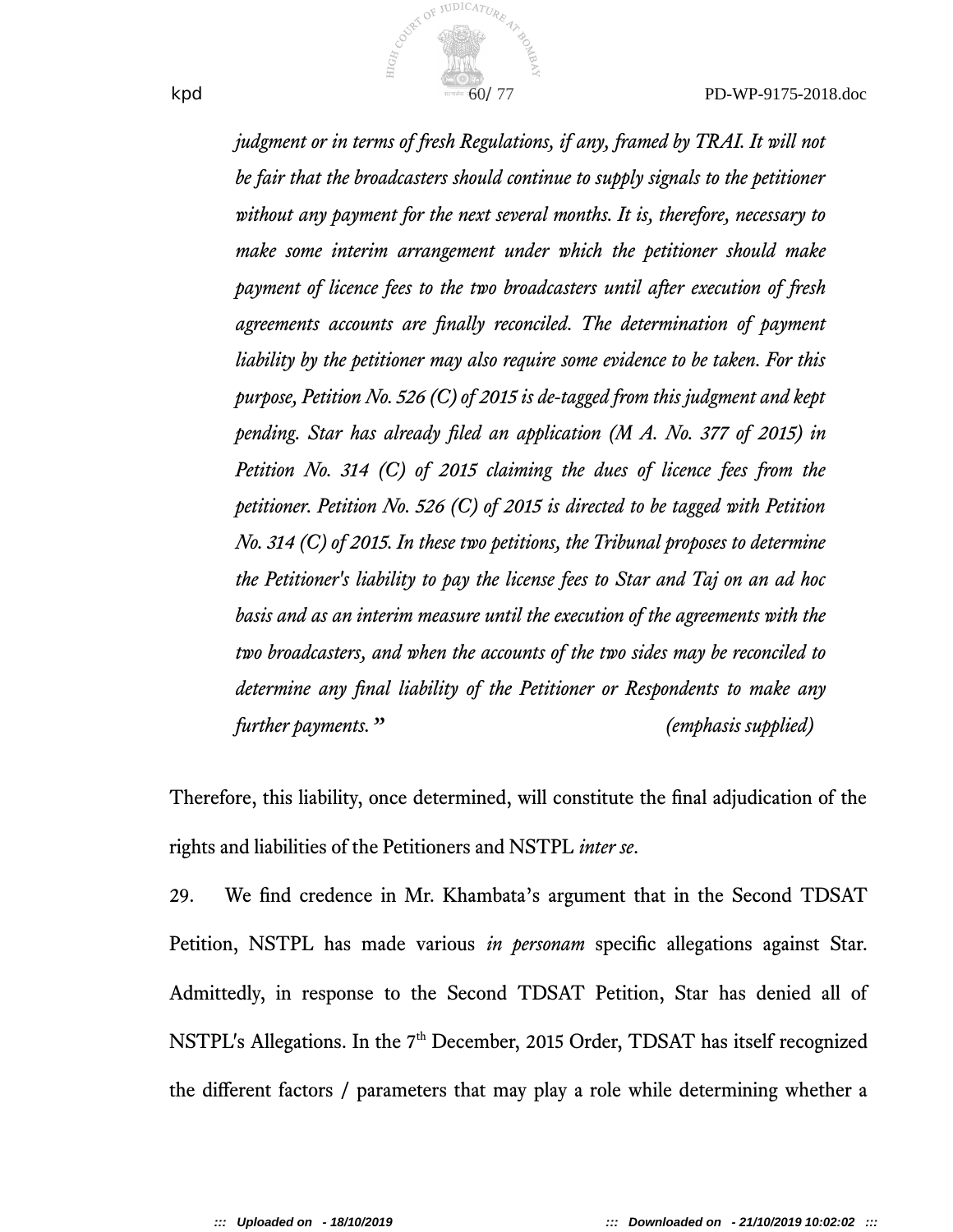

broadcaster had actually discriminated against a distributor. Therefore, according to us, the critical issues / aspects identifed by NSTPL in its oral arguments are pending adjudication in the Second TDSAT Petition. None of them have been decided by TDSAT in the  $7<sup>th</sup>$  December, 2015 Order. In fact, at the time of passing the  $7<sup>th</sup>$ December, 2015 Order, TDSAT specifcally directed in paragraph 111 that the question of liability and therefore the inter-party disputes between NSTPL and Star would be decided in the Second TDSAT Petition. Thus, the issue of "reconciliation of accounts" includes whether NSTPL was entitled to the same price, bouquets and incentives as "similarly situated distributors". Logically, if NSTPL does not establish that it is "similarly situated" then it would not be entitled to the same price / incentives etc. on reconciliation of accounts. These are jurisdictional aspects and facts, which must be decided before CCI could have ordered investigation.

COUNTY OF JUDICATURE

30. Another aspect that leads us to hold that the Impugned Order cannot be sustained is that the Petitioners as also CCI were *ad idem* as to the onus cast upon CCI under Section 26 (1) of the Act. This meant that a *prima facie* fnding AAEC would be an essential and mandatory fnding before CCI could direct investigation. However, the Impugned Order lacks this necessary fnding. In our considered opinion, the Impugned Order cannot be sustained on this count alone. In this respect, it would be necessary to place reliance on the Supreme Court's decision in *CCI v Steel Authority of India (supra)* and the following fndings therein:

**::: Uploaded on - 18/10/2019 ::: Downloaded on - 21/10/2019 10:02:02 :::**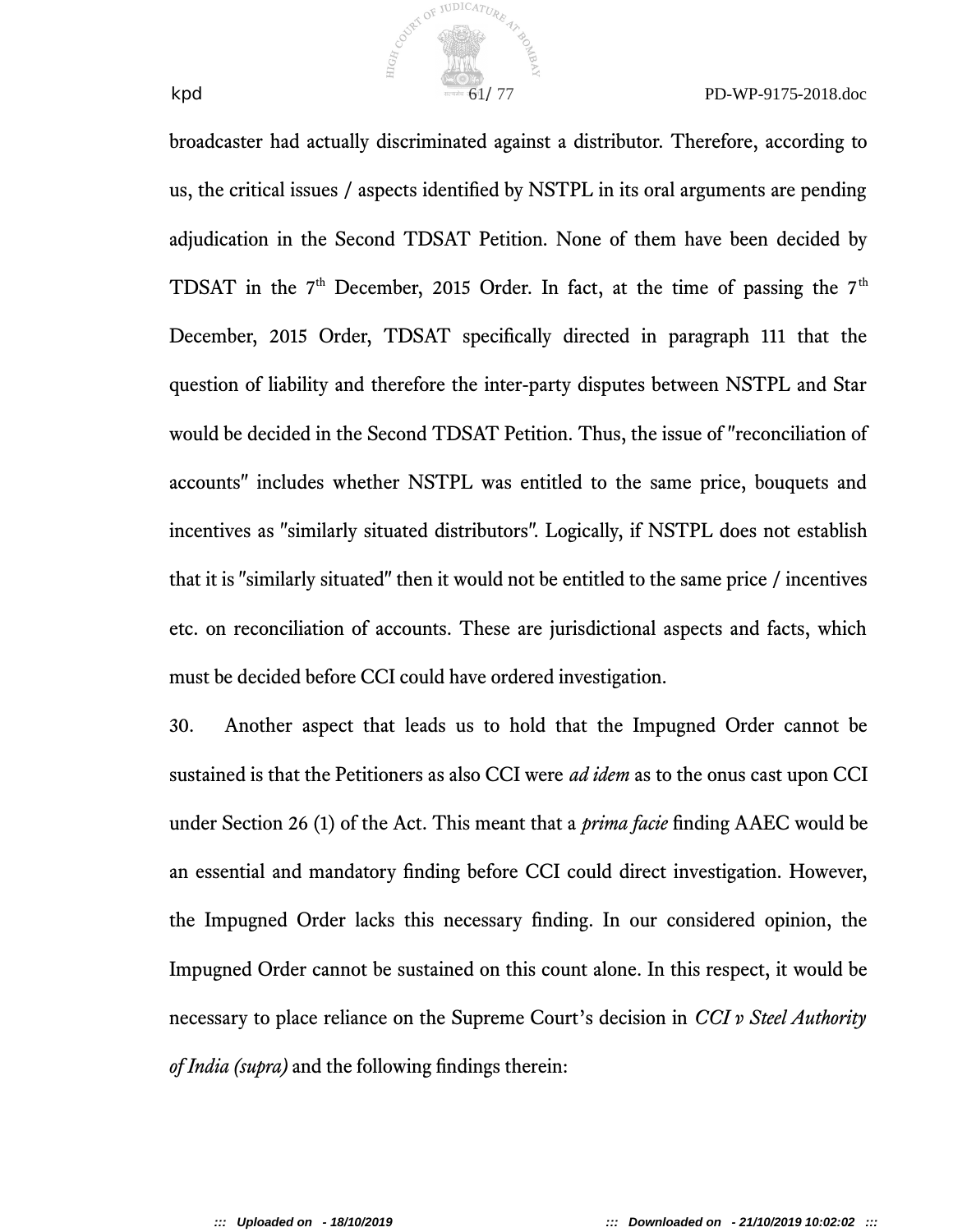

*"93. We may also usefully note that the functions performed by the Commission under Section 26(1) of the Act are in the nature of preparatory measures in contrast to the decision-making process. That is the precise reason that the legislature has used the word "direction" to be issued to the Director General for investigation in that provision and not that the Commission shall take a decision or pass an order directing inquiry into the allegations made in the reference to the Commission.*

*94. The Tribunal, in the impugned judgment, has taken the view that there is a requirement to record reasons which can be express, or, in any case, followed by necessary implication and therefore, the authority is required to record reasons for coming to the conclusion. The proposition of law whether an administrative or quasi-judicial body, particularly judicial courts, should record reasons in support of their decisions or orders is no more res integra and has been settled by a recent judgment of this Court in CCT v. Shukla & Bros. [(2010) 4 SCC 785 : (2010) 2 SCC (Cri) 1201 : (2010) 2 SCC (L&S) 133] , wherein this Court was primarily concerned with the High Court dismissing the appeals without recording any reasons. The Court also examined the practice and requirement of providing reasons for conclusions, orders and directions given by the quasi-judicial and administrative bodies.*

*97. The above reasoning and the principles enunciated, which are consistent with the settled canons of law, we would adopt even in this case. In the backdrop of these determinants, we may refer to the provisions of the Act. Section 26, under its diferent sub-sections, requires the Commission to issue various directions, take decisions and pass orders, some of which are even appealable before the Tribunal. Even if it is a direction under any of the provisions and not a decision, conclusion or order passed on merits by the Commission, it is expected that the same would be supported by some reasoning. At the stage of*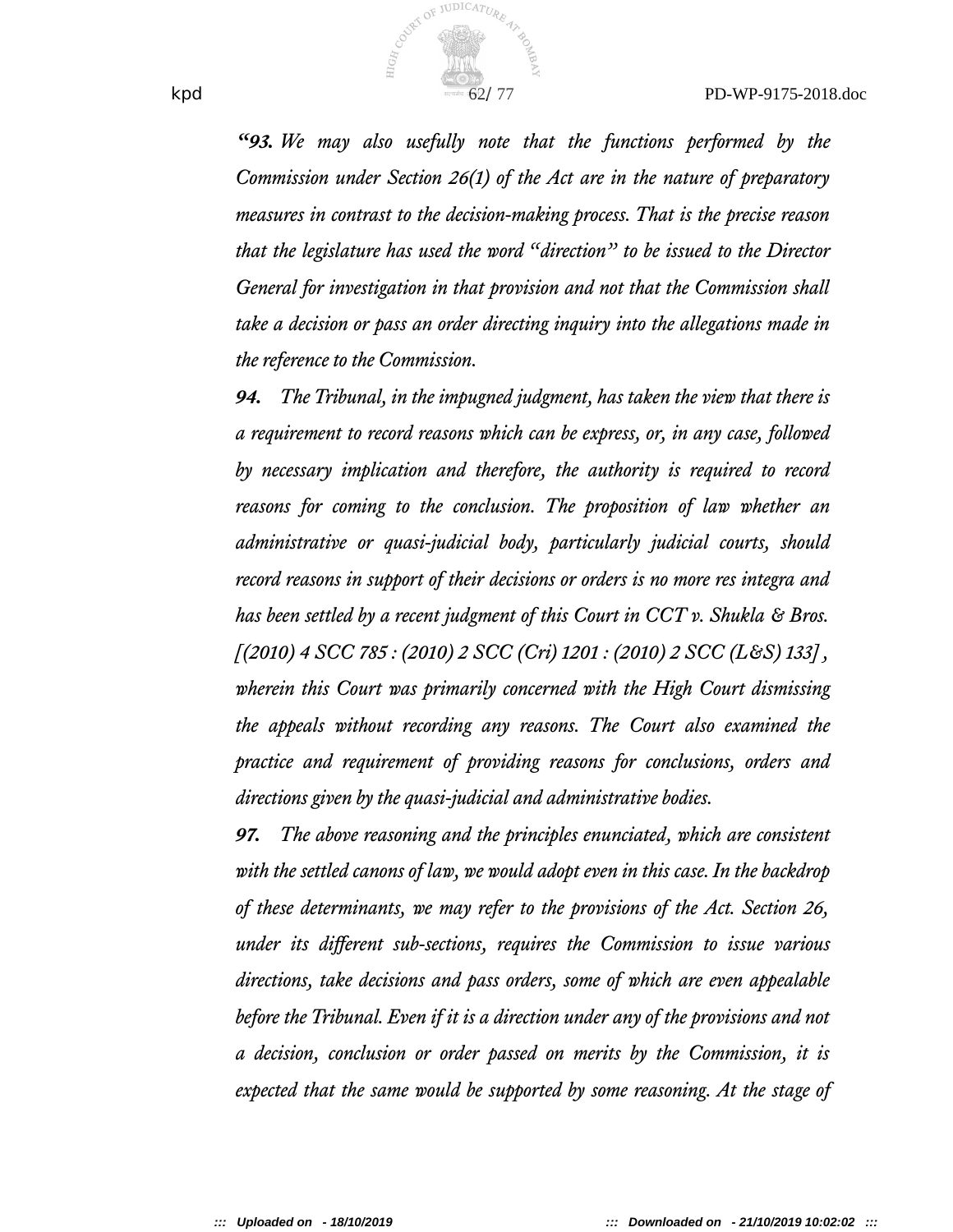

*forming a prima facie view, as required under Section 26(1) of the Act, the Commission may not really record detailed reasons, but must express its mind in no uncertain terms that it is of the view that prima facie case exists, requiring issuance of direction for investigation to the Director General. Such view should be recorded with reference to the information furnished to the Commission. Such opinion should be formed on the basis of the records, including the information furnished and reference made to the Commission under the various provisions of the Act, as aforereferred. However, other decisions and orders, which are not directions simpliciter and determining the rights of the parties, should be well reasoned analysing and deciding the rival contentions raised before the Commission by the parties. In other words, the Commission is expected to express prima facie view in terms of Section 26(1) of the Act, without entering into any adjudicatory or determinative process and by recording minimum reasons substantiating the formation of such opinion, while all its other orders and decisions should be well reasoned."*

31. The aforesaid decision of the Supreme Court as also various other decisions cited before us clearly lay down that the formation of an opinion is a *sine qua non* for CCI to exercise its jurisdiction.

32. Further, whilst considering a contravention of Section 3(4) of the Act, CCI ought to render a *prima facie* fnding as to the existence of an agreement refusing to deal and that such agreement causes/is likely to cause AAEC in India. However, as already held by us hereinabove, such material fnding is lacking in the Impugned Order. Faced with this difficultly, CCI has attempted at defending the Impugned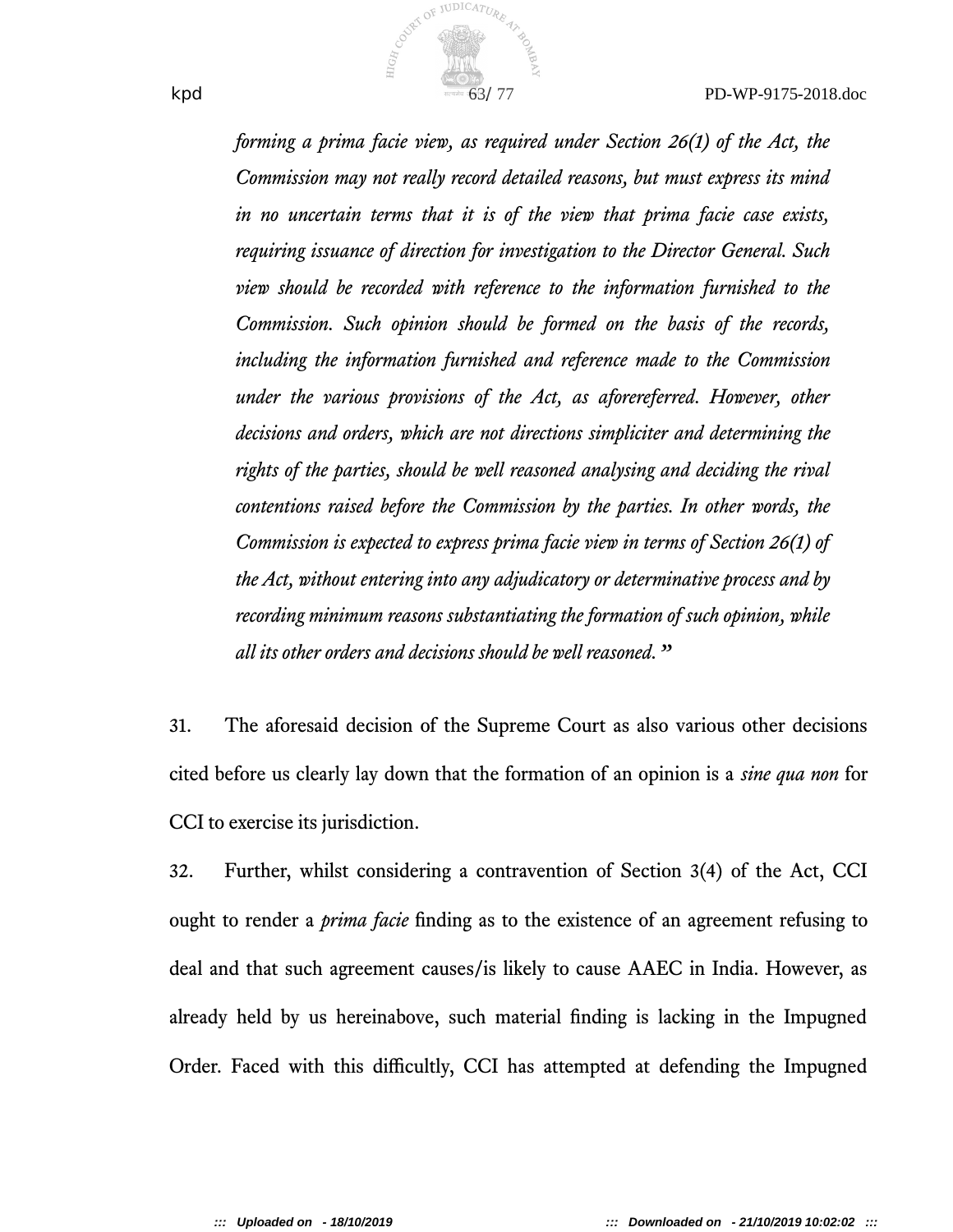

Order by stating that it evidently contains an analysis of whether Star and Sony are in dominant positions in the relevant market. CCI admits and accepts that the Impugned Order assesses the conduct of Star and Sony under Section 4 of the Act, and therefore, the Impugned Order has considered the factors set out under Section 19 (4) of the Act. In fact, the CCI submitted that every vertical agreement / refusal to deal is not interdicted by CCI. Instead, CCI conducts a threshold analysis to ascertain whether the person is in a dominant position before proceeding to analyze whether the agreement amounts to a refusal to deal. This is because, according to CCI, parties who are not in a position of dominance have the freedom to contract and deal with whomsoever they choose. However, the oral arguments and the Written Submissions tendered by CCI do not provide any reason whatsoever as to why, after ascertaining that Star and Sony are in dominant positions in the relevant market, no analysis of the likelihood of AAEC has been carried out when passing the Impugned Order. Before directing an investigation, the CCI ought to have applied its mind to and scrutinized the Petitioners' conduct based on the factors set out under Section 19(3) of the Competition Act. Apposite from this discussion, it would be necessary to reproduce the following fnding from the Supreme Court's decision in *ShriSitaram Sugar Co. Ltd. vs. Union of India<sup>16</sup> ,* 

Cover of JUDICATURE 47

*"30. The words "having regard to" in the sub-section are the legislative instruction for the general guidance of the government in determining the price*

<sup>16</sup> *(1990) 3 SCC 223*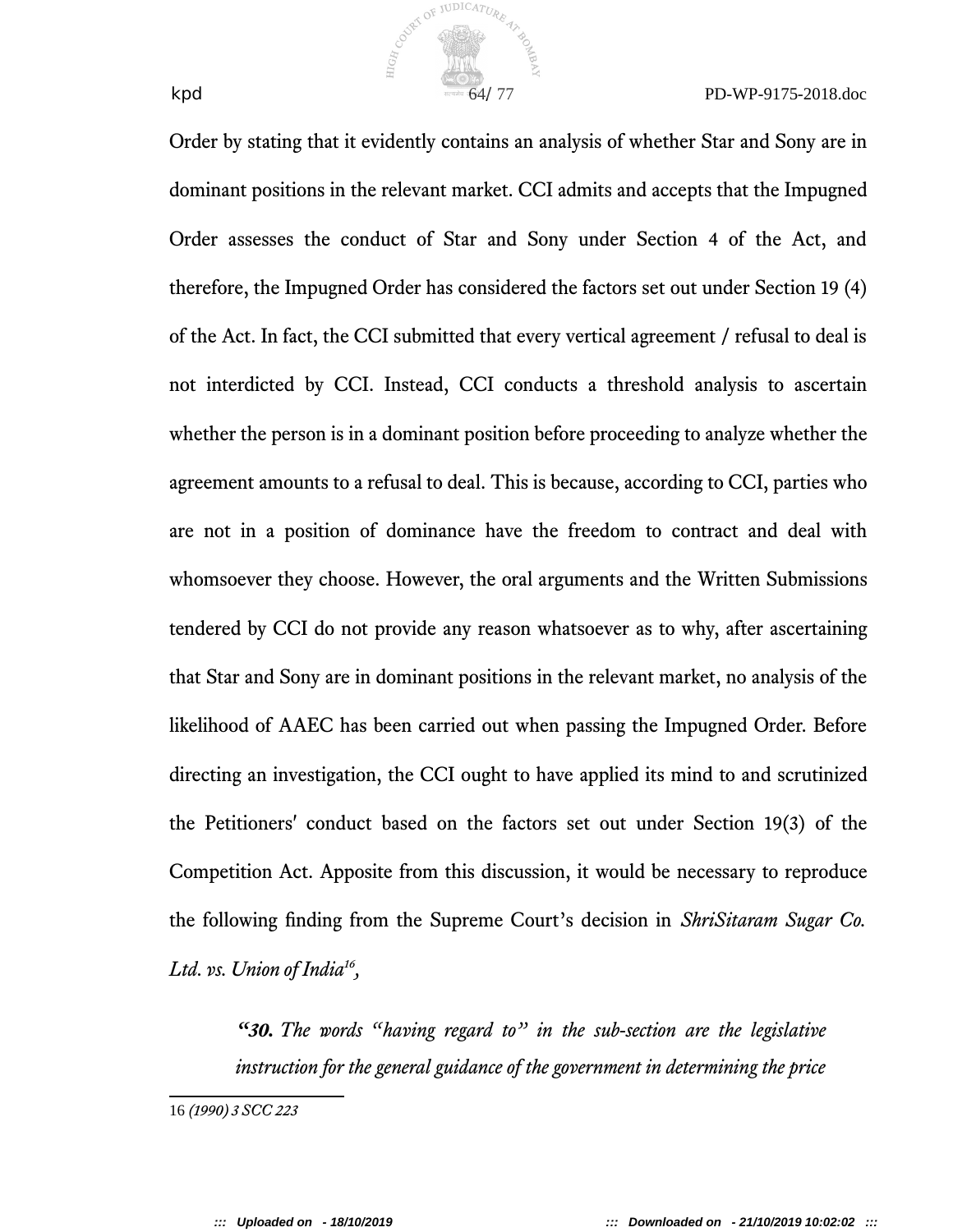

*of sugar. They are not strictly mandatory, but in essence directory. The reasonableness of the order made by the government in exercise of its power under sub-section (3-C) will, of course, be tested by asking the question whether or not the matters mentioned in clauses (a) to (d) have been generally considered by the government in making its estimate of the price, but the court will not strictly scrutinise the extent to which those matters or any other matters have been taken into account. There is sufficient compliance with the sub-section, if the government has addressed its mind to the factors mentioned in clauses (a) to (d), amongst other factors which the government may reasonably consider to be relevant, and has come to a conclusion, which any reasonable person, placed in the position of the government, would have come to. On such determination of the price of sugar, which, as stated in Panipat [(1973) 1 SCC 129 : (1973) 2 SCR 860] is the fair price, the subsection postulates the calculation of an amount, with reference to such price, for payment to each producer who has complied with an order made with reference to sub-section (2)(f). The "price of sugar", unlike the "amount", is arrived at by a process of costing in respect of a representative cross-section of manufacturing units, bearing, of course, in mind the legislative instruction contained in clauses (a) to (d).***"**

33. In the Impugned Order, in order to hold a *prima facie* contravention of Section 3(4), CCI ought to have formed a *prima facie* view that there exists an agreement either between Star/Sony and NSTPL which provides for a refusal to produce, supply, distribute, store or trade in goods or provision of services with/to NSTPL and that such agreement causes AAEC. However, there is no fnding that the Petitioners have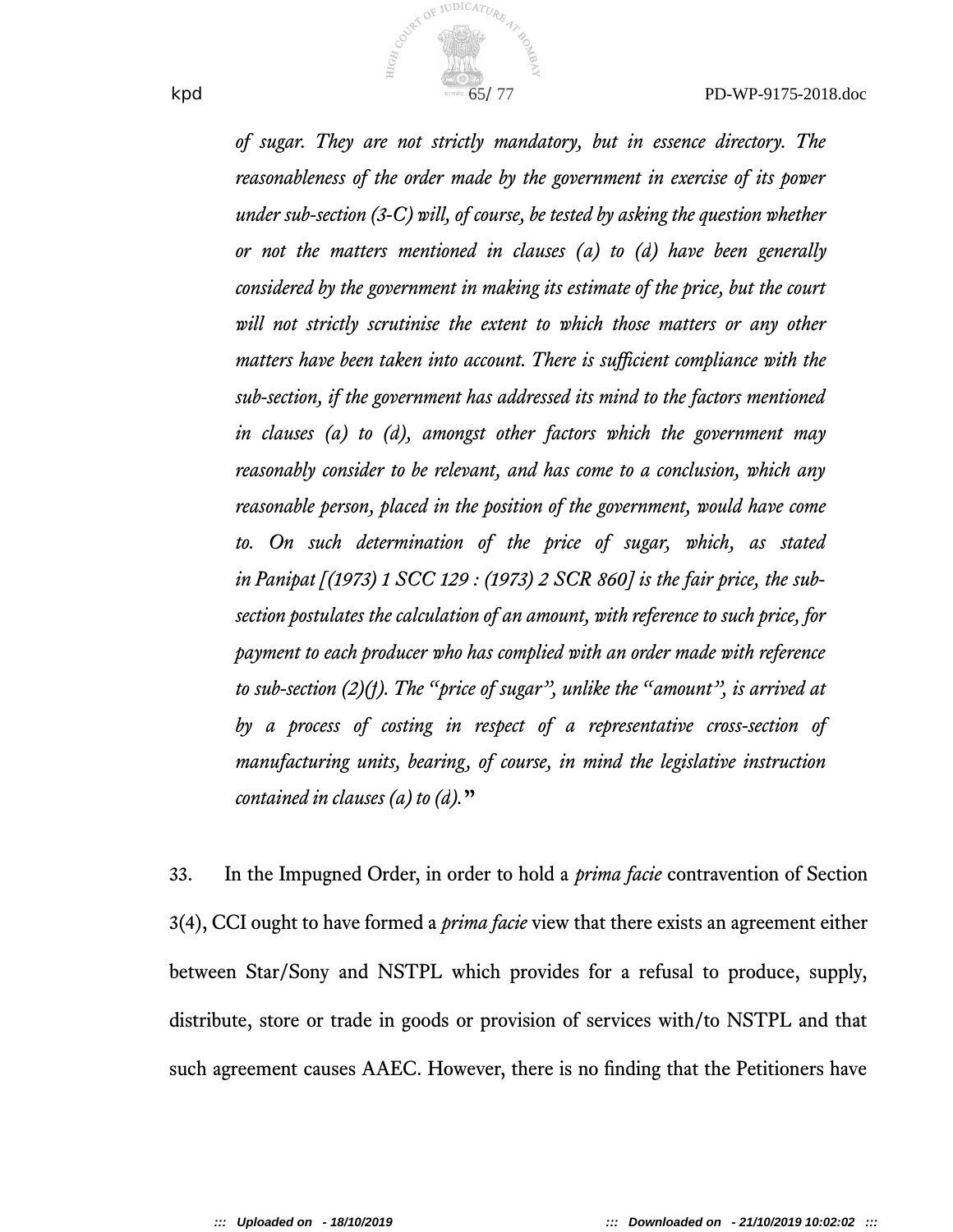

refused to produce, supply, distribute, store or trade in goods or provision of services with/to NSTPL. CCI was under an obligation to arrive at a *prima facie* fnding that the conduct of the Petitioners causes AAEC. Since there is no *prima facie* fnding by CCI on AAEC, according to us, the mandatory jurisdictional pre-requisite of a *prima facie* view of contravention of Section 3(4) is absent. Therefore, once again, we are unable to fnd any reasonable justifcation justifying CCI's failure to apply the aforesaid analysis whilst passing the Impugned Order. This being so, the Impugned Order cannot stand the test laid down under the Act.

34. The impropriety of the Impugned Order stands further buttressed from the fact that whilst it says that the Petitioners have *prima facie* violated Section 3(4) read with 3(1) of the Competition Act, the factors to arrive at such fnding *viz.* Section 19 (3) have not been considered. The Impugned Order is once again found lacking in the requirement to analyze and apply the factors laid down under Section 19(3) of the Competition Act and therefore cannot be sustained.

35. Moving further, it was Mr. Andhyarujina's submission that Star has changed its stand regarding the scope of the issues that were decided by TDSAT in the  $7<sup>th</sup>$ December, 2015 Order and the Second TDSAT Petition. In this context, Mr. Andhyarujina placed reliance on the  $10<sup>th</sup>$  August, 2017 Order,  $16<sup>th</sup>$  November, 2017 Order and Star's Written Submissions filed with TDSAT on 8<sup>th</sup> November, 2017. It was Mr. Andhyarujina's submission that Star had always maintained that the  $7<sup>th</sup>$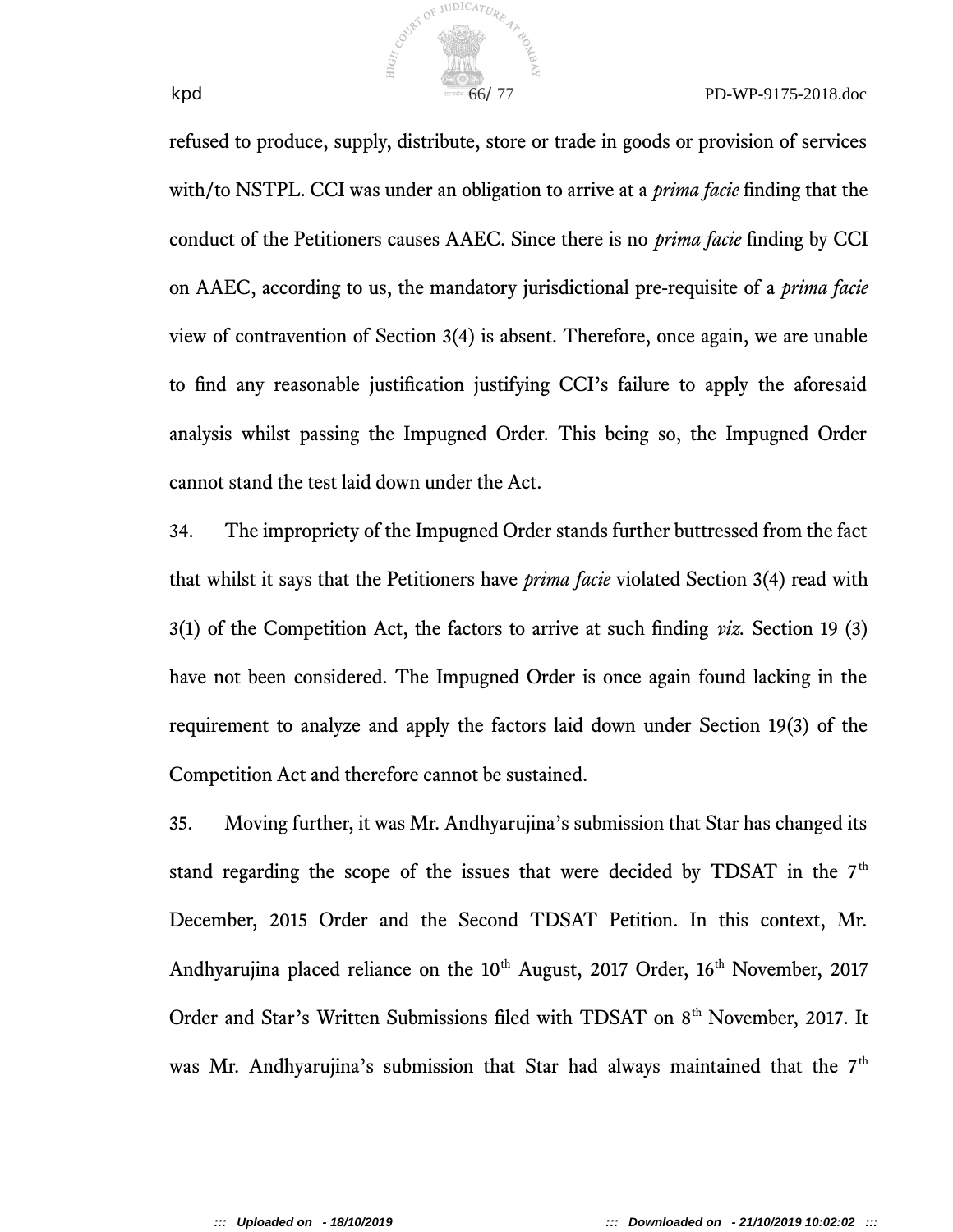

December, 2015 Order conclusively adjudicated all issues pending between the parties and therefore; nothing survives in Second TDSAT Petition for adjudication. However, in this respect, it is pertinent to note that whilst Star fled its Written Submissions with the CCI on 8<sup>th</sup> November, 2017, by an order dated 21<sup>st</sup> November, 2017 TDSAT rejected Star's contention that the Second TDSAT Petition was infructuous and that TDSAT itself held that the legality and validity of demand raised by Star against NSTPL is pending adjudication in the Second TDSAT Petition. In our opinion, once TDSAT rendered a fnding that there were issues that survived and were required to be adjudicated in the Second TDSAT Petition despite having passed the 7<sup>th</sup> December, 2015 Order, what Star contended prior to such fnding in its Written Submissions is irrelevant. It is for this reason that Mr. Khambata brought to our notice paragraph no. 29 of Star's Writ Petition which reads:

COUNTY OF JUDICATURE

*"29. Bearing the above in mind, it is submitted that it is evident that the Respondent No.2 has itself raised the issue of alleged non-provisioning of TV Channels by the Petitioner leading to alleged refusal to deal and price discrimination before the Hon'ble TDSAT which is pending adjudication as per its own case and order dated 10 Aug 201 7 of the Hon'ble TDSAT. Thus, the Respondent No.2 ought not to be permitted to forum shop and re-agitate the same issues before the Respondent No. I, in order to avoid its payment obligations and contrary to the clear mandate and regulatory regime and adjudicatory body prescribed under the TRAI Act, which bars the jurisdiction of the Respondent No. I to adjudicate upon issues which are within the scope of TRAI Act and Ld. TDSAT."*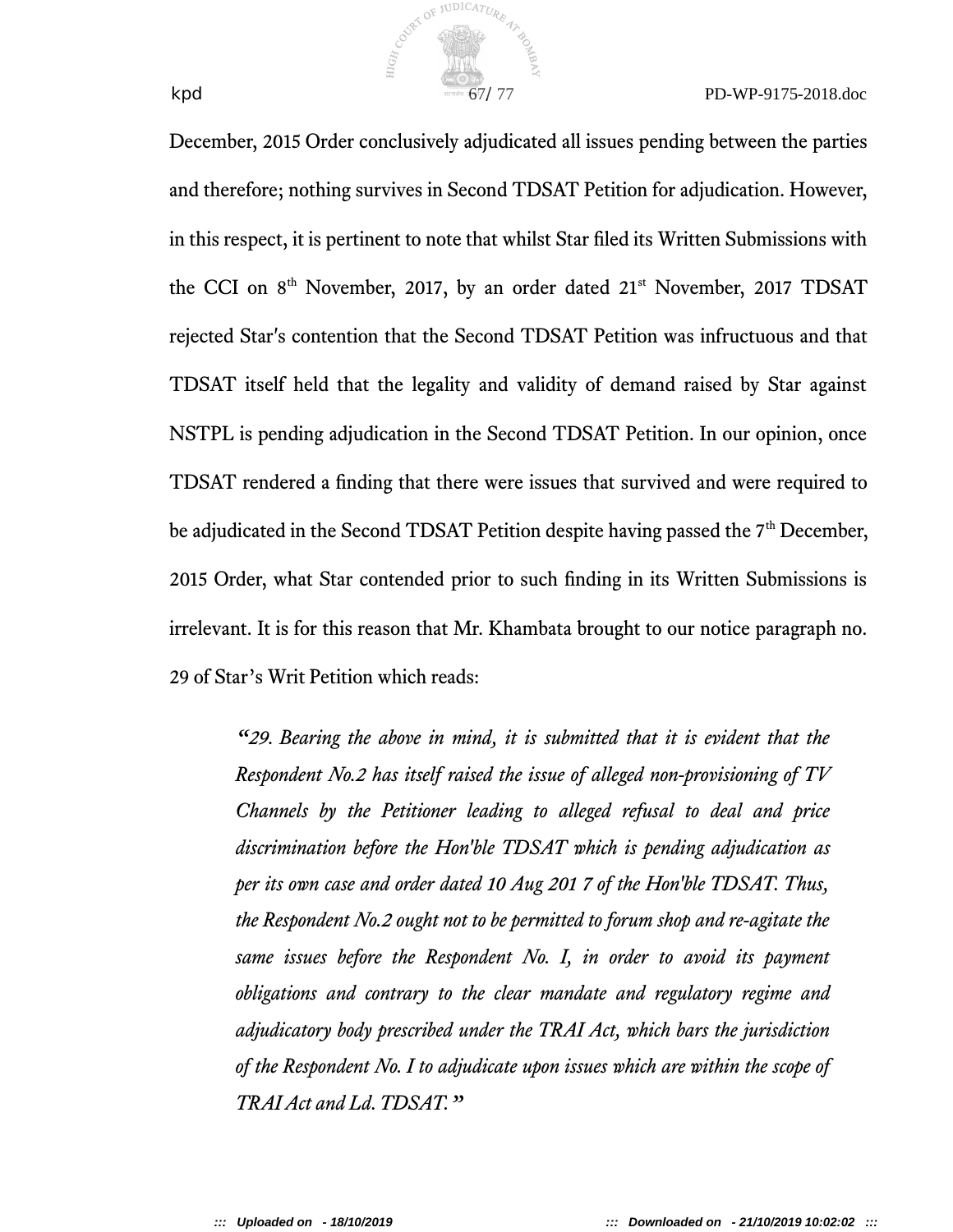

36. Additionally, Star has taken a specifc ground in its Writ Petition contending that the rights and obligations of the parties under the TRAI Act are still pending adjudication under the TRAI Act and that the TDSAT is still considering the issue of discrimination and denial of incentive scheme in the Second TDSAT Petition. At this stage, it is pertinent to note that none of these grounds taken by Star has been contravened by NSTPL in as much as NSTPL has not even chosen to fle a Reply to the Writ Petitions.

COUNTY OF JUDICATURE 47

37. It was Mr. Andhyarujina's next argument that Star RIO No.2 was signed by NSTPL under protest. To deal with this submission, it would frst be necessary to note that it is not NSTPL's case pleaded on Afdavit as NSTPL has not fled any reply in these petitions. Star has specifcally asserted in its Writ Petition that Star RIO No.2 was voluntarily entered into by NSTPL. However, NSTPL has not fled any reply controverting the said assertions at all. In fact, in the  $7<sup>th</sup>$  December, 2015 Order, TDSAT has noted:

*"101. It is noted in the earlier part of the judgment that the petitioner executed an RIO based agreement with Media Pro. At that time, it did not complain before the Tribunal that it was being forced into the RIO based agreement even though it had ample opportunity to do so as the Media Pro application was pending before the Tribunal. Later on, after Media Pro ceased to be an agent of the broadcasters, the petitioner, even after fling the present petition, signed RIO based agreements both with Star and Taj. The agreement*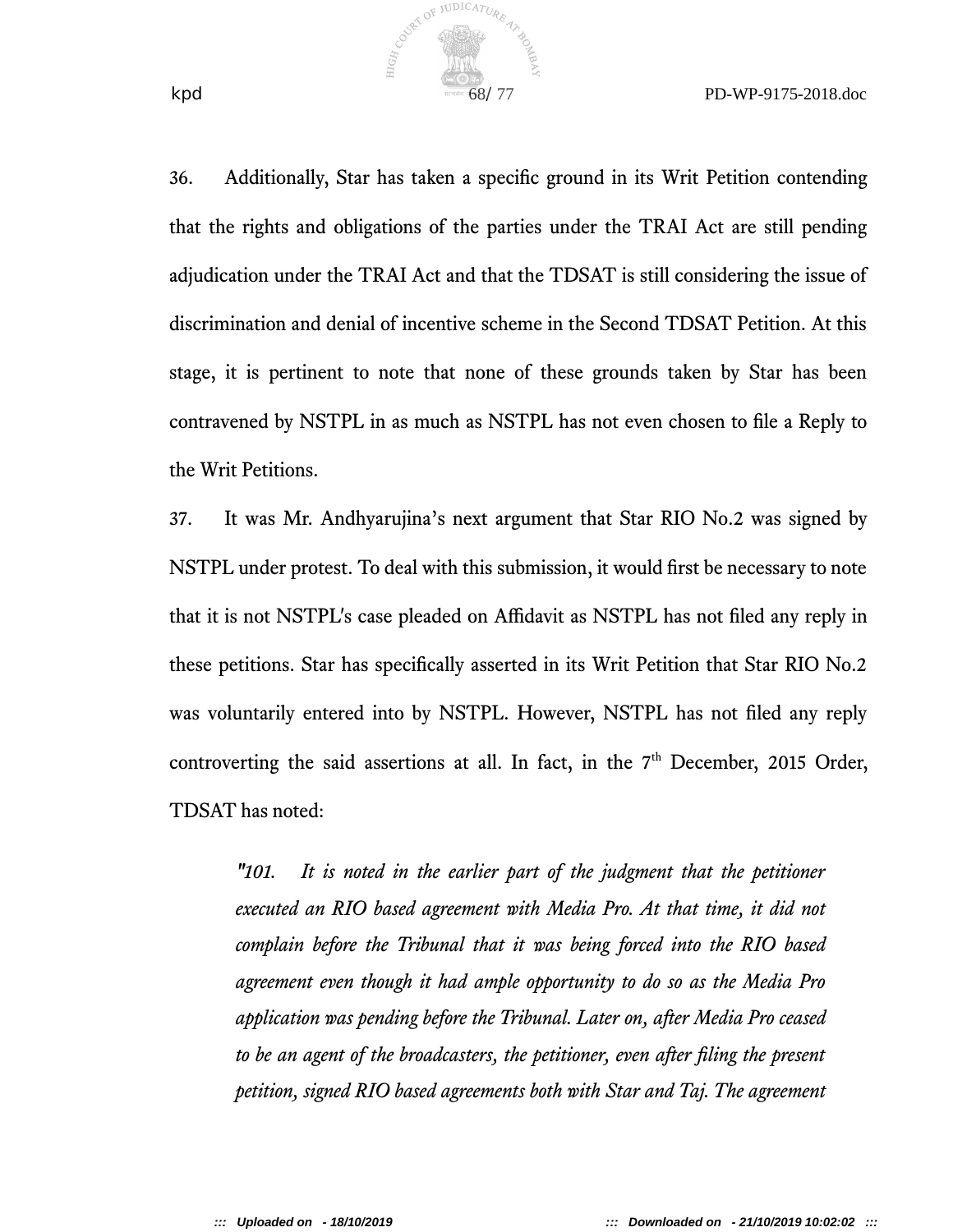

*with Star was for the period upto 30 July 2015 and the two agreements with Taj were up to 31 March 2015.*

*102. The petitioner must, therefore, be held bound by those agreements till the periods of those agreements and further, three months beyond that in terms of clause 8 of the Interconnect agreement. After those dates (29 October in case of Star and 30 June in case of Taj) the arrangement will be governed by the fresh agreements."*

38. The aforesaid passage from the  $7<sup>th</sup>$  December, 2015 Order reflects that even TDSAT did not accept NSTPL's contention that Star RIO No.2 was not binding as being "under protest" or ''without prejudice".

39. We are further unable to place any reliance on the various charts submitted by NSTPL to submit that Star and Sony have indulged in price discrimination. It is now clear that the issue as to whether Star and/or Sony indulged in price discrimination is still pending adjudication in NSTPL 's Second TDSAT Petition. Therefore, we cannot pass any fnding in this respect. In any event, the Supreme Court in *CCI vs. Bharti Airtel* has clearly laid down that this Court ought not to go into the merits of the Impugned Order. Keeping in line with the Supreme Court's directions in *CCI vs. Bharti Airtel*, we also refrain from making any observations as to the conduct and ongoing insolvency proceedings of NSTPL.

40. With respect to the Respondents' submissions that this Court ought not to interfere with the Impugned Order and the various citations tendered by them to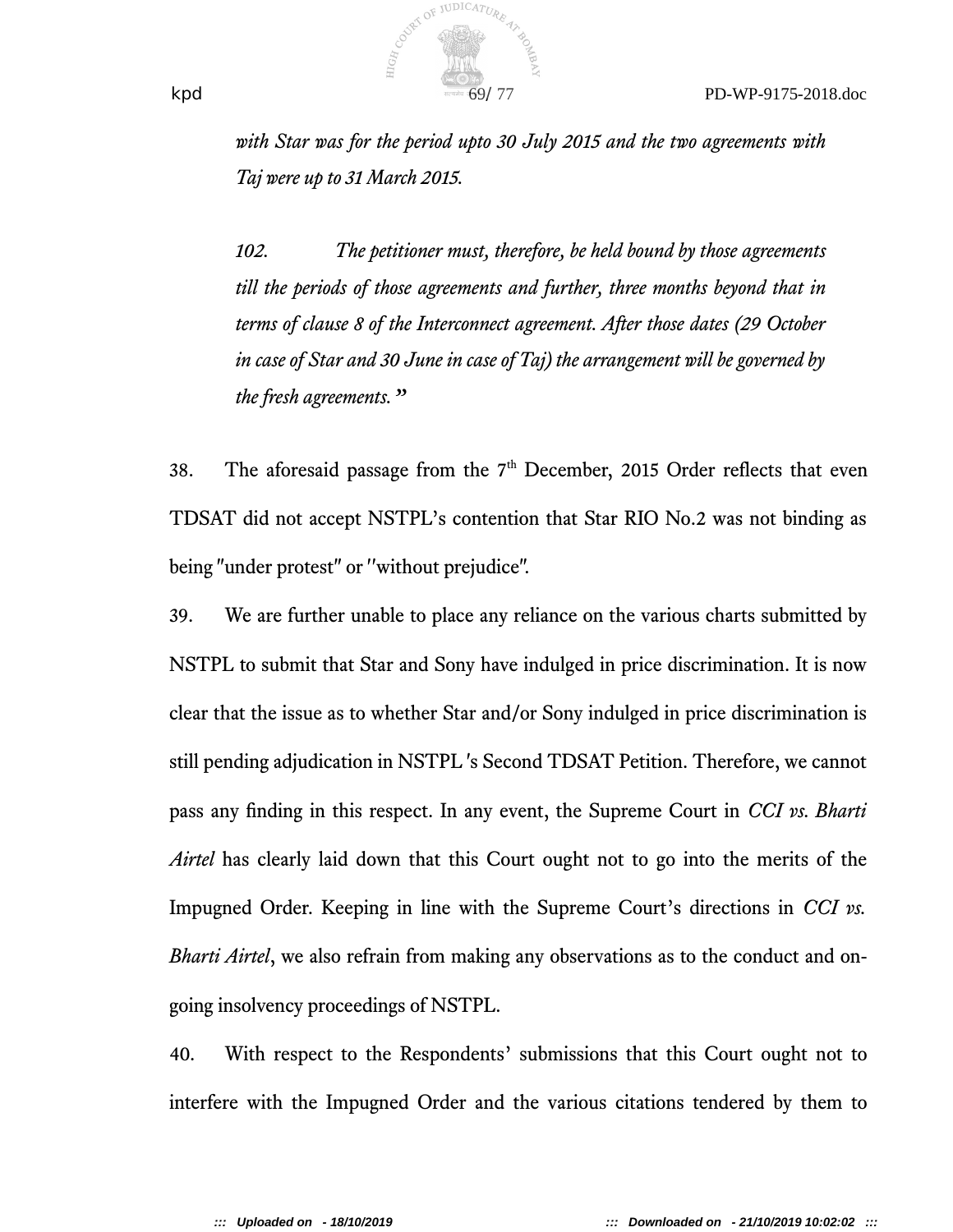

prevent this Court from judicially reviewing the Impugned Order, we deem it appropriate to refer to the following fndings from *CCI vs. Bharti Airtel* :

# *"B. Whether the writ petitions fled before the High Court of Bombay were maintainable?*

*115. Here comes the scope of judicial interference under Article 226 of the Constitution. As per the RJIL as well as CCI, the High Court could not have entertained the writ petition against an order passed under Section 26(1) of the Competition Act which was a pure administrative order and was only a prima facie view expressed therein, and did not result in serious adverse consequences. It was submitted that the fnding of the High Court that such an order was quasi-judicial order is not only erroneous but it is contrary to the law laid down in SAIL [CCI v. SAIL, (2010) 10 SCC 744] . The respondents, on the other hand, have submitted that the judgment in the above case had no application in the instant case as it did not deal with the sector that is regulated by a statutory authority. Moreover, such an order was quasi-judicial in nature and cannot be treated as an administrative order since it was passed by CCI after collecting the detailed information from the parties and by holding the conferences, calling material details, documents, afdavits and by recording the opinion. It was submitted that judicial review against such an order is permissible and it was open to the respondents to point out that the complete material, as submitted by the respondents, was not taken into consideration which resulted in an erroneous order, which had adverse civil consequences inasmuch as the respondents were subjected to further investigation by the Director General.*

*116. We may mention at the outset that in SAIL [CCI v. SAIL, (2010) 10 SCC 744] , nature of the order passed by CCI under Section 26(1) of the*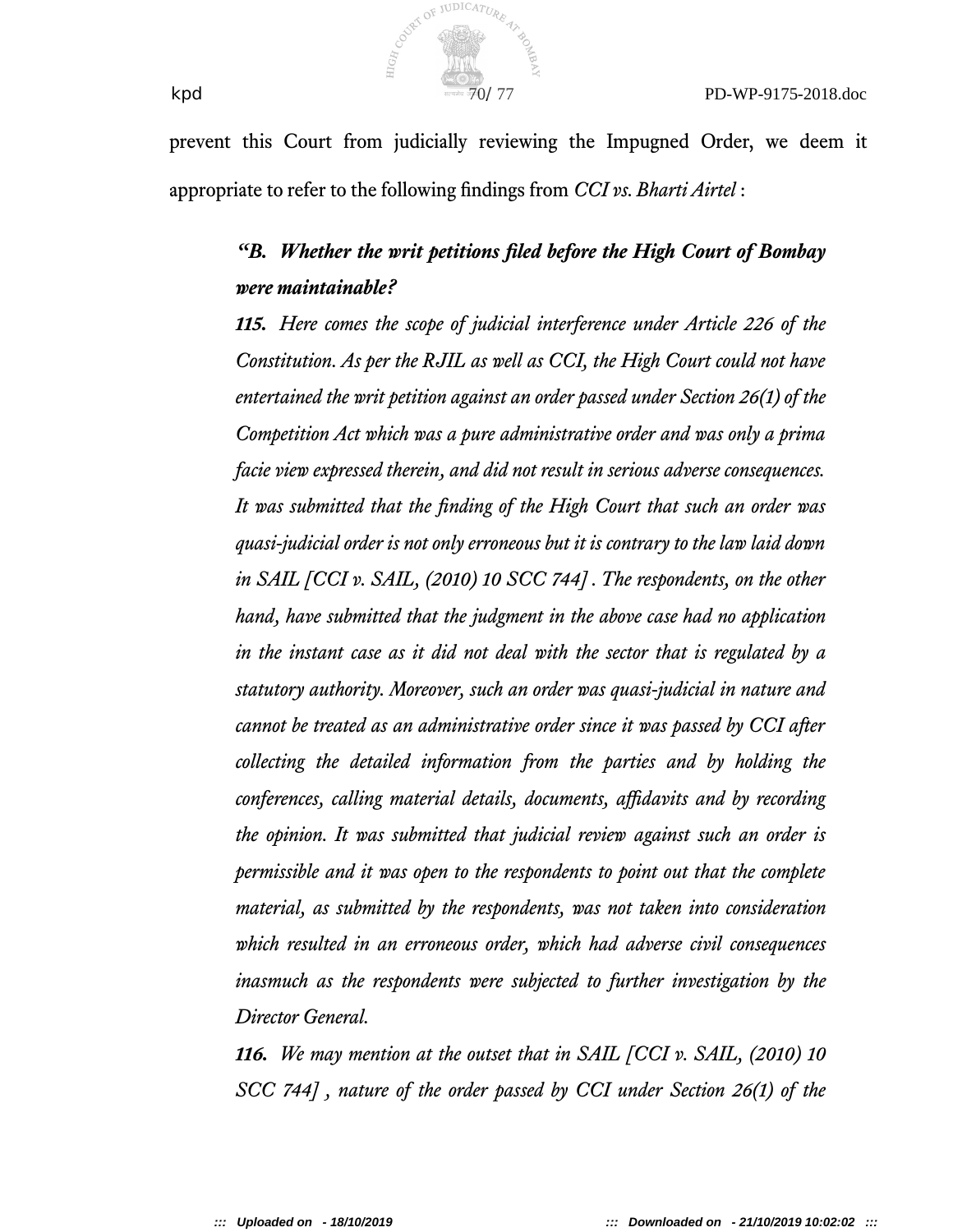

*Competition Act [here also we are concerned with an order which is passed under Section 26(1) of the Competition Act] was gone into. The Court, in no uncertain terms, held that such an order would be an administrative order and not a quasi-judicial order. It can be discerned from paras 94, 97 and 98 of the said judgment, which are as under: (SAIL case [CCI v. SAIL, (2010) 10 SCC 744] , SCC pp. 785 & 787)*

*"94. The Tribunal, in the impugned judgment [SAIL v. Jindal Steel & Power Ltd., 2010 SCC OnLine Comp AT 5] , has taken the view that there is a requirement to record reasons which can be express, or, in any case, followed by necessary implication and therefore, the authority is required to record reasons for coming to the conclusion. The proposition of law whether an administrative or quasi-judicial body, particularly judicial courts, should record reasons in support of their decisions or orders is no more res integra and has been settled by a recent judgment of this Court in CCT v. Shukla & Bros. [CCT v. Shukla & Bros., (2010) 4 SCC 785 : (2010) 3 SCC (Civ) 725 : (2010) 2 SCC (Cri) 1201 : (2010) 2 SCC (L&S) 133] , wherein this Court was primarily concerned with the High Court dismissing the appeals without recording any reasons. The Court also examined the practice and requirement of providing reasons for conclusions, orders and directions given by the quasi-judicial and administrative bodies.*

*\*\*\**

*97. The above reasoning and the principles enunciated, which are consistent with the settled canons of law, we would adopt even in this case. In the backdrop of these determinants, we may refer to the provisions of the Act. Section 26, under its diferent sub-sections,*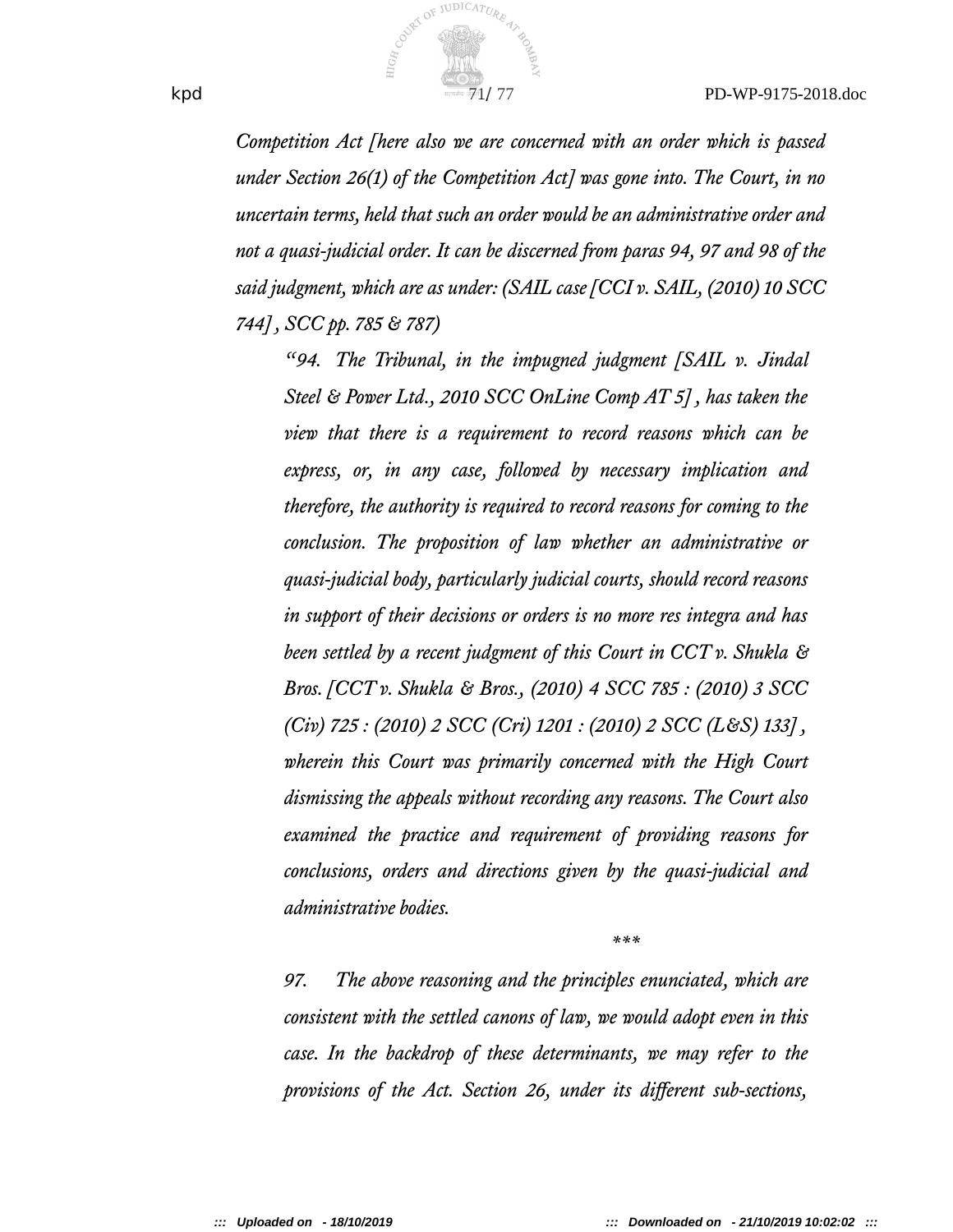

*requires the Commission to issue various directions, take decisions and pass orders, some of which are even appealable before the Tribunal. Even if it is a direction under any of the provisions and not a decision, conclusion or order passed on merits by the Commission, it is expected that the same would be supported by some reasoning. At the stage of forming a prima facie view, as required under Section 26(1) of the Act, the Commission may not really record detailed reasons, but must express its mind in no uncertain terms that it is of the view that prima facie case exists, requiring issuance of direction for investigation to the Director General. Such view should be recorded with reference to the information furnished to the Commission. Such opinion should be formed on the basis of the records, including the information furnished and reference made to the Commission under the various provisions of the Act, as aforereferred. However, other decisions and orders, which are not directions simpliciter and determining the rights of the parties, should be well-reasoned analysing and deciding the rival contentions raised before the Commission by the parties. In other words, the Commission is expected to express prima facie view in terms of Section 26(1) of the Act, without entering into any adjudicatory or determinative process and by recording minimum reasons substantiating the formation of such opinion, while all its other orders and decisions should be wellreasoned.*

*98. Such an approach can also be justifed with reference to Regulation 20(4), which requires the Director General to record, in his report, fndings on each of the allegations made by a party in the intimation or reference submitted to the Commission and sent for*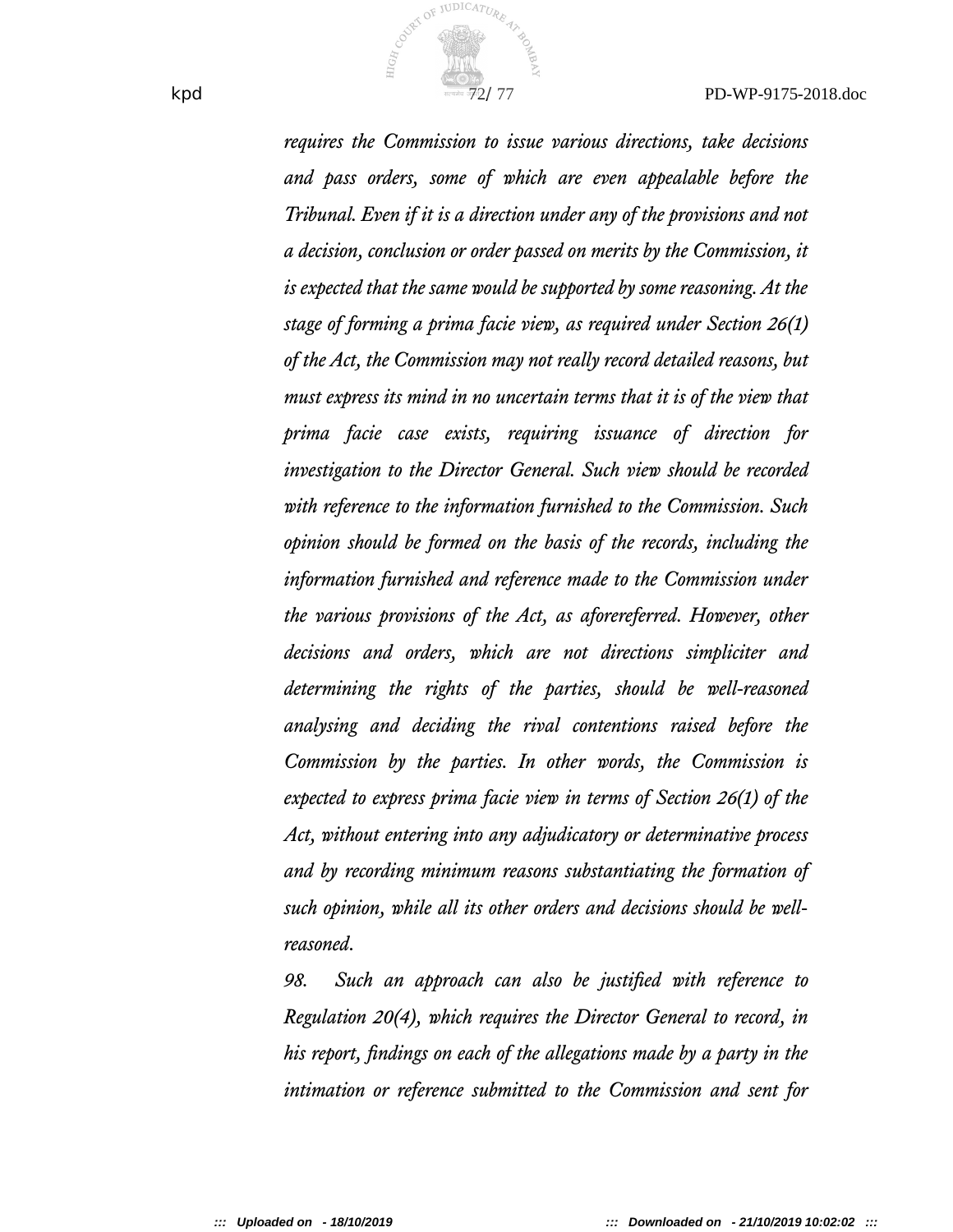

*investigation to the Director General, as the case may be, together with all evidence and documents collected during investigation. The inevitable consequence is that the Commission is similarly expected to write appropriate reasons on every issue while passing an order under Sections 26 to 28 of the Act."*

*117. There is no reason to take a contrary view. Therefore, we are not inclined to refer the matter to a larger Bench for reconsideration.*

*118. It was, however, argued that since SAIL [CCI v. SAIL, (2010) 10 SCC 744] was not dealing with the telecom sector, which is regulated by the statutory regulator, namely, TRAI under the TRAI Act, that judgment would not be applicable. Merely because the present case deals with the telecom sector would not change the nature of the order that is passed by CCI under Section 26(1) of the Competition Act. However, it raises another dimension. Even if the order is administrative in nature, the question raised before the High Court in the writ petitions fled by the respondents touched upon the very jurisdiction of CCI. As is evident, the case set up by the respondents was that CCI did not have the jurisdiction to entertain any such request or information which was furnished by RJIL and two others. The question, thus, pertained to the jurisdiction of CCI to deal with such a matter and in the process the High Court was called upon to decide as to whether the jurisdiction of CCI is entirely excluded or to what extent CCI can exercise its jurisdiction in these cases when the matter could be dealt with by another regulator, namely, TRAI. When such jurisdictional issues arise, the writ petition would clearly be maintainable as held in Barium Chemicals Ltd. v. Company Law Board [Barium Chemicals Ltd. v. Company Law Board, AIR 1967 SC 295] and Carona Ltd. [Carona Ltd. v. Parvathy Swaminathan & Sons, (2007) 8 SCC 559]*

*119. In Carona Ltd. [Carona Ltd. v. Parvathy Swaminathan & Sons, (2007) 8*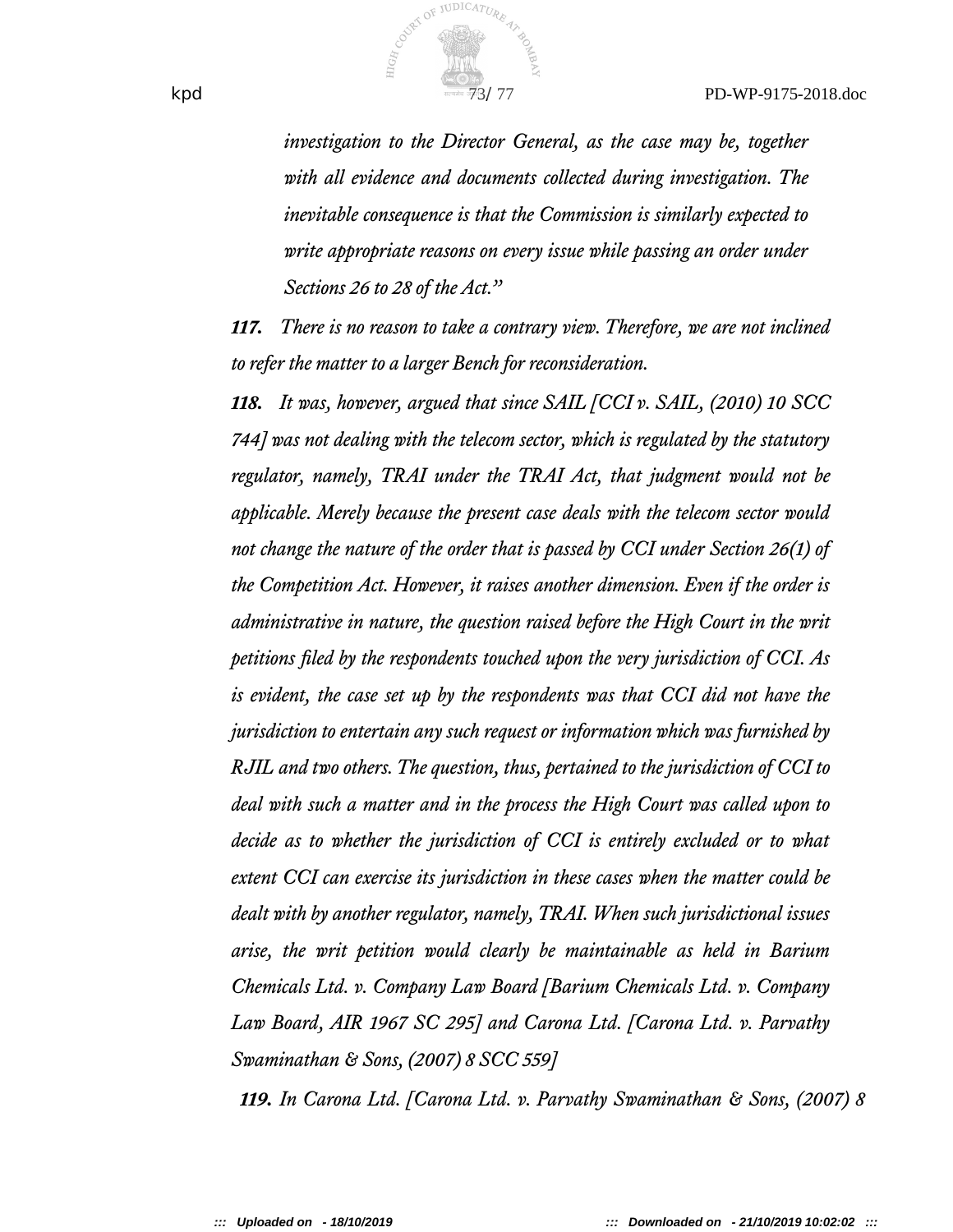

*SCC 559] , this Court held as under: (SCC pp. 569 & 571, paras 26-28 & 36)*

*"26. The learned counsel for the appellant Company submitted that the fact as to "paid-up share capital" of rupees one crore or more of a company is a "jurisdictional fact" and in absence of such fact, the court has no jurisdiction to proceed on the basis that the Rent Act is not applicable. The learned counsel is right. The fact as to "paid-up share capital" of a company can be said to be a "preliminary" or "jurisdictional fact" and said fact would confer jurisdiction on the court to consider the question whether the provisions of the Rent Act were applicable. The question, however, is whether in the present case, the learned counsel for the appellant tenant is right in submitting that the "jurisdictional fact" did not exist and the Rent Act was, therefore, applicable.*

*27. Stated simply, the fact or facts upon which the jurisdiction of a court, a tribunal or an authority depends can be said to be a "jurisdictional fact". If the jurisdictional fact exists, a court, tribunal or authority has jurisdiction to decide other issues. If such fact does not exist, a court, tribunal or authority cannot act. It is also well settled that a court or a tribunal cannot wrongly assume existence of jurisdictional fact and proceed to decide a matter. The underlying principle is that by erroneously assuming existence of a jurisdictional fact, a subordinate court or an inferior tribunal cannot confer upon itself jurisdiction which it otherwise does not possess.*

*28. In Halsbury's Laws of England (4th Edn.), Vol. 1, Para 55, p.* 61; Reissue, *Vol.* 1(1), Para 68, pp. 114-15, it has been stated:

*'Where the jurisdiction of a tribunal is dependent on the existence of a particular state of afairs, that state of afairs may be described as preliminary to, or collateral to the merits of, the issue. If, at the inception of an inquiry by an inferior tribunal, a challenge is made to*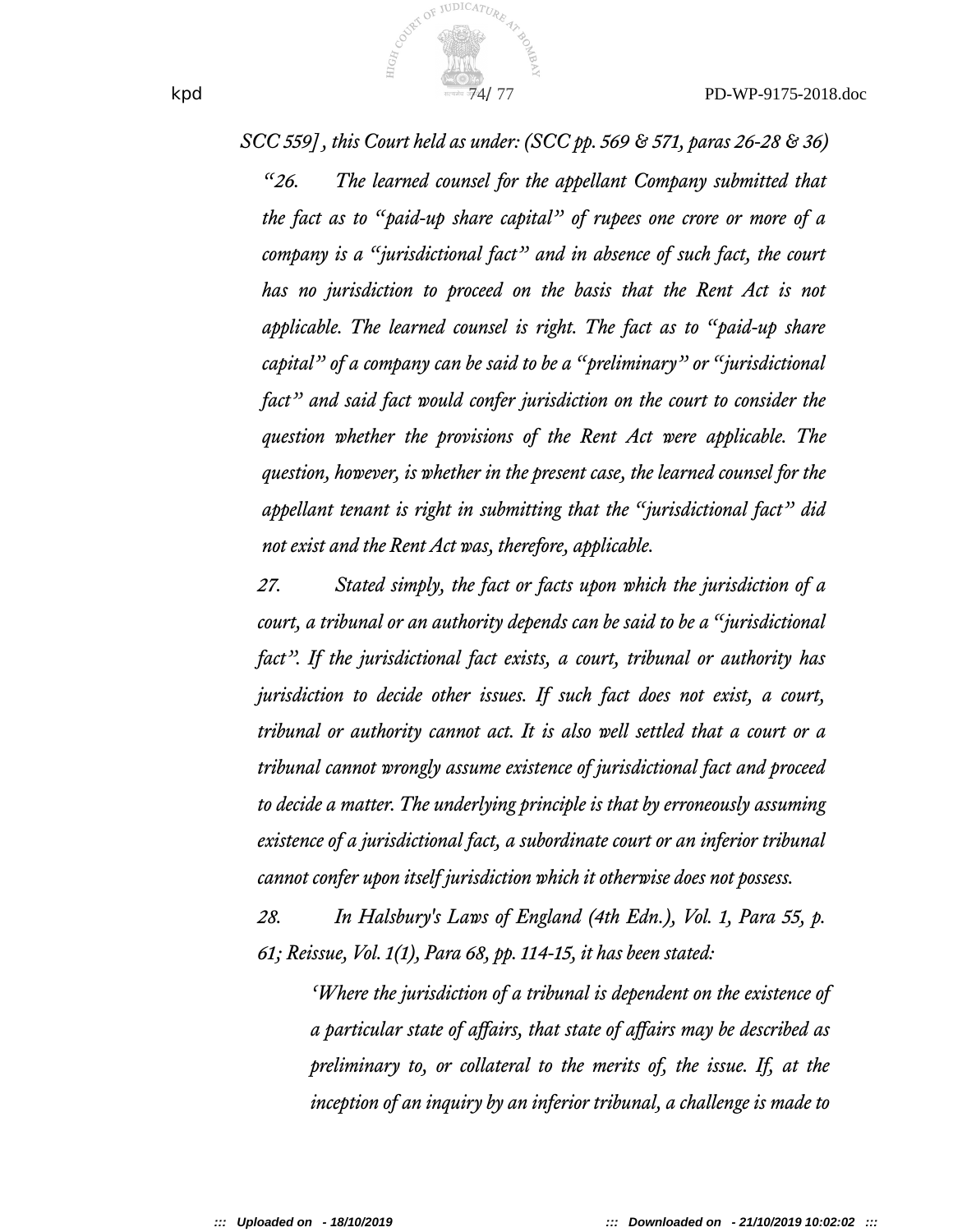

*its jurisdiction, the tribunal has to make up its mind whether to act or* not and can give a ruling on the preliminary or collateral issue; but *that ruling is not conclusive.'*

*The existence of a jurisdictional fact is thus a sine qua non or condition precedent to the assumption of jurisdiction by a court or tribunal.*

*\*\*\**

*36. It is thus clear that for assumption of jurisdiction by a court or a tribunal, existence of jurisdictional fact is a condition precedent. But once such jurisdictional fact is found to exist, the court or tribunal has power to decide adjudicatory facts or facts in issue."*

*120. Thus, even when we do not agree with the approach of the High Court in labelling the impugned order as quasi-judicial order and assuming jurisdiction to entertain the writ petitions on that basis, for our own and diferent reasons, we fnd that the High Court was competent to deal with and decide the issues raised in exercise of its power under Article 226 of the Constitution. The writ petitions were, therefore, maintainable."*

41. In view of the authoritative fnding of the Supreme Court, we hold that the present Writ Petitions against the Impugned Order are maintainable and this Court ought to interfere with the Impugned Order in view of the fact that the procedure laid down under the Competition Act and the Supreme Court's pronouncement in *CCI vs. Bharti Airtel* was not adhered to whilst passing of the Impugned Order.

42. Lastly, we now deal with the two documents on EU Competition Law tendered by Mr. Sundaresan during his arguments. In so far as these documents are concerned,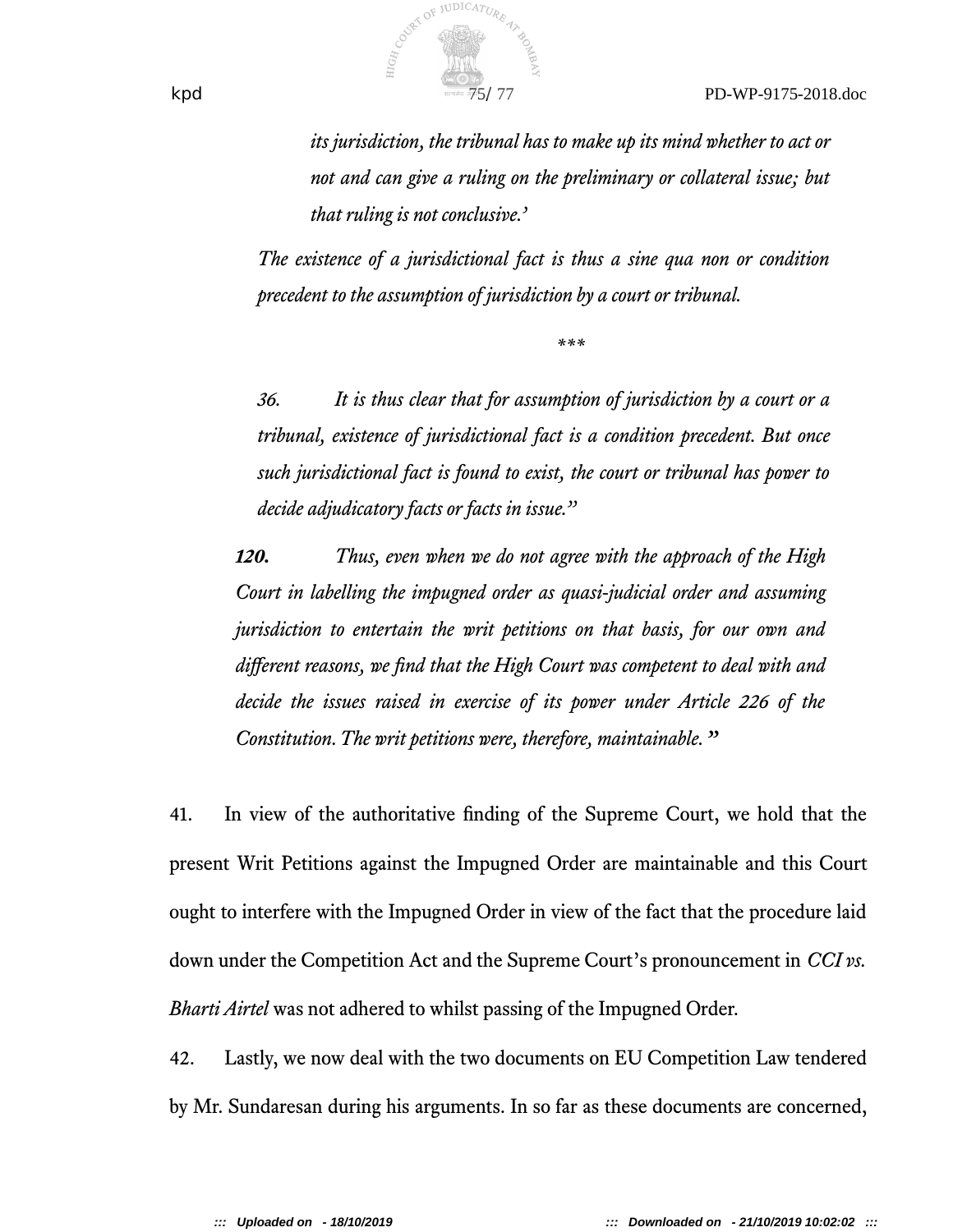

we note that firstly, the document titled *'Refusals to Deal 2007'* dated 3<sup>rd</sup> September, 2009 states that under EU law, the term *"refusal to deal" "refusal to supply''* refers to a situation in which one frm refuses to sell to another frm, is willing to sell only at a price that is considered "too high", or is willing to sell only under conditions that are deemed unacceptable. It further explains that such situations are analyzed by reference to Article 102 of the Treaty on the Functioning of the European Union **("TFEU")**. Article 102 of the TFEU deals with unilateral conduct of dominant frms which act in an abusive manner. On a reading of Article 102 of the TFEU, it appears that the *sine qua non* for the application of Article 102 is that the enterprise from whom supply is requested must enjoy substantial market power in the market for the refused input, not simply by reference to its market share but also by taking account of the full range of constraints which it faces, and in particular the ease with which its position may be challenged by existing or potential competitors. As such, under EU law, refusal to deal forms a facet of abuse of dominance. However, in the prevalent Indian regime, abuse of dominance is an independent provision which falls under Section 4 of the Competition Act. On the other hand, refusal to deal falls under Section 3 (4) of the Competition Act. Hence, it appears that EU Competition Law on refusal to deal is materially diferent from Indian law on the subject. Further and in any event, even under EU Law, a refusal to deal will only be unlawful if it can be shown that it will have an anti-competitive efect, with consequent long-lasting consumer harm. However, the